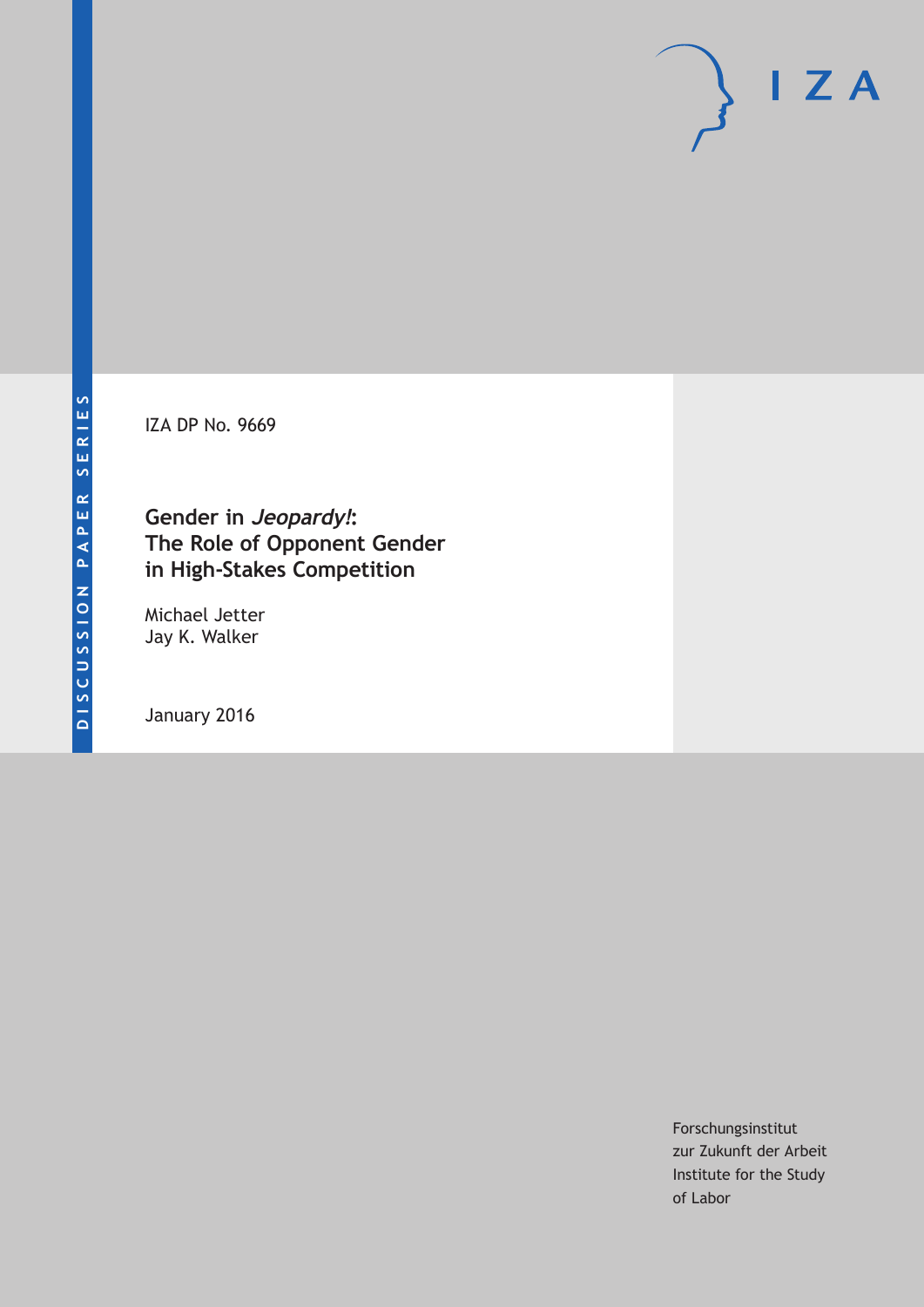# **Gender in** *Jeopardy!***: The Role of Opponent Gender in High-Stakes Competition**

## **Michael Jetter**

*University of Western Australia and IZA* 

### **Jay K. Walker**

*Niagara University* 

### Discussion Paper No. 9669 January 2016

IZA

P.O. Box 7240 53072 Bonn **Germany** 

Phone: +49-228-3894-0 Fax: +49-228-3894-180 E-mail: iza@iza.org

Any opinions expressed here are those of the author(s) and not those of IZA. Research published in this series may include views on policy, but the institute itself takes no institutional policy positions. The IZA research network is committed to the IZA Guiding Principles of Research Integrity.

The Institute for the Study of Labor (IZA) in Bonn is a local and virtual international research center and a place of communication between science, politics and business. IZA is an independent nonprofit organization supported by Deutsche Post Foundation. The center is associated with the University of Bonn and offers a stimulating research environment through its international network, workshops and conferences, data service, project support, research visits and doctoral program. IZA engages in (i) original and internationally competitive research in all fields of labor economics, (ii) development of policy concepts, and (iii) dissemination of research results and concepts to the interested public.

IZA Discussion Papers often represent preliminary work and are circulated to encourage discussion. Citation of such a paper should account for its provisional character. A revised version may be available directly from the author.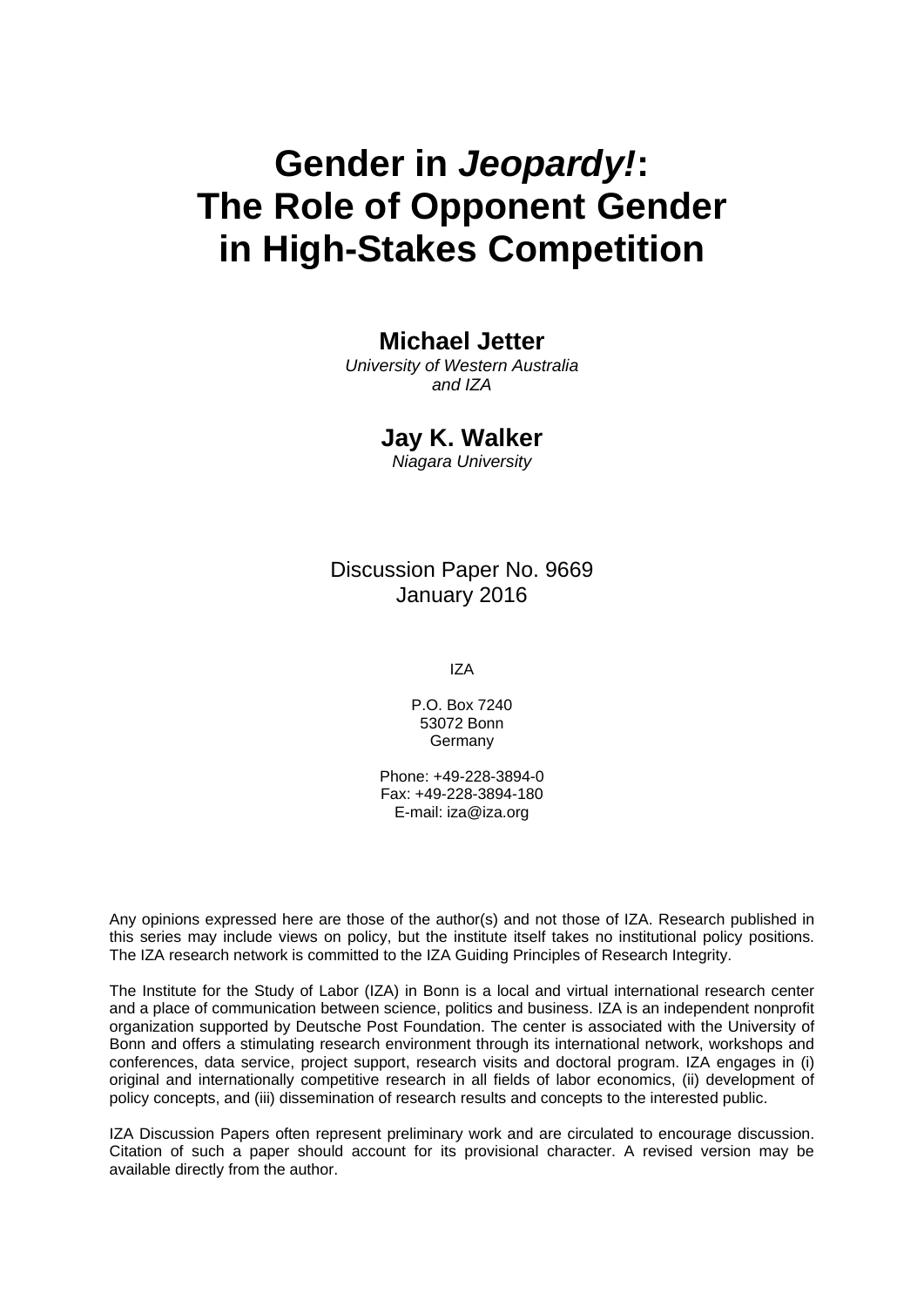IZA Discussion Paper No. 9669 January 2016

# **ABSTRACT**

# **Gender in** *Jeopardy!***: The Role of Opponent Gender in High-Stakes Competition\***

Using 4,279 episodes of the popular US game show *Jeopardy!*, we analyze whether the opponents' gender is able to explain the gender gap in competitive behavior. Our findings indicate that gender differences disappear when women compete against men. This result is surprising, but emerges with remarkable consistency for the probability to (*i*) respond, (*ii*) respond correctly, and (*iii*) respond correctly in high-stakes situations. Even risk preferences in wagering decisions, where gender differences are especially pronounced, do not differ across gender once a woman competes against males. Using a fixed-effects framework, and therefore exploiting within-player variation only, confirms these findings. These results, derived from a large real-life setting, suggest that gender differences in performance and risk attitudes are not gender-inherent, but rather emerge in distinct social environments.

JEL Classification: D03, J10, J16

Keywords: competition, gender gap, risk preferences

Corresponding author:

 $\overline{a}$ 

Michael Jetter Business School University of Western Australia 35 Stirling Highway Crawley, WA 6009 Australia E-mail: mjetter7@gmail.com

<sup>\*</sup> We are grateful to James Key and seminar participants at SUNY Buffalo for insightful discussions. All remaining errors are our own.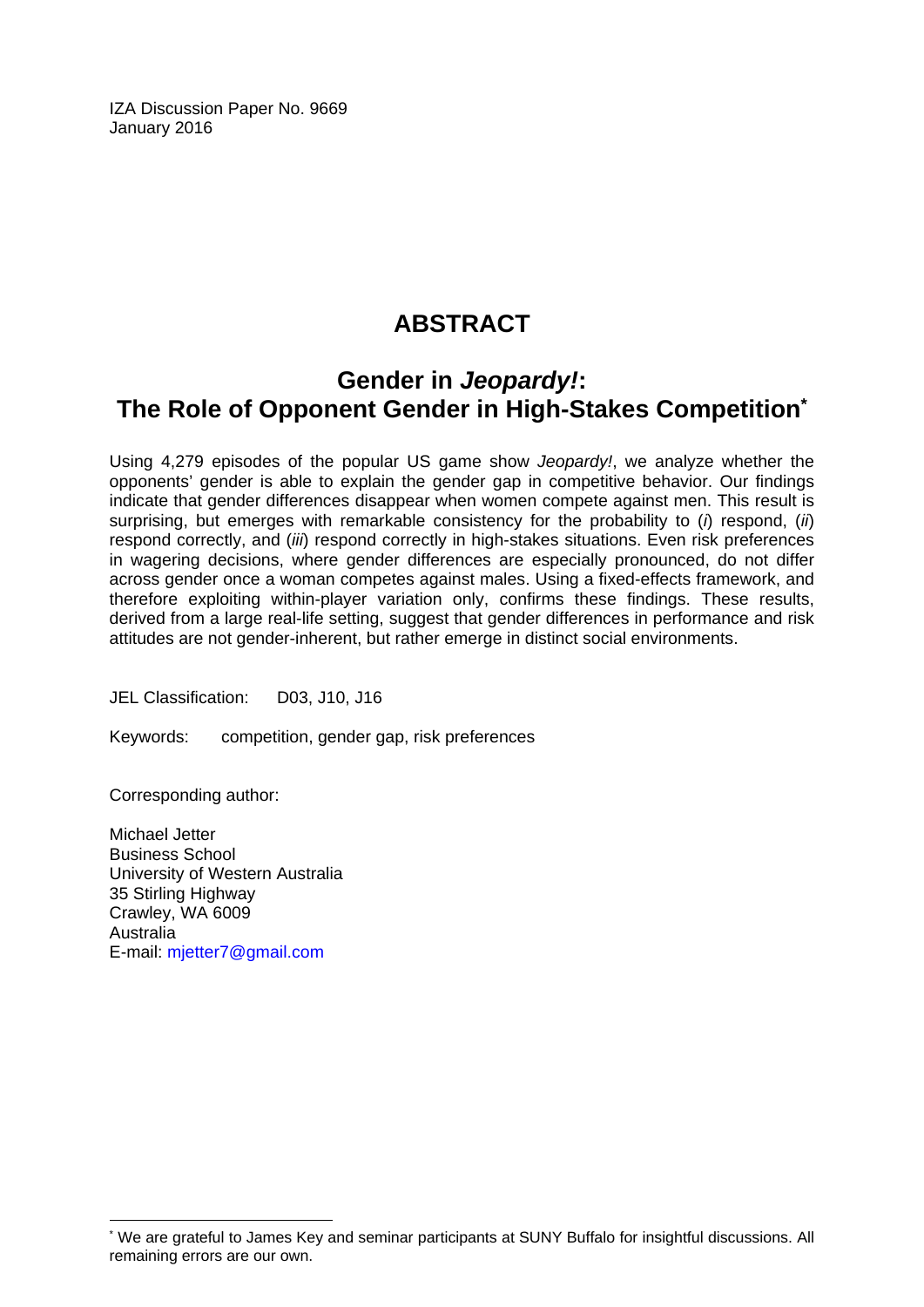# 1 Introduction

Numerous studies find that, on average, women under-perform (e.g., [Niederle,](#page-39-0) [2014\)](#page-39-0) and exhibit more risk aversion in competitive situations (e.g., [Byrnes et al.,](#page-36-0) [1999\)](#page-36-0). Persistent social phenomena, such as the gender wage gap [\(Goldin,](#page-37-0) [2014\)](#page-37-0) or excessive risk-taking (Eckel and Füllbrunn, [2015\)](#page-37-1), have been explained by such gender differences. But are these female-male disparities gender-inherent or do they only arise under specific circumstances? One hypothesis suggests that the gender of opponents can influence women's performance and risk attitudes [\(Booth et al.,](#page-36-1) [2014\)](#page-36-1). In the following pages, we analyze 8,169 contestants of the popular US game show Jeopardy! to test whether the opponents' gender indeed affects women's behavior in highly competitive situations. Contrary to previous studies with much smaller sample sizes, our results suggest that gender differences disappear once a woman competes against males only.

The idea that the gender of one's opponents affects behavior in general – and performance in particular – carries vital implications in a number of policy-relevant settings. For example, the debate over single- versus mixed-gender classes remains a persistent topic in the literature surrounding educational structures [\(Jackson,](#page-38-0) [2012;](#page-38-0) [Park et al.,](#page-39-1) [2013\)](#page-39-1). Recently, this argument has again been the subject of heavy discussion in the UK.<sup>[1](#page-3-0)</sup> Similarly, numerous work environments tend to be dominated by one gender, such as the finance industry or executive positions.<sup>[2](#page-3-1)</sup> Especially in the finance industry, which remains a male-dominated domain, a distinctive degree of risk-taking may have contributed to the formation of the global financial crisis in  $2007/08$  (Eckel and Füllbrunn, [2015\)](#page-37-1).

Unfortunately, analyzing potential effects of the opponents' gender on women's performance in competitive situations has been challenging. In real life, workers are likely to self-select into a desired gender environment, which can introduce a non-trivial endogene-

<span id="page-3-0"></span><sup>&</sup>lt;sup>1</sup>For example, see articles in *The Telegraph* [\(Boult,](#page-36-2) [2016;](#page-36-2) [Turner and de Normann,](#page-40-0) [2016\)](#page-40-0), *The Guardian* [\(Lott-Lavigna,](#page-39-2) [2016\)](#page-39-2), or the Cambridge News [\(Cambridge News,](#page-36-3) [2016\)](#page-36-3) for different opinions.

<span id="page-3-1"></span><sup>&</sup>lt;sup>2</sup>See Eckel and Füllbrunn [\(2015\)](#page-37-1) for the share of women in finance; [Bertrand and Hallock](#page-36-4) [\(2001\)](#page-36-4) point out that only 2.5 percent of executive positions in the United States have been filled with women. Similarly, the share of females in IT- and math-related occupations remains low, sometimes less than 20 percent, as highlighted by the US Department of Labor [\(DoL,](#page-37-2) [2016\)](#page-37-2).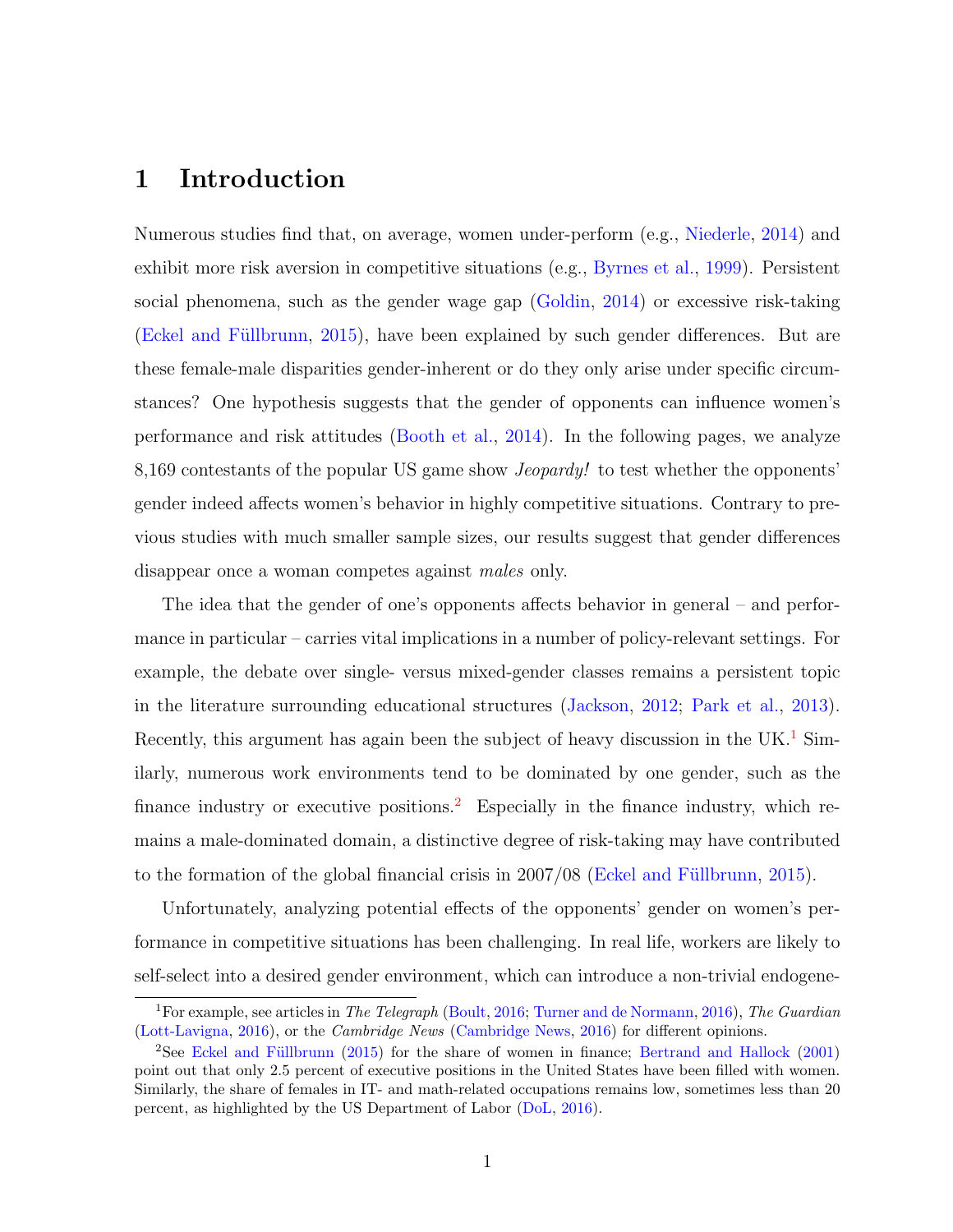ity bias when regressing performance indicators on variables that capture the opponents' gender. Further, individual outcomes are difficult to observe and isolate in most occupations. As a response, researchers have largely turned to experimental studies. Although causality can be isolated more effectively in laboratory experiments, these studies usually rely on fewer observations and the generalizability of results remains a concern (e.g. [Levitt and List,](#page-39-3) [2007;](#page-39-3) [Niederle,](#page-39-0) [2014;](#page-39-0) [Alesina and Giuliano,](#page-36-5) [2015\)](#page-36-5).

We analyze a real-life situation where people are assigned male or female opponents, using information from the performance of 8,169 *Jeopardy!* contestants in 749,433 observations. Contestants have no control over whether they compete against  $a$ ) two females, b) one female and one male, or c) two males. We evaluate whether the gender of the opposition affects women's probabilities to  $(i)$  respond,  $(ii)$  respond correctly, and  $(iii)$  respond correctly in particularly high-stakes *Daily Double* clues. Further, we test whether the gender of women's opponents influences wagering decisions in Daily Double opportunities. As prize money averages US\$20,648 (in 2015 US\$) per episode, incentives are substantial and players are likely to reveal their true competitive behavior.<sup>[3](#page-4-0)</sup> In additional estimations, we also analyzed the effect of gender on men's performance, but the corresponding results are generally not statistically significant and no clear pattern emerges.

To relate our setup to the closest findings in the literature, Table [1](#page-5-0) summarizes some of the most recent works discussing gender differences in competitive behavior and risk preferences. By no means do we claim this list to be complete, but it illustrates some notable insights. Most importantly, the majority of studies have been experimental with sample sizes ranging from less than 100 to about 500 and payoff structures markedly lower than in Jeopardy!.

Beginning with competitive situations, the corresponding results establish the notion that women are, on average, under-performing in competition and less likely to select into competitive situations [\(Niederle and Vesterlund,](#page-39-4) [2007\)](#page-39-4). Potential explanations relate to

<span id="page-4-0"></span><sup>3</sup>These monetary incentives compare well to an experiment conducted by [Ariely et al.](#page-36-6) [\(2009\)](#page-36-6) in India, who emphasize large stakes. The prize for the winner of an average *Jeopardy!* episode equals approximately 40 percent of GDP per capita in the US. The median payoff amounts to US\$19,752, whereas the maximum amount a winner managed to take home is US\$93,993.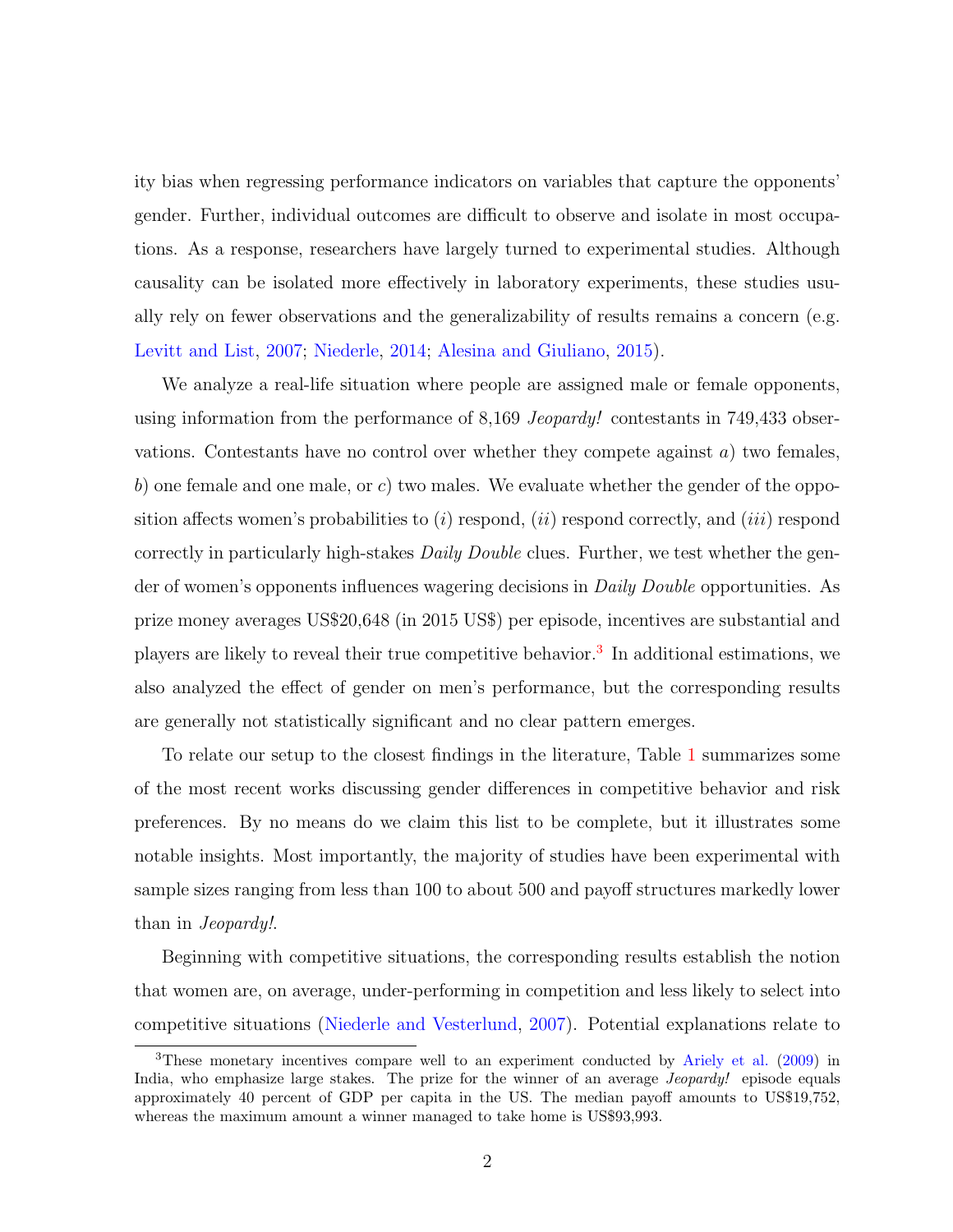<span id="page-5-0"></span>

| Authors (Year)                                 | Empirical Design | Sample                            | Z       | Payoffs                                                                     | Main Findings                                                                                                                               |
|------------------------------------------------|------------------|-----------------------------------|---------|-----------------------------------------------------------------------------|---------------------------------------------------------------------------------------------------------------------------------------------|
|                                                |                  |                                   |         |                                                                             |                                                                                                                                             |
| Panel A: Gender differences in competitiveness |                  |                                   |         |                                                                             |                                                                                                                                             |
| Walker<br>and<br><b>Jetter</b><br>(2015)       | Real life        | Tennis players                    | 107,566 | Up to US\$1 million                                                         | Female tennis players are equally likely to perform<br>well in high stakes situations than male players                                     |
| Cotton et al. (2013)                           | Experiment       | School kids                       | 505     | Candy bar (or small prize) al-<br>located by lottery                        | girls at first, but in repeated<br>games no gender difference emerges<br>Boys outperform                                                    |
| Lavy $(2013)$                                  | Real life        | Teachers                          | 724     | $\operatorname{payoff}$<br>possible<br>Maximum<br>US\$7,500                 | No gender differences in competitiveness over cash<br>bonus for class performance                                                           |
| Shurchkov (2012)                               | Experiment       | Adults                            | 27      | Average payoff \$44.70                                                      | Women perform equally or better in verbal tasks<br>when given more time                                                                     |
| Healy and Pate (2011)                          | Experiment       | Adults                            | 192     | Average \$15 on hourly basis                                                | Women prefer to compete in teams; men prefer<br>individual format                                                                           |
| Fryer and Levitt (2010)                        | Real life        | School kids                       | 9,481   | Standardized testing environ-<br>ment                                       | develops<br>Substantial gender gap in math scores<br>over school career                                                                     |
| Günther et al. (2010)                          | Experiment       | <b>Students</b>                   | 234     | exact<br>participation;<br>payout varies<br>for<br>36                       | Gender differences may depend on tasks at hand<br>(male, female, and gender-neutral tasks)                                                  |
| and Vester-<br>lund (2007)<br>Niederle         | Experiment       | Adults                            | 77      | Average payoff \$19.80                                                      | Women are less likely to select into competitive<br>situations than men                                                                     |
| Gneezy and Rustichini<br>(2004)                | Experiment       | School kids                       | 140     | None                                                                        | Competition improves performance for boys, not<br>for girls                                                                                 |
| Gneezy et al. (2003)                           | Experiment       | School kids                       | 324     | US\$5 for participa-<br>tion; per unit varies by experi-<br>Approx.<br>ment | Women under-perform in competition, men over-<br>perform; this effect is stronger when women com-<br>pete against men                       |
| Panel B: Gender differences in risk            |                  | oreferences                       |         |                                                                             |                                                                                                                                             |
| and<br>Säve-Söderbergh<br>Lindquist (2016)     | Real life        | Adults & kids                     | 556     | Average \$1,850 adults                                                      | Women wager less when competing against men                                                                                                 |
| Eckel and Füllbrunn<br>(2015)                  | Experiment       | Adults                            | $108\,$ | US\$5 for participation; exact<br>payout varies                             | Men take on more risk than women in investment<br>decisions                                                                                 |
| Booth et al. (2014)                            | Experiment       | $1^{st}$ year college<br>students | 219     | Maximum £30                                                                 | Females studying in single-gender environment are<br>more likely to choose a lottery than females study-<br>ing in mixed-gender environment |
| Nolen<br>and<br>(2012b)<br><b>Booth</b>        | Experiment       | School kids                       | 260     | Average £7                                                                  | Girls in single-gender schools more likely to select<br>lottery over sure bet than girls in mixed-gender<br>schools                         |
| De Roos and Sarafidis<br>(2010)                | Real life        | Adults                            | 399     | \$15,000 Australian                                                         | Mixed evidence of greater risk aversion by women<br>in Australian Deal or No Deal show                                                      |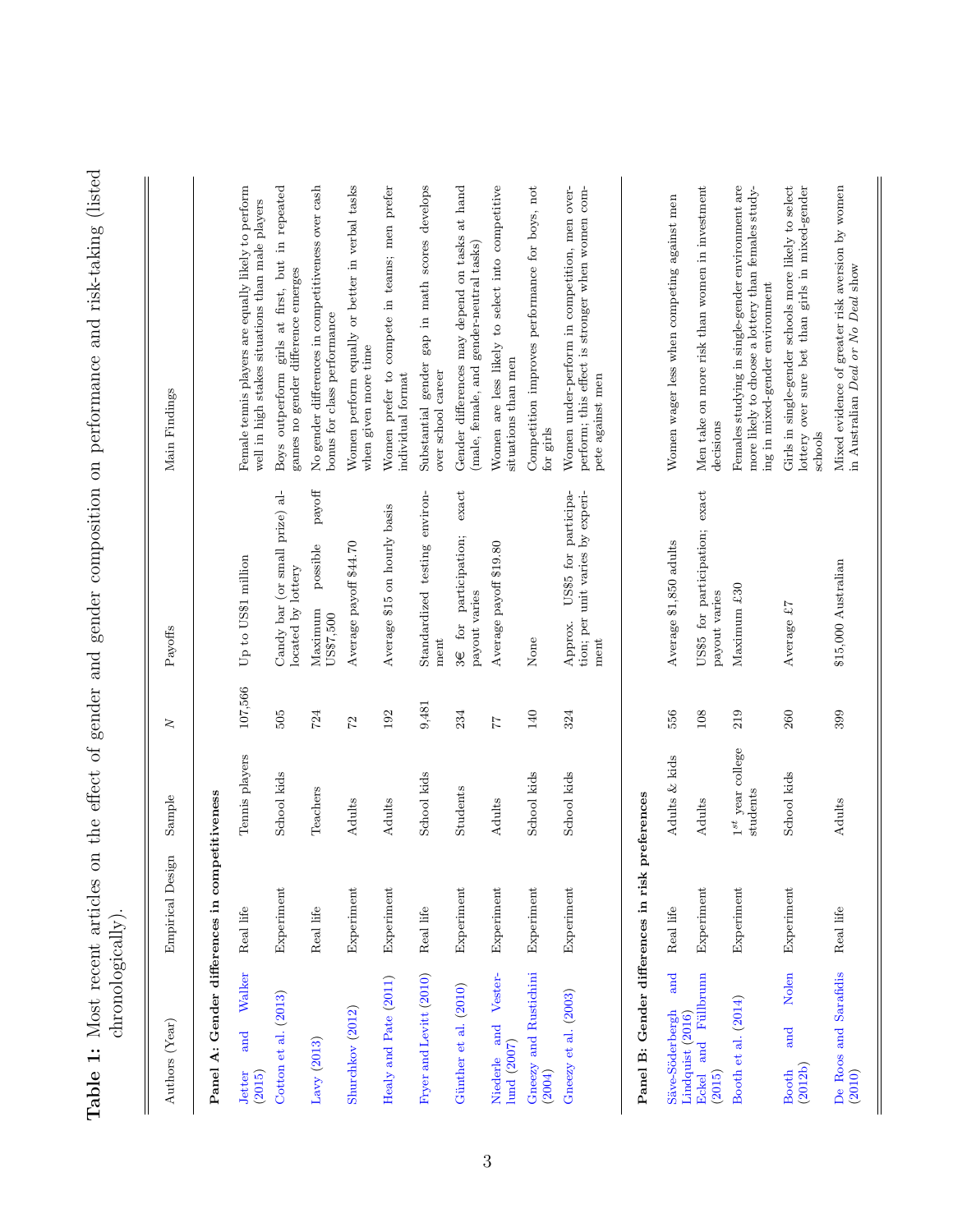the task at hand [\(Shurchkov,](#page-40-1) [2012;](#page-40-1) Günther et al., [2010\)](#page-37-4), the time given to learn [\(Cotton](#page-36-7) [et al.,](#page-36-7) [2013;](#page-36-7) [Shurchkov,](#page-40-1) [2012\)](#page-40-1), or team versus individual competition formats [\(Healy and](#page-38-3) [Pate,](#page-38-3) [2011\)](#page-38-3). Note that several non-experimental studies listed here find no remarkable gender differences in competitive behavior [\(Lavy,](#page-38-2) [2013;](#page-38-2) [Jetter and Walker,](#page-38-1) [2015\)](#page-38-1), contrary to most laboratory settings. Similarly, the results from our study reveal no statistically significant gender differences in competitive situations. However, we do find substantial differences when distinguishing by gender of the opposition: a woman performs equally to men only when competing against males. Otherwise, she under-performs.

Concerning risk preferences, competing against men has usually been found to discourage risk-taking by females [\(Booth and Nolen,](#page-36-8) [2012b;](#page-36-8) [Booth et al.,](#page-36-1) [2014\)](#page-36-1), as summarized in Panel B of Table [1.](#page-5-0) Our findings stand in stark contrast to these results, indicating that a woman exhibits the same risk preferences as a man when competing against males. In the presence of other women, however, females play much more conservatively and wager significantly less in *Daily Double* clues. In terms of magnitude, our most complete estimation suggests women to wager 3.3 percentage points less than men when competing against other females. In contrast, she wagers 0.4 percentage points more than a man when competing against two males. It is important to highlight that our results remain remarkably consistent after the inclusion of a comprehensive set of control variables, such as her previous Jeopardy! performance or the nature and category of the clue.

Finally, incorporating player fixed effects, therefore exploiting within-player dynamics only, confirms our findings and, if anything, the corresponding quantitative interpretation becomes stronger. The same female contestant performs better and wagers significantly more when competing against two males, as opposed to playing against at least one female.

Our results carry implications for several streams of literature and policy areas. First, work environments dominated by females may produce under-performance in high-stakes competitive situations. Second, increasing the share of women in male-dominated occupations, such as the finance industry, may not necessarily alter the overall degree of risk-taking, as suggested by Eckel and Füllbrunn  $(2015)$ . One woman in an all-male en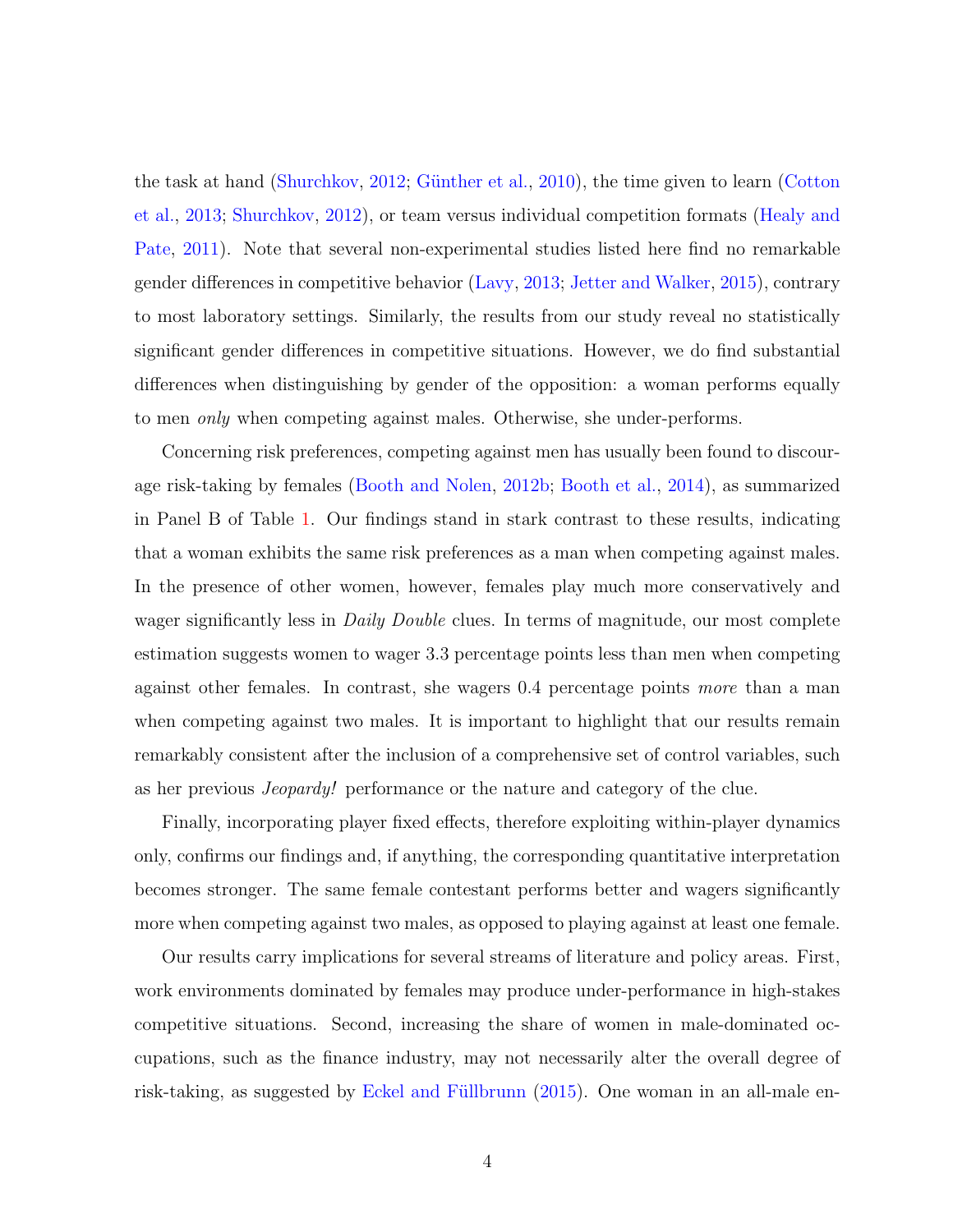vironment may simply assimilate to the males' behavior. By design, our study is limited to analyzing three contestants and further studies may be needed to evaluate at which gender-ratio of competitors behavioral differences emerge. Third, our findings contribute to the debate about nature versus nurture, implying that differences in competitive behavior are driven by surrounding characteristics (the gender of opponents), rather than being gender-inherent. This may favor the general concept of "social learning" over inherent gender differences in explaining gender differences in competitive situations and risk preferences, as described by [Booth and Nolen](#page-36-8) [\(2012b\)](#page-36-8).

The paper proceeds as follows. Section [2](#page-7-0) provides an overview of the existing literature, in addition to a detailed description of Jeopardy!. Section [3](#page-13-0) presents our sample data and describes our empirical methodology. In Section [4,](#page-20-0) we describe our findings. Section [5](#page-32-0) places our findings in context to the existing literature. Finally, Section [6](#page-34-0) concludes with policy implications of our findings.

## <span id="page-7-0"></span>2 Background

This section provides a brief summary of the literature surrounding gender differences in competitive behavior and risk preferences, focusing on the importance of the opponents' gender. Given the large extent of these literatures, we restrict ourselves to the most prominent and recent contributions. Finally, we discuss the structure and history of Jeopardy! to illustrate how this setting is particularly well suited to study the effect of gender composition on performance indicators.

#### 2.1 Gender Differences in Competitive Behavior

In a seminal paper, [Gneezy et al.](#page-37-6)  $(2003)$  show females to be less effective than males in competitive environments. Their results imply that raising the degree of competitiveness leads to an improvement in men's performance, but not in women's. In related studies, [Gneezy and Rustichini](#page-37-5) [\(2004\)](#page-37-5), [Niederle and Vesterlund](#page-39-5) [\(2010\)](#page-39-5), and [Reuben et al.](#page-39-6) [\(2015\)](#page-39-6),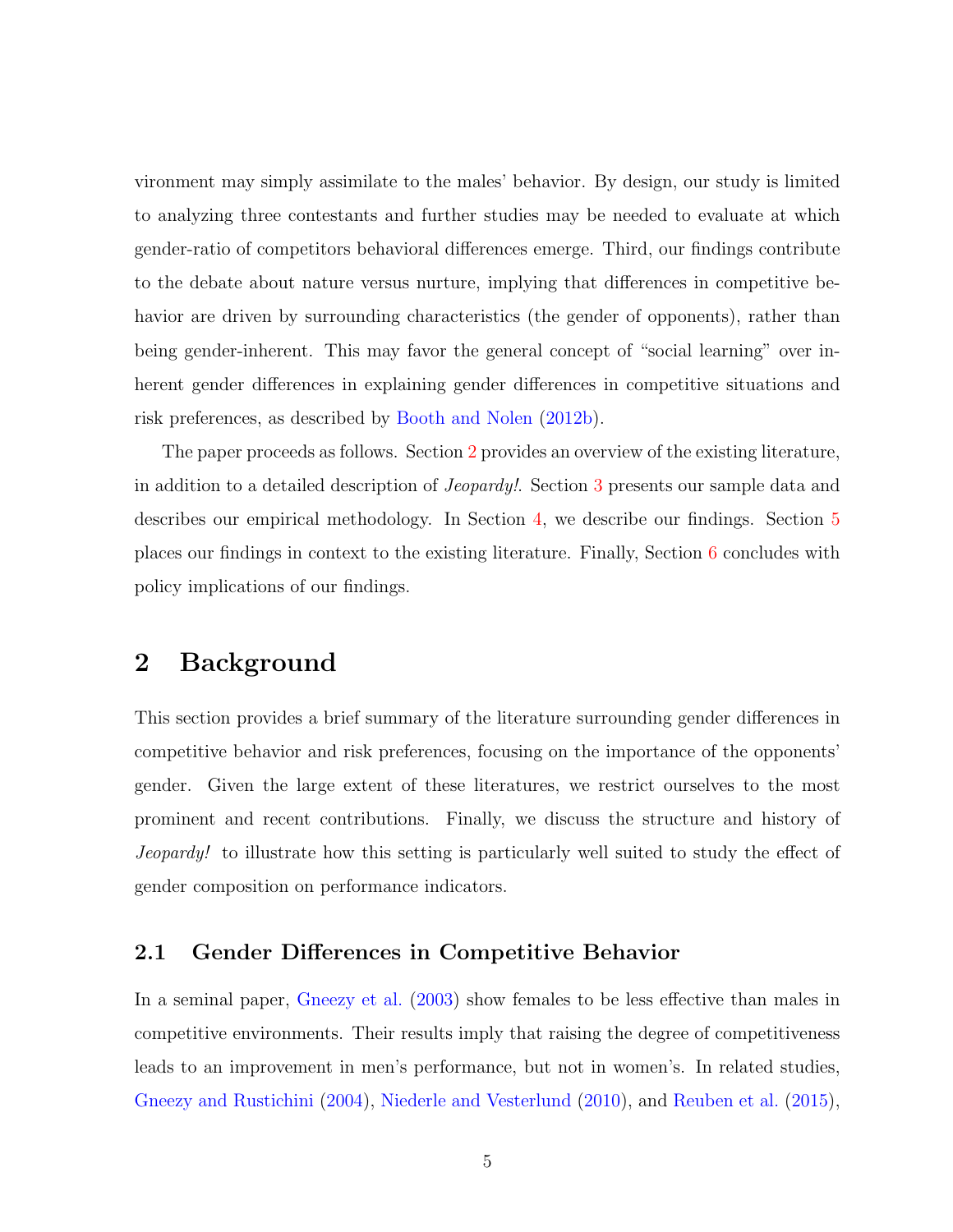among others, find girls and women to under-perform in competitive situations. [Croson](#page-37-8) [and Gneezy](#page-37-8) [\(2009\)](#page-37-8) provide an excellent summary of this literature. Overall, gender differences in competitive behavior have been observed in a variety of settings and at different ages.

Recently, a number of potential explanations have been proposed. For example, [Shurchkov](#page-40-1)  $(2012)$  and Günther et al.  $(2010)$  suggest task stereotypes and time constraints as possible drivers. Women may under-perform in high-pressure situations and when time is limited. Related to that hypothesis, [Cotton et al.](#page-36-7) [\(2013\)](#page-36-7) find girls to close the performance gap to boys in a repeated game, as the gender gap only emerges in the first period.

A key question for policymakers then asks whether this heterogeneity is genderinherent, acquired in society ("social learning"), or dependant on particular situations. [Andersen et al.](#page-36-9) [\(2013\)](#page-36-9) conduct a series of experiments to find that in both matrilineal and patriarchal societies girls are equally competitive as boys until puberty. However, in male-dominated cultures girls become less competitive thereafter. [Booth and Nolen](#page-36-8) [\(2012b\)](#page-36-8) use the term "social learning" in this context. In what follows, our results confirm the notion that performance differences may not be gender-inherent, but rather depend on social environments.

#### 2.2 Gender Differences in Risk Preferences

Finally, an equally well-developed stream of literature has analyzed gender differences in risk preferences. [Byrnes et al.](#page-36-0) [\(1999\)](#page-36-0) summarize the corresponding literature, concluding males to generally be less risk averse, but this gap seems to narrow over time. Nevertheless, gender differences in risk preferences have consistently been shown in a variety of settings, such as decisions about smoking and seat belt usage [\(Hersch,](#page-38-4) [1996\)](#page-38-4) or financial investment [\(Jianakoplos and Bernasek,](#page-38-5) [1998;](#page-38-5) Eckel and Füllbrunn, [2015\)](#page-37-1).

Closely related to the design of our study, [De Roos and Sarafidis](#page-37-7) [\(2010\)](#page-37-7) analyze risk preferences by gender on the game show Deal or No Deal. Their results produce mixed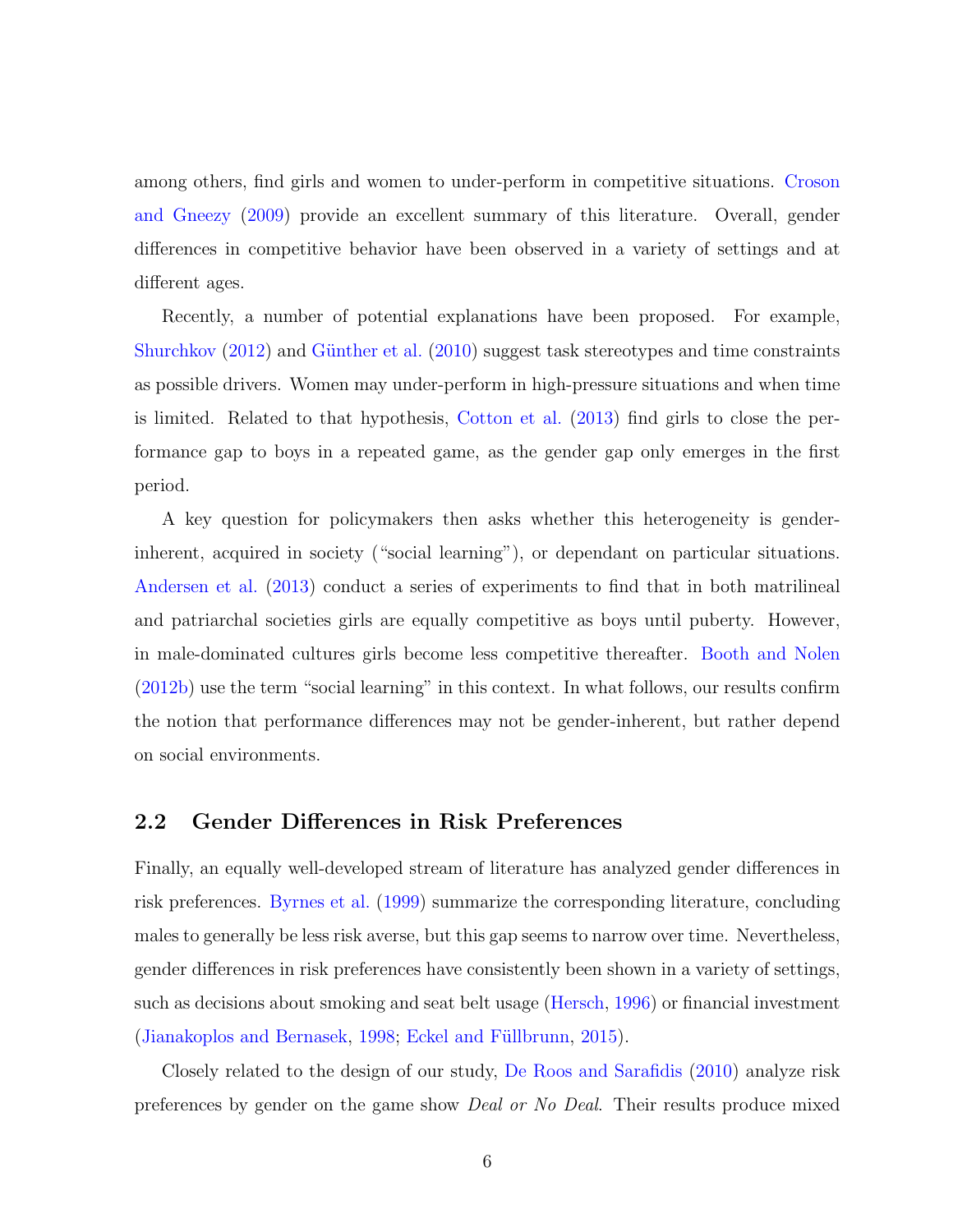evidence for the claim that females are more risk averse than males. [Kelley and Lemke](#page-38-6) [\(2015\)](#page-38-6) note women and men appear to weigh subjective probabilities differently when considering a gamble, using data from the game show Cash Cab. The closest predecessor to our paper comes from Säve-Söderbergh and Lindquist [\(2016\)](#page-40-2) who study risk preferences in the Swedish edition of Jeopardy!. We will relate to their findings in detail in section [5.](#page-32-0) In general, several researchers have used data from game shows to analyze people's behavior (e.g., [Gertner,](#page-37-9) [1993,](#page-37-9) [Metrick,](#page-39-7) [1995,](#page-39-7) [Levitt,](#page-38-7) [2004,](#page-38-7) [Antonovics et al.,](#page-36-10) [2005,](#page-36-10) or [Post](#page-39-8) [et al.,](#page-39-8) [2008\)](#page-39-8).

#### 2.3 Gender of Opponents

Recently, the gender of one's competitors has been suggested as a potential driver of the described gender differences in performance and risk preferences. This hypothesis has mostly been tested in experimental studies, as it is difficult to find real-life competitive situations where  $a$ ) the gender of one's opponent is randomly assigned, b) individual outcomes are clearly observable, and  $c$ ) a sizeable sample is available. In reality, people are likely selecting into gender environments they are comfortable with.

In a series of seminal experimental studies, Alison Booth and Patrick Nolen find girls and female college students to take on higher risks in single-gender environments [\(Booth and Nolen,](#page-36-11) [2012a;](#page-36-11) [Booth and Nolen,](#page-36-8) [2012b;](#page-36-8) [Booth et al.,](#page-36-1) [2014\)](#page-36-1). Interestingly, [Datta Gupta et al.](#page-37-10) [\(2013\)](#page-37-10) find that once women can choose the gender of their competitors, their willingness to compete increases, but this does not fully explain the gender gap.[4](#page-9-0)

Although these results from experimental studies are powerful in randomizing the gender of one's opposition, it is difficult to draw generalizable conclusions from these. External validity is one of the key critiques of experimental studies that usually have to rely on relatively small sample sizes, in addition to artificial and many times diminished

<span id="page-9-0"></span><sup>4</sup>Other works relating to the willingness to compete are provided by [Shurchkov](#page-40-1) [\(2012\)](#page-40-1), [Gneezy and](#page-37-11) [Pietrasz](#page-37-11) [\(2013\)](#page-37-11), and Sutter and Glätzle-Rützler [\(2014\)](#page-40-3), among others.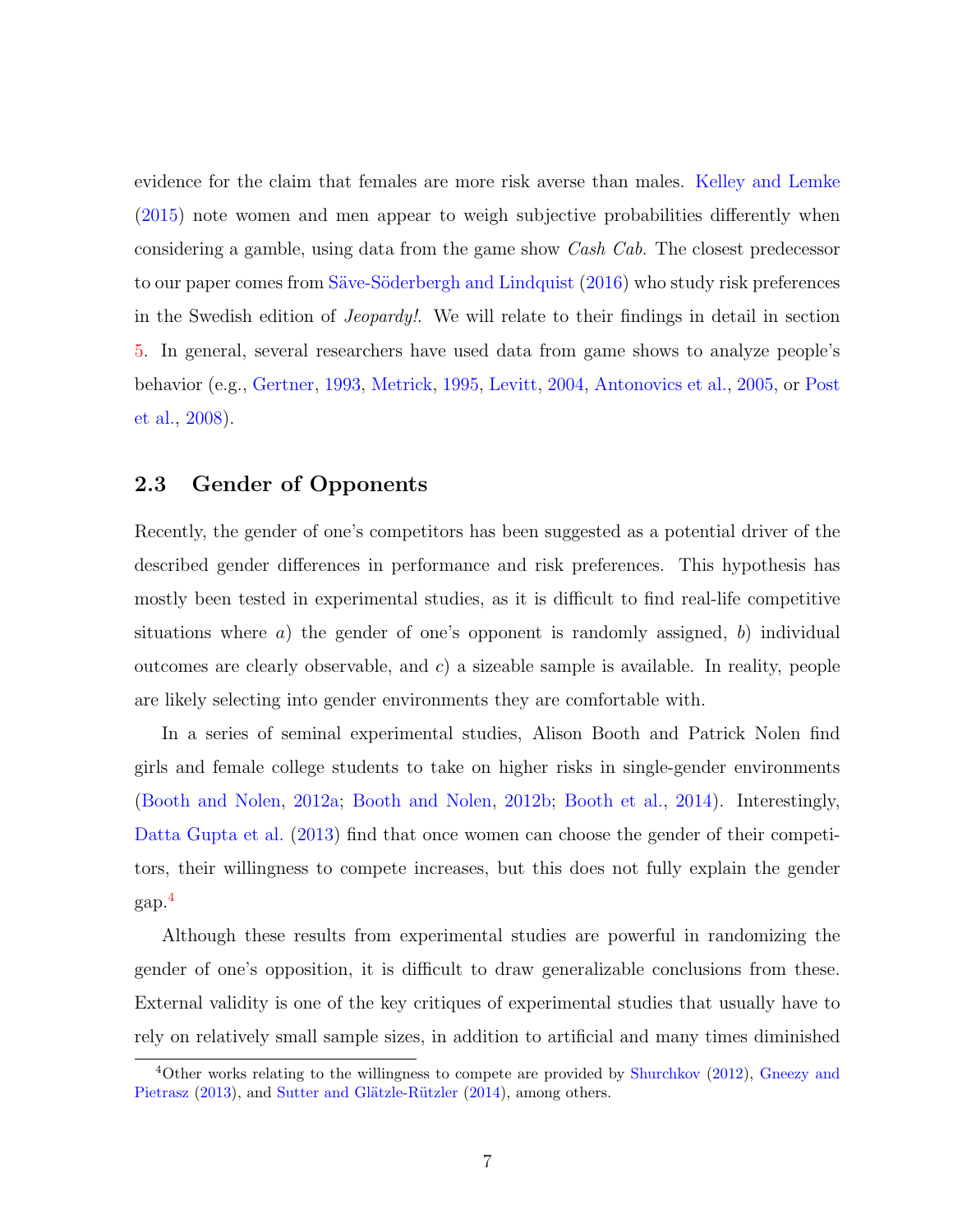incentive structures. [Antonovics et al.](#page-36-12) [\(2009\)](#page-36-12) focus on the comparability of results obtained from laboratory settings with real-life situations. They conclude that findings are comparable when the offered stakes are high (above US\$50) and when players are young (under the age of 33). Note that a minimum payoff of US\$50 can quickly become expensive if a researcher would like a sizeable sample. Most experimental studies have found it difficult to cross that payoff threshold (see Table [1\)](#page-5-0).

As an alternative, some studies have used data from game shows. In particular, Lindquist and Säve-Söderbergh [\(2011\)](#page-39-9) and Säve-Söderbergh and Lindquist [\(2016\)](#page-40-2) use data from the Swedish edition of Jeopardy! to analyze whether the opponents' gender affects women's risk-taking behavior. Consistent with the experimental evidence described above, they find women to take on less risk when competing against males. Overall, however, non-experimental studies to test the effect of the opponents' gender on performance and risk-taking have been scarce.

#### <span id="page-10-1"></span>2.4 Jeopardy!

On September 10, 1984, Jeopardy! started its current run on television. Each episode hosts three contestants and a maximum of 61 clues. Contrary to conventional game shows, the Jeopardy! host, Alex Trebek, reads out 'clues' and whoever contestant pushes a buzzer first has to pose the correct question to the 'clue.' In turn, whoever provides the correct question to the clue is able to decide which clue will be selected next. Throughout the paper, we will use the terminology of 'responding' to clues to facilitate readability. The show consists of three rounds: *Jeopardy!*, *Double Jeopardy!*, and *Final Jeopardy!*.

The *Jeopardy!* round contains six categories of five clues each with values of US\$200, 400, 600, 800, and 1,000. After that, the Double Jeopardy! round includes the same number of clues (new categories), but twice the prize money.<sup>[5](#page-10-0)</sup> In each *Jeopardy!* round, one Daily Double clue is hidden, whereas two are included in the Double Jeopardy! round.

<span id="page-10-0"></span> ${}^{5}$ Before November 26, 2001, these values were US\$100, 200, 300, 400, and 500. Similarly, the *Double* Jeopardy! clues included values of US\$200, 400, 600, 800, and 1,000.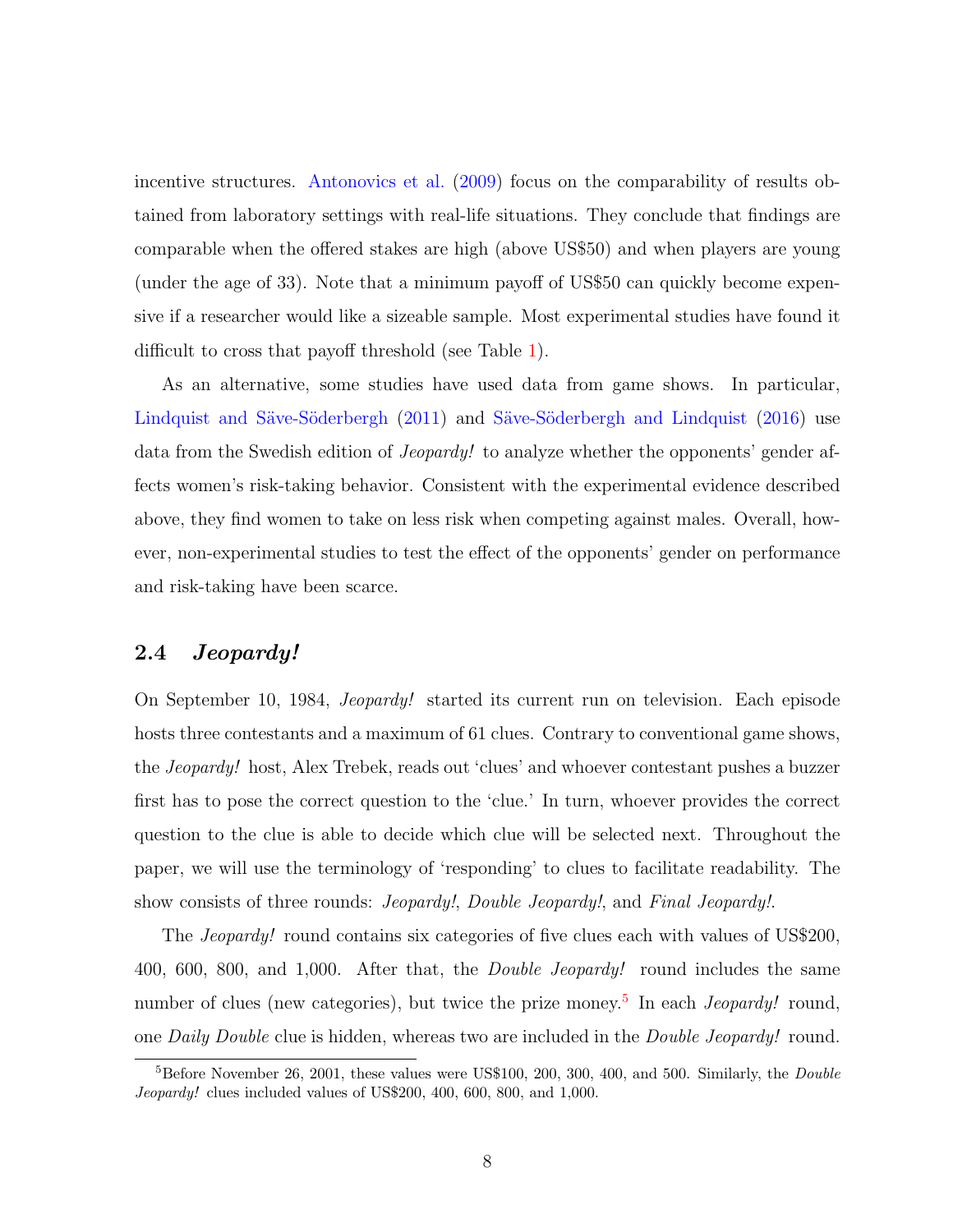If a contestant happens to select a Daily Double clue, they are allowed to wager up to their entire account balance or the largest dollar value on the current board, whichever of the two is larger. If they respond correctly, they will gain the wagered sum, whereas they will lose that sum if their response is incorrect. From a 2015 interview with the head *Jeopardy!* writer, a *Daily Double* is "something that requires a little more thought, requires a two-step process" relative to the other clues in the Jeopardy! and Double Jeopardy! rounds [\(McCown,](#page-39-10) [2015\)](#page-39-10). The Final Jeopardy! round consists of one single clue in which all contestants can wager up to the total amount of their current account before the clue is given, although the category is known in advance [\(Trebeck and Barsocchini,](#page-40-4) [1990,](#page-40-4) p.171-174).

The goal of the game is to finish the three rounds with the most money, as only the player with the highest dollar score will receive that value in the form of cash and be eligible to compete in the subsequent episode. The other two competitors receive consolation prizes based on their relative rank, with a prize of higher dollar value for second than third place [\(Trebeck and Barsocchini,](#page-40-4) [1990,](#page-40-4) p.57). As of May 16, 2002, the prior physical consolation prizes were changed to cash prizes with second place receiving US\$2,000 and third place US\$1,000 [\(Jeopardy!,](#page-38-8) [2015b\)](#page-38-8).

Currently, the show ranks as the number two game show in syndication, $6$  averaging 25 million viewers per week [\(Jeopardy!,](#page-38-9) [2015d\)](#page-38-9). The production staff employs six researchers (currently two female and four male) and nine writers (currently two female and seven male) who are in charge of creating and assembling clues for the show [\(Jeopardy!,](#page-38-10) [2015c\)](#page-38-10). The contestant selection process is initiated when interested individuals complete an online exam of 50 clues. Since 2006, online testing has been possible, which has contributed to expanding the contestant pool toward including more women, minorities, and students [\(Jeopardy!,](#page-38-9) [2015d\)](#page-38-9).[7](#page-11-1)

<span id="page-11-1"></span><span id="page-11-0"></span><sup>&</sup>lt;sup>6</sup>Meaning the show is available to be licensed to television affiliates without ties to a specific network. <sup>7</sup>The online qualification exam is available here: [http://www.jeopardy.com/beacontestant/](http://www.jeopardy.com/beacontestant/contestantsearches/practicetest/) [contestantsearches/practicetest/](http://www.jeopardy.com/beacontestant/contestantsearches/practicetest/). Exams to be part of the show are offered periodically throughout the year and results are valid for 12 months [\(Jeopardy!,](#page-38-11) [2015a\)](#page-38-11). Prior to 2006, paper examinations were given at various geographic locations throughout the United States.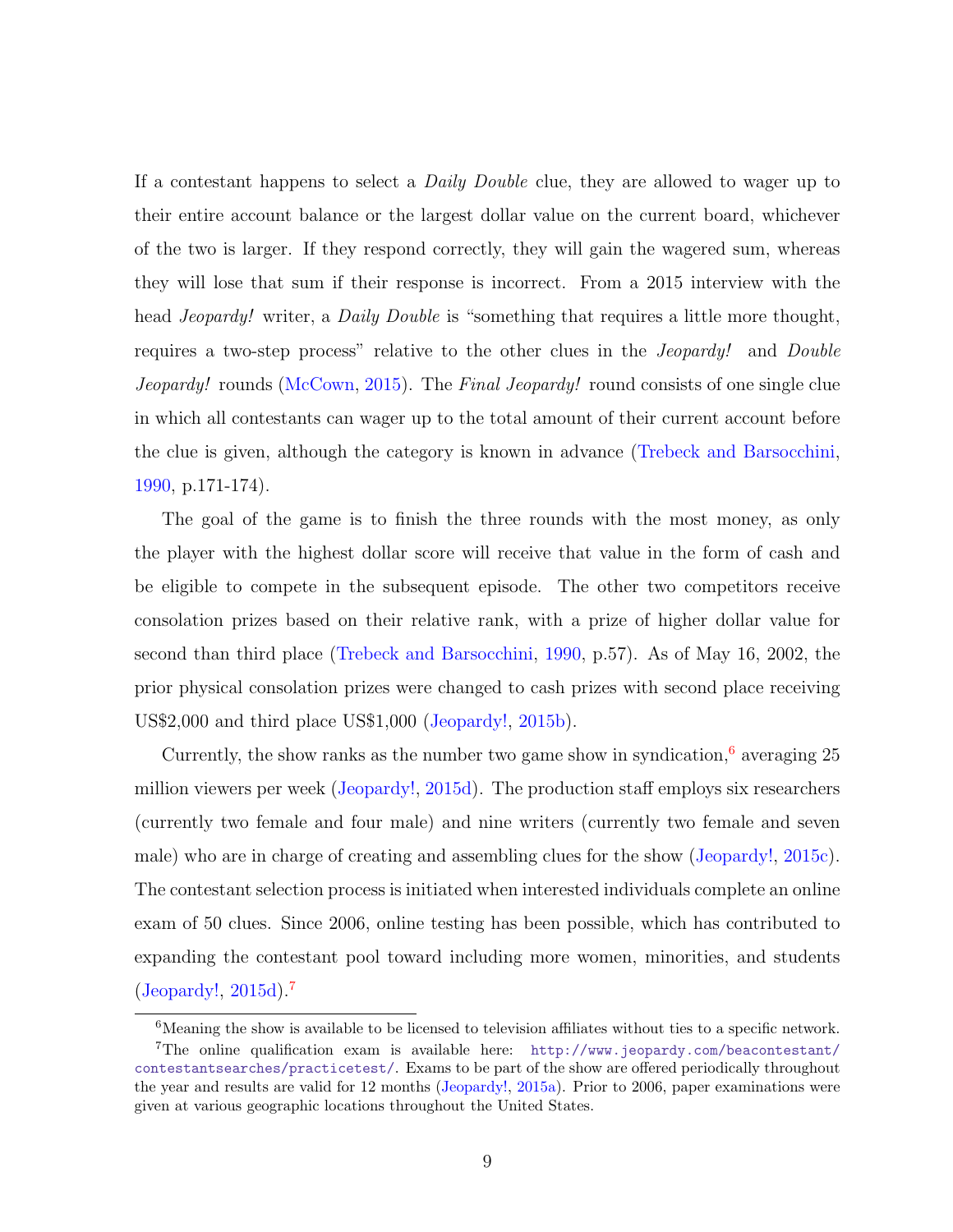The show operates regular and tournament matches in four demographic categories: kids (under the age of 13), teens (aged  $13 - 17$ ), adults (over age 18), and college students (must be a full-time student and not have completed a bachelor's degree). We access data from the regular show featuring adults (90.3 percent of episodes), but all our results are consistent when including the remaining categories. According to [Trebeck and Barsoc](#page-40-4)[chini](#page-40-4) [\(1990\)](#page-40-4), approximately 250,000 people apply each year with 15,000 taking the first qualification exam, 1,500 qualifying for the show, and 500 being on air. Thus, only 0.2 percent of the initial applicants are eventually selected. Based on the examinations as part of the qualification process, contestants are "probably all equal in terms of knowledge" [\(Trebeck and Barsocchini,](#page-40-4) [1990,](#page-40-4) p.61). Trebek states that ultimately it is a function of the categories that are randomly selected for a given show that determines a winner. The clues' topics are drawn from general knowledge categories and our analysis will control for the most common categories.

Our study is not the first to employ Jeopardy! data. Most notably, [Metrick](#page-39-7) [\(1995\)](#page-39-7) analyzes 1,150 Final Jeopardy! round decisions from 1989 to 1992, estimating risk preferences. However, his focus is not on gender differences or gender composition of opponents. [He et al.](#page-38-12) [\(2008\)](#page-38-12) use Daily Double wagering decisions, finding females to wager less than males, even after having answered questions correctly before in that same category. Although their study addresses potential gender differences in risk preferences, they, too, do not focus on the gender of opponents. Finally, Lindquist and Säve-Söderbergh [\(2011\)](#page-39-9) and Säve-Söderbergh and Lindquist [\(2016\)](#page-40-2) use data from the Swedish edition of *Jeopardy!* to analyze the effect of opponents' gender on girls' and women's risk preferences in Daily Double clues.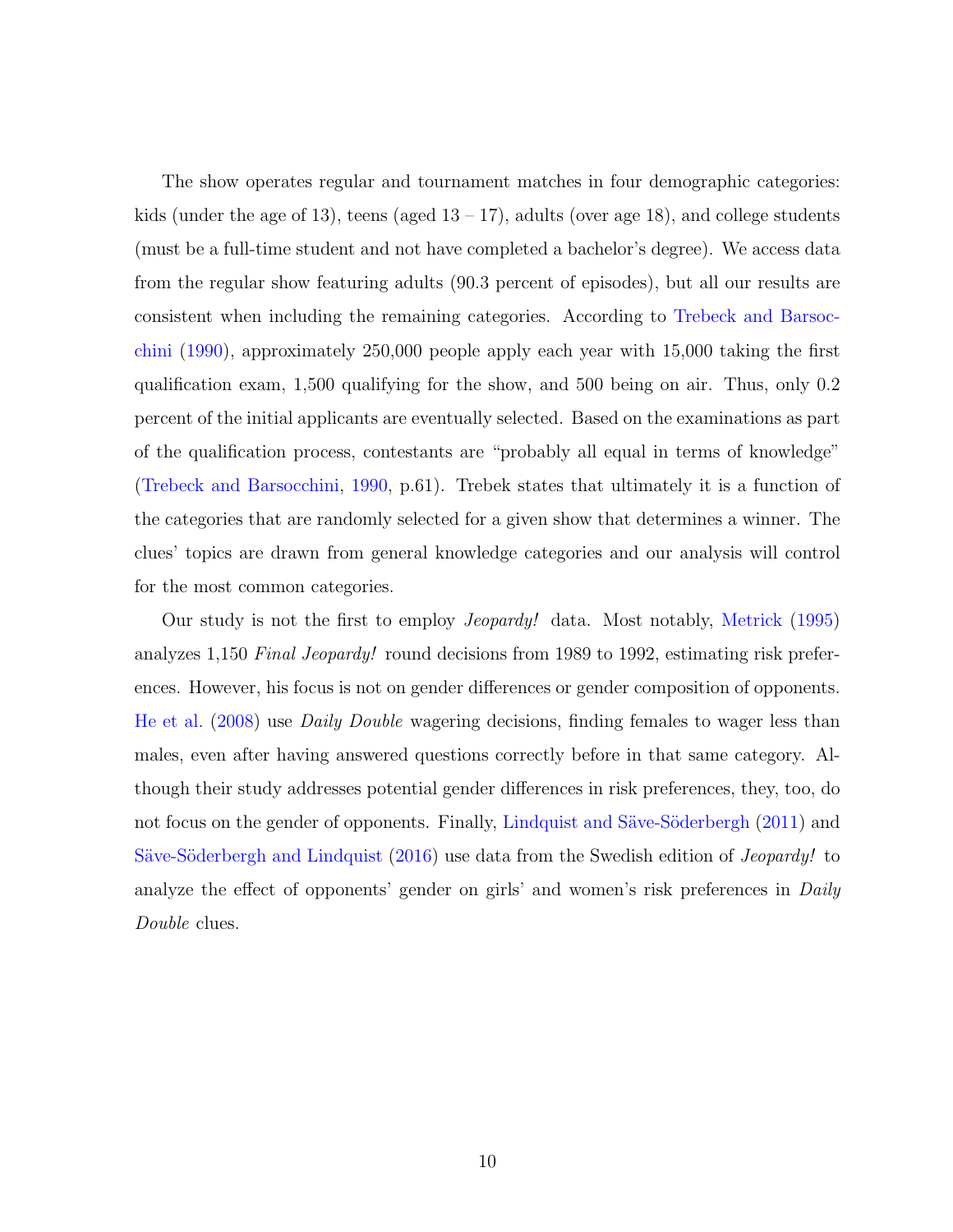# <span id="page-13-0"></span>3 Data and Methodology

#### 3.1 Data Description

As of June 5, 2015, the *J! Archive* website, a fan-created archive of *Jeopardy!* episodes, contains full information for 4,279 complete episodes, including 8,169 players and 254,079 clues. Employing a data specialist, we extracted all information of all available episodes. While the dataset is extensive, it does not include all *Jeopardy!* episodes. In fact, recent seasons contain information on every episode (since January 5, 2004), but earlier seasons often have missing episodes on the website. However, if an episode is present, all corresponding information is available. After checking the episode numbers and available data, we do not find evidence of systematic omissions from the archive. Nevertheless, limiting the sample to the episodes  $\#4,451$  to  $\#7,084$  (since January 5, 2004), where the data exhibits no gaps, produces consistent findings. The corresponding results are available in Tables [AII](#page-42-0) to [AIV.](#page-44-0)

For every clue given, the website contains information about the three contestants' full names, their accumulated prize money, the category of the clue, and the sequence of clues. Most importantly, the first name of each contestant allows us to conjecture their gender. In most cases, names are commonly attributable to a gender (e.g., Frank and Adam are male; Alison and Alyssa are female) and in those cases where names could indicate either a female or a male contestant, a Google search for the full name readily produces a picture of the Jeopardy! contestant. The same follows if names are abbreviated (e.g., A.C. Hawley). This strategy allows us to allocate a binary indicator for female contestants to all of the 8,169 contestants.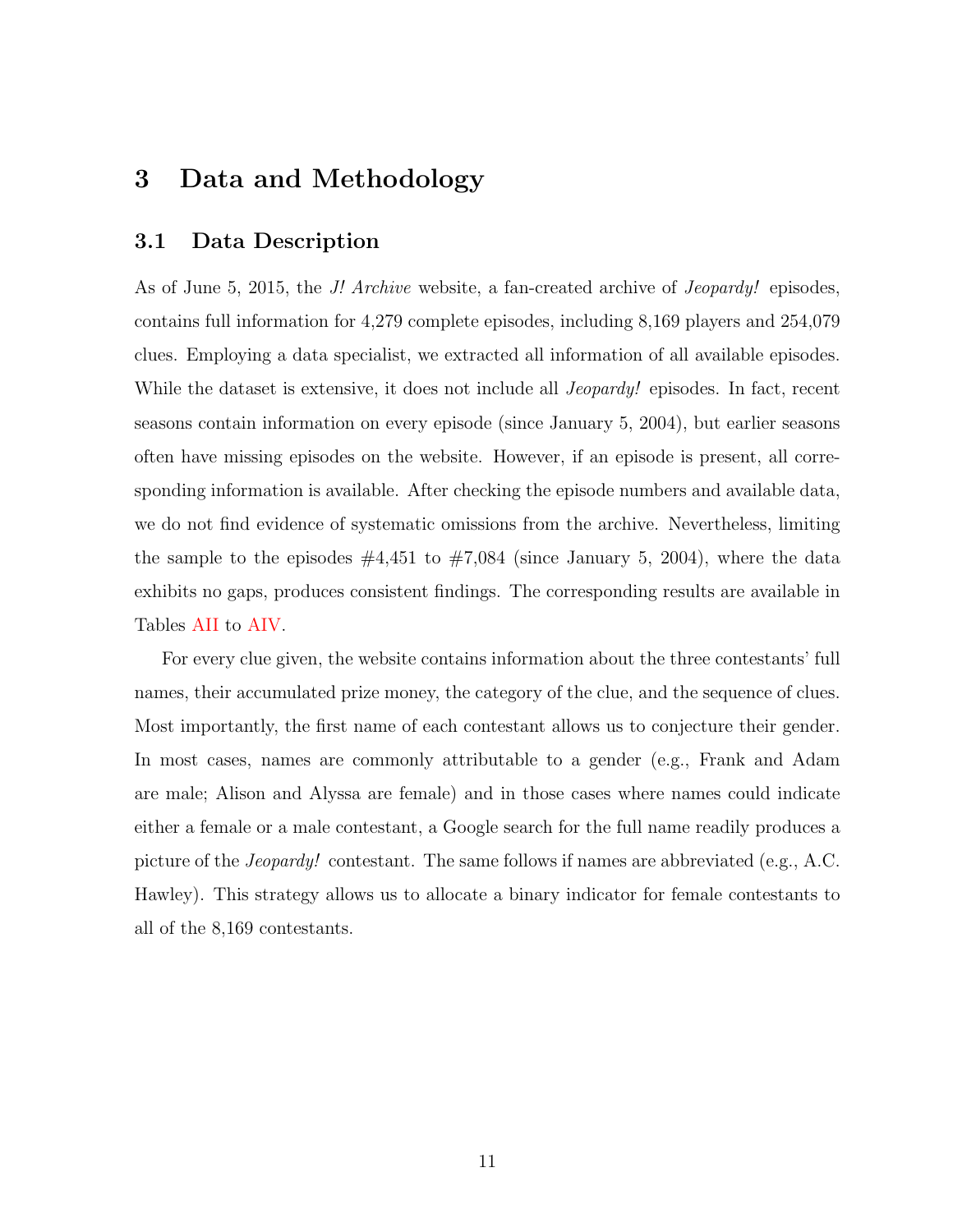#### 3.2 Four Scenarios of Study

Throughout the analysis, we focus on four distinct competitive scenarios occurring with the *Jeopardy!* and *Double Jeopardy!* rounds.<sup>[8](#page-14-0)</sup> First, we consider each contestant's probability to answer a clue. Thus, for each clue we obtain three data points (one for each contestant), producing a total sample size of 749,433 observations. Second, once a candidate taps the buzzer we evaluate the probability of responding correctly. Note that if the answer is incorrect opponents can choose whether they wish to answer the clue. Thus, clues could be answered by zero (nobody chooses to respond), one, two, or all three contestants (if given answers continue to be incorrect). This second scenario produces a sample of 248,052 observations.

Third, we analyze performances in particularly high-stakes situations: responding to Daily Double clues. In these clues, stakes (as wagered by the respective contestant) average US\$1,922, whereas the average stakes in a regular clue come out to be US\$711. Overall, this produces a sample of 12,615 observations. Fourth and final, we analyze the wagering decision in these *Daily Double* scenarios. Specifically, we divide the chosen wager by the maximum possible wager to estimate what percentage of the allowed sum is wagered (akin to Säve-Söderbergh and Lindquist, [2016\)](#page-40-2). Everything else equal, a higher percentage indicates higher stakes and therefore higher risks.

Table [2](#page-15-0) displays the dependent variables of all four scenarios by gender. At first glance, we observe no overall gender differences in the probabilities to respond or to respond correctly. However, women choose to wager less than men in *Daily Double* situations (45.2) percent of their available maximum, compared to 47.5 percent). These basic statistics are consistent with benchmark results from numerous studies, suggesting women to be more risk-averse than men  $(e.g., Eckel and Füllbrunn, 2015).$  $(e.g., Eckel and Füllbrunn, 2015).$  $(e.g., Eckel and Füllbrunn, 2015).$ 

<span id="page-14-0"></span><sup>&</sup>lt;sup>8</sup>We exclude *Final Jeopardy!* rounds, as all contestants naturally respond to that clue. In addition, wagering decisions in the Final Jeopardy! round can follow a number of different strategies, depending on the account balances of all contestants (see [Metrick,](#page-39-7) [1995\)](#page-39-7).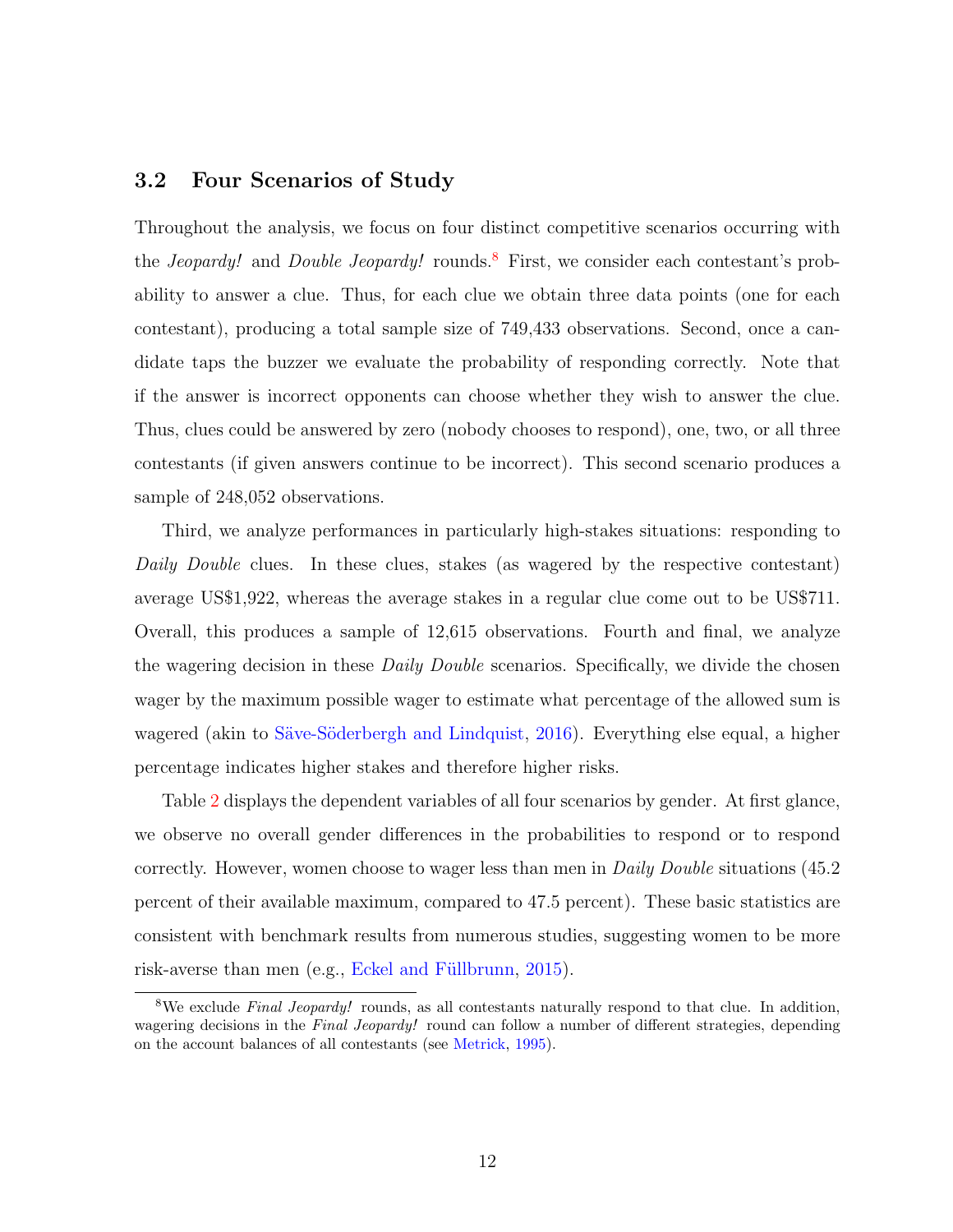<span id="page-15-0"></span>

| Variable                                        | (1)<br>Females<br>Mean<br>(N) | (2)<br>Males<br>Mean<br>(N) | $(1) = (2)$<br>p-value |
|-------------------------------------------------|-------------------------------|-----------------------------|------------------------|
| Answering                                       | 0.331<br>(299, 555)           | 0.331<br>(449, 878)         | 0.754                  |
| Answering correctly                             | 0.855<br>(99,211)             | 0.853<br>(148, 841)         | 0.457                  |
| Answering correctly to <i>Daily Double</i> clue | 0.637<br>(5,010)              | 0.649<br>(7,605)            | 0.174                  |
| Wager in Daily Double as % of maximum           | 0.452<br>(5,010)              | 0.475<br>(7,605)            | $0.000***$             |

Table 2: Summary statistics by gender.

#### 3.3 Descriptive Statistics of Gender Composition

Figure [1](#page-16-0) focuses on the females in all four settings and the gender composition of their opponents. A woman rarely competes against two other women, whereas in about half of the observations she competes against two males. Throughout our analysis, we will consider the mixed opposition (one female, one male opponent) as the reference point. Nevertheless, whichever category forms the reference group, our results are consistent in highlighting the importance of a woman competing against two males.

Table [3](#page-17-0) displays the four respective performance indicators when women compete against two males, compared to any other gender composition (female/male and female/female). Women are performing better in all three performance measures and are taking higher risks when competing against males only. Nevertheless, these basic descriptive statistics should of course be considered with care. It is possible that confounding factors are driving these differences, such as the category of the clue, previous performance, current standings (individual and relative to opponents), or time-specific aspects.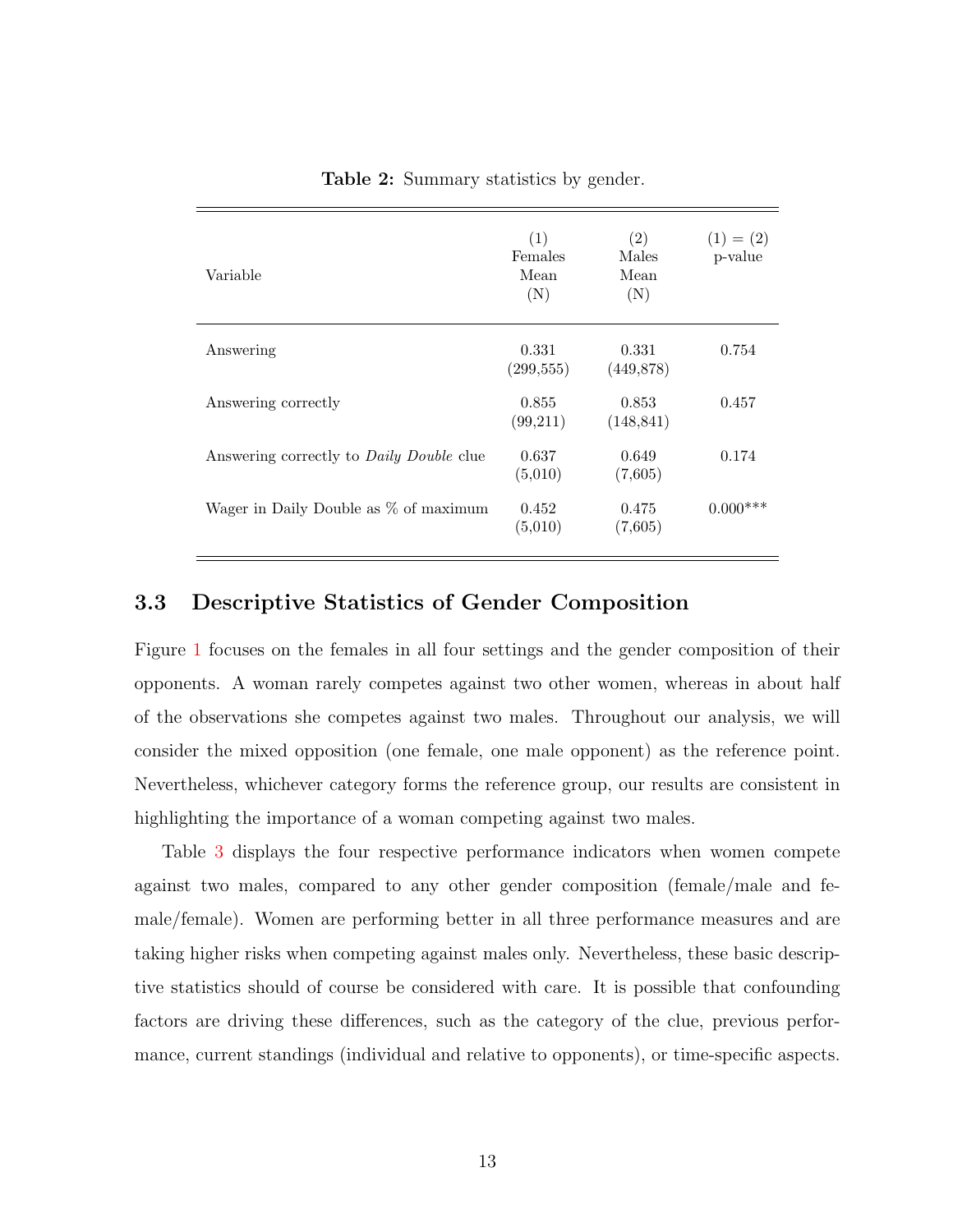<span id="page-16-0"></span>

Figure 1: Gender composition of the opposition for all females in the sample.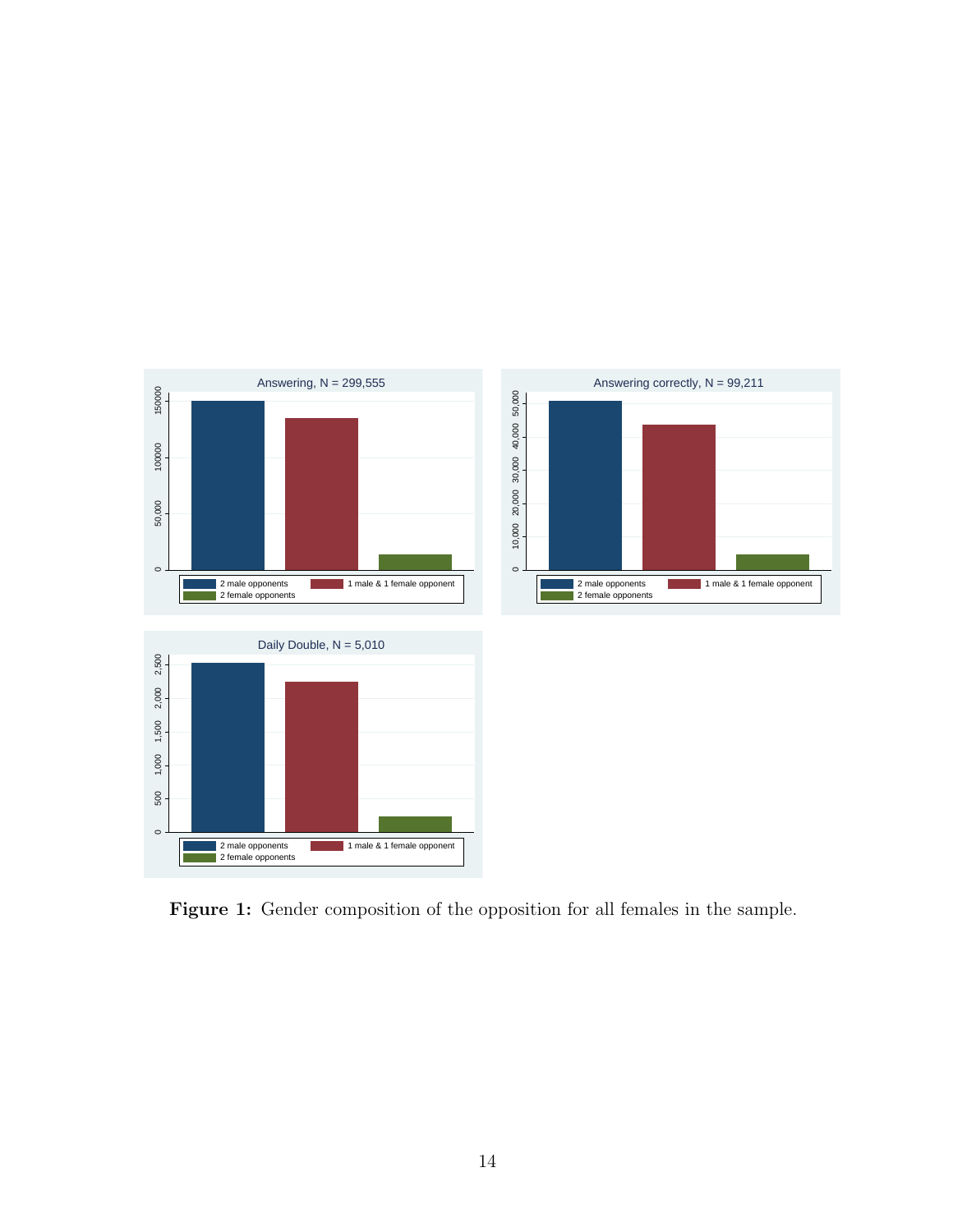<span id="page-17-0"></span>

| Variable                                        | (1)<br>2 male<br>opponents<br>Mean<br>(N) | (2)<br>1 or 2 female<br>opponents<br>Mean<br>(N) | $(1) = (2)$<br>p-value |
|-------------------------------------------------|-------------------------------------------|--------------------------------------------------|------------------------|
| Answering                                       | 0.338<br>(150, 322)                       | 0.324<br>(149, 233)                              | $0.000***$             |
| Answering correctly                             | 0.857<br>(50, 850)                        | 0.852<br>(48, 361)                               | $0.016**$              |
| Answering correctly to <i>Daily Double</i> clue | 0.658<br>(2,527)                          | 0.616<br>(2,483)                                 | $0.002***$             |
| Wager in Daily Double as $\%$ of maximum        | 0.465<br>(2,527)                          | 0.440<br>(2,483)                                 | $0.004***$             |

Table 3: Summary statistics of females by gender of the opposition.

#### 3.4 Control Variables

Given the information provided on the *J! Archive* website, we control for a number of potentially confounding factors in all four scenarios. In particular, we incorporate binary indicators for STEM clues (science, technology, engineering, and mathematics), the 20 most frequent categories on the show, the dollar value of the clue, the account balance of the contestant (both individual and relative to their opponents), the clue number in the current round, a binary indicator for the Double Jeopardy! round, an indicator whether the respondent has answered a clue incorrectly before, and year fixed effects.<sup>[9](#page-17-1)</sup> In addition, we incorporate player fixed effects, therefore relying on within-player variation only. We now briefly discuss the relevance of each factor in estimating our four performance indicators.

<span id="page-17-1"></span><sup>9</sup>We browsed all categories, manually sorting categories into STEM and non-STEM. The 20 most common categories are science, before & after, literature, potpourri, American history, world history, sports, business & industry, world geography, U.S. cities, colleges & universities, animals, transportation, religion, U.S. geography, opera, authors, people, food, and the Bible. In alternative estimations, we also use time trends (linear and squared) on the daily level, but the corresponding results are virtually identical.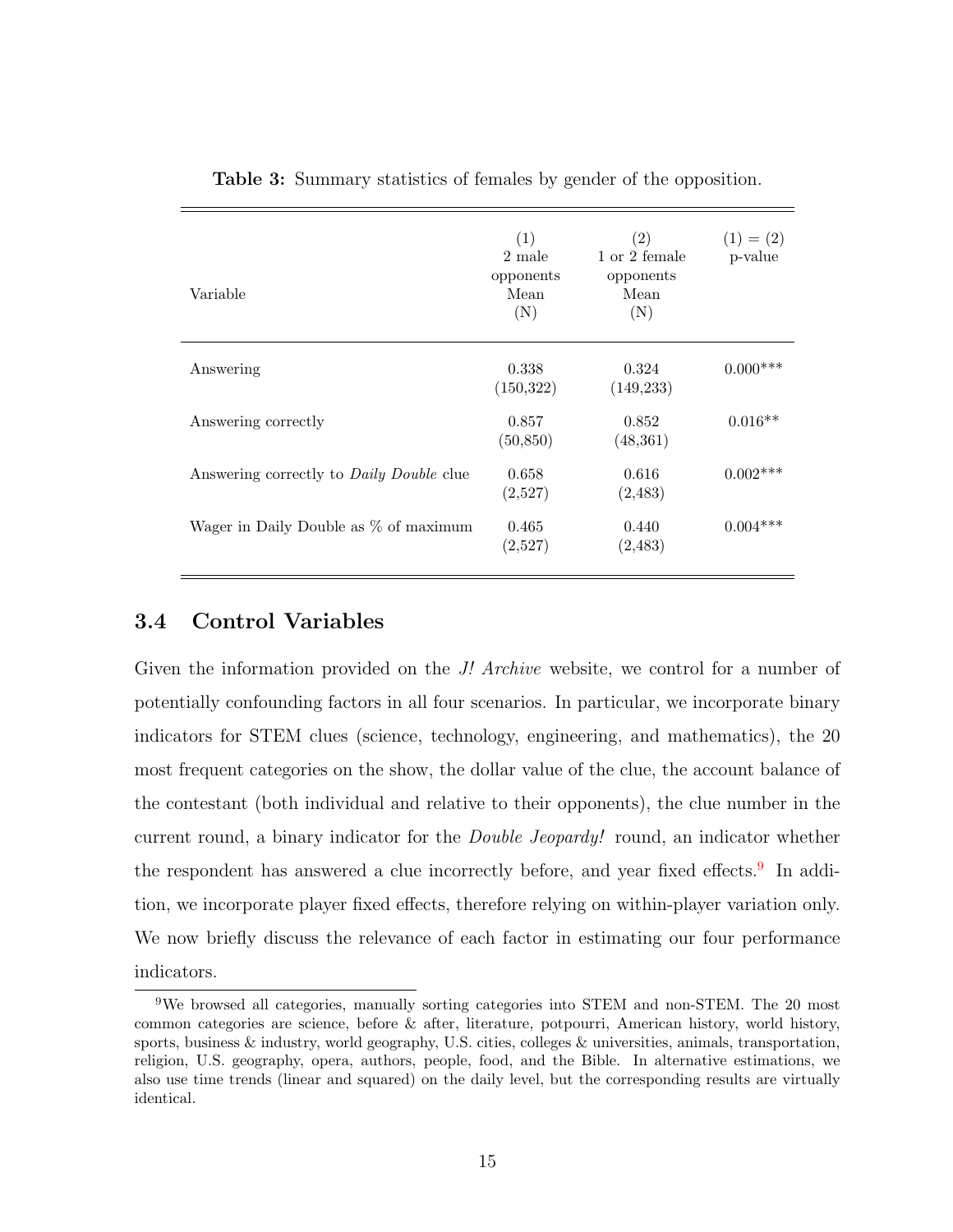First, research has shown that women tend to opt out of STEM subjects in school and are less likely to pursue STEM-related degrees at University [\(Preston,](#page-39-11) [1994;](#page-39-11) [Mont](#page-39-12)[marquette et al.,](#page-39-12) [2002;](#page-39-12) [Griffith,](#page-37-12) [2010;](#page-37-12) [Grove et al.,](#page-37-13) [2011\)](#page-37-13). Thus, whether a clue can be categorized as STEM may influence performance indicators differently by gender. In general, it is possible that some categories are generally preferred by either gender and our analysis includes binary indicators for the 20 most common categories. Second, a line of research focuses on the size of an expected payoff, which relates to the dollar value of the clue. A priori, large stakes could lead to increased or decreased performance levels, as the related literature has produced evidence for both. For example, [Lazear](#page-38-13) [\(2000\)](#page-38-13) suggests higher expected payoffs to raise effort levels and performance. In contrast, [Ariely et al.](#page-36-6) [\(2009\)](#page-36-6) find that large expected payoffs can lead someone to "choke" and under-perform. Thus, including the stakes of the clue may constitute a valuable performance indicator. In addition, the *Jeopardy!* outline proposes that the degree of difficulty increases with the associated dollar value [\(Provencher,](#page-39-13) [2011\)](#page-39-13).

Third, although *Jeopardy!* participants are "probably all equal in terms of knowledge," according to the host of the show [\(Trebeck and Barsocchini,](#page-40-4) [1990,](#page-40-4) p.61), differences in ability are likely present among the participants. Thus, we incorporate the current account balance of the respective participant into the regression analysis. This variable may not only reflect the contestant's capabilities with respect to Jeopardy!, but also their degree of confidence in the ongoing show. In addition, to capture the relative standing of a player, we incorporate a variable relating one's current account balance to their opponents'. This caters to the notion that prior performance of competitors may influence behavior in competitive tasks [\(Smith,](#page-40-5) [2013,](#page-40-5) produces evidence from spelling bee contests). To retain all possible observations, we choose an additive formula:  $2 \times own\ balance$  −  $balance_1 - balance_2$ , where subscripts denote opponents. Note that putting one's score in percentage terms or any other division-based formula would eliminate observations where the denominator is zero. In addition, it could skew observations where the numerator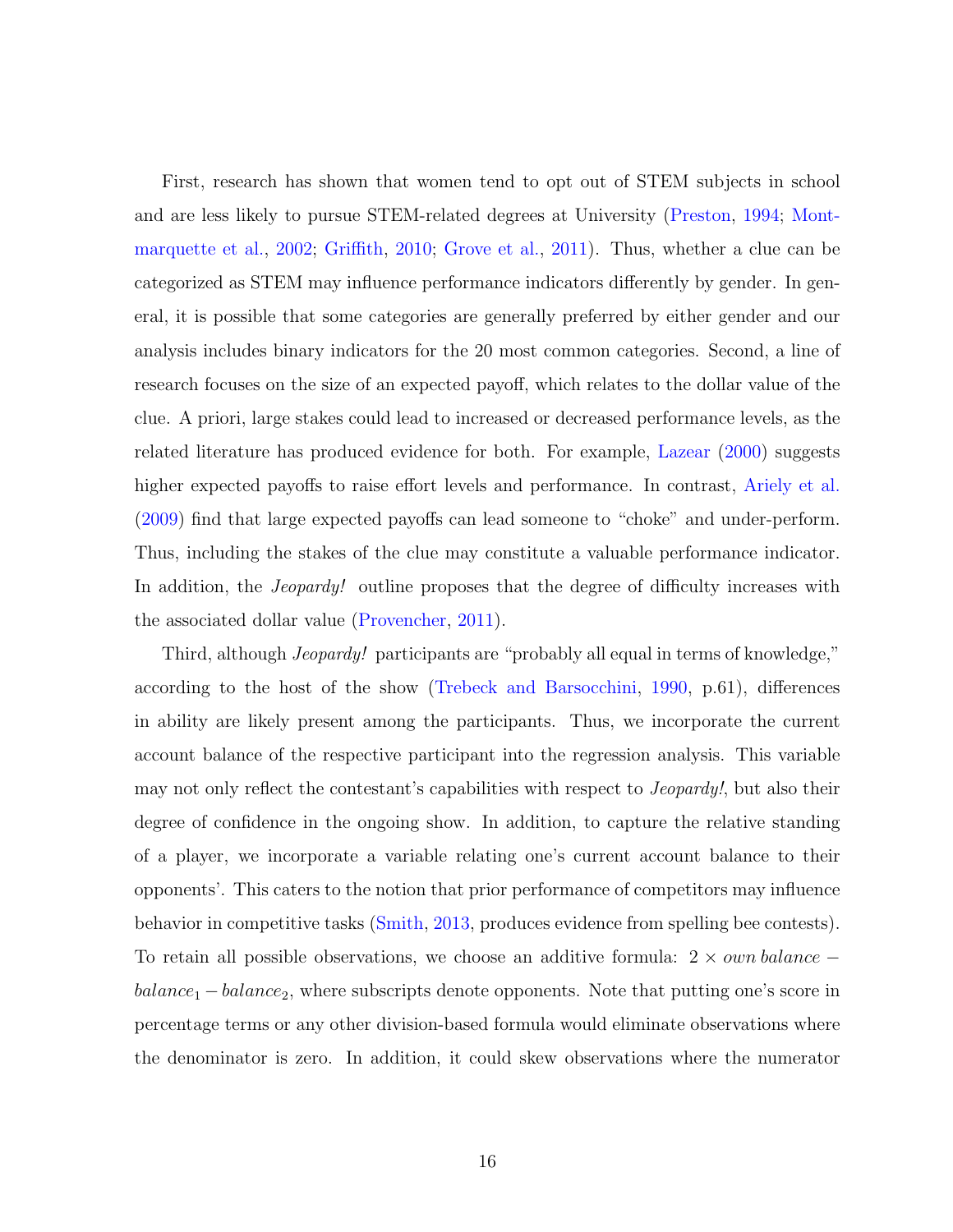takes on the value of zero. Nevertheless, all derived results are unaffected by choosing other relative performance indicators.

Fourth, we incorporate a variable capturing whether a contestant has responded incorrectly to a clue before, relating to the same concept. All results are robust when including a binary indicator for whether a contestant has responded correctly before, following [Post](#page-39-8) [et al.](#page-39-8) [\(2008\)](#page-39-8) and [He et al.](#page-38-12) [\(2008\)](#page-38-12). The corresponding results are referred to Tables [AII](#page-42-0) to [AIV.](#page-44-0)

Fifth, to acknowledge the surrounding characteristics of each clue, we add variables describing the number of the clue in the ongoing round and a binary indicator for the Double Jeopardy! round, where dollar values of all clues are doubled. Both parameters can relate to the accumulated experience of the contestants within the game and previous research has shown that gender differences may disappear in repeated competition (e.g., see [Cotton et al.,](#page-36-7) [2013\)](#page-36-7). If such dynamics could indeed affect women's performance differently than men's, then coefficients on gender-related regressors may be biased if such a variable is not captured.

Sixth, we include year fixed effects. Figure [2](#page-20-1) visualizes the share of female contestants over time, as well as the fraction of shows that feature one female against two males. Note that, although the participation of women has fluctuated from around 22 percent to almost 50 percent, we observe more women in the show since 2006, when online testing has been introduced (see section [2.4](#page-10-1) for details). As for gender composition of the show, the 1-female-2-males combination has been especially prominent in the first year of the show and has since fluctuated between 40 percent and over 70 percent. A number of factors could have driven these developments over time and we wish to ensure that no time-specific unobservables are influencing our analysis. Note that year fixed effects also control for the mentioned doubling of prize money at the end of 2001.

Finally, in an extension discussed in section [4.5](#page-28-0) we further incorporate player fixed effects, thereby relying on within-player variation only. Detailed summary statistics of all control variables are provided in Table [AI.](#page-41-0)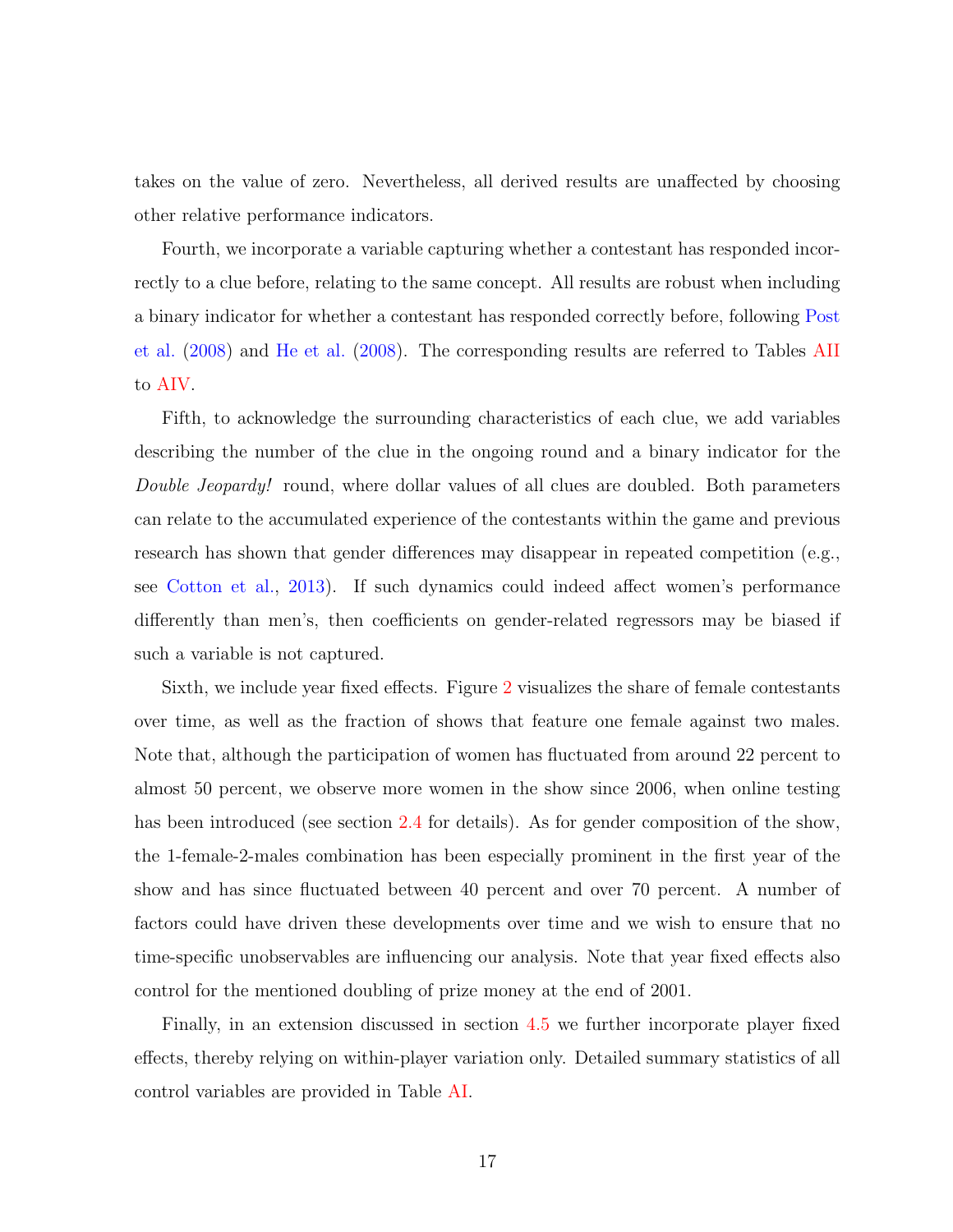<span id="page-20-1"></span>

Figure 2: Share of female contestants over time (left) and share of shows with one female contestant (right).

#### 3.5 Methodology

Our econometric strategy follows standard regression methodologies in the associated literature. To analyze probabilities of responding and responding correctly, we first apply a conventional logit regression framework, clustering errors on the player level. Throughout our analysis, we will display marginal effects of all associated coefficients to facilitate interpretation. Nevertheless, all our results are robust when applying a probit framework and are referred to Tables [AII](#page-42-0) to [AIV.](#page-44-0) To incorporate unobservable characteristics of each individual player, such as individual ability, we then move to a fixed effects framework.

Our analysis of wagering decisions applies an OLS framework, again clustering errors on the player level. Throughout all our estimations, we focus on the coefficients of interest, although detailed results of the control variables are displayed in Tables [AII](#page-42-0) to [AIV.](#page-44-0)

## <span id="page-20-0"></span>4 Empirical Findings

Tables [4](#page-22-0) through [7](#page-27-0) display regression results for all four performance indicators. In each Table, columns (1) and (2) analyze the full sample, checking for basic gender differences. Columns (3) and (4) focus on the female subsample, distinguishing between the gender composition of their opponents. Further, we form subsamples including all males and dis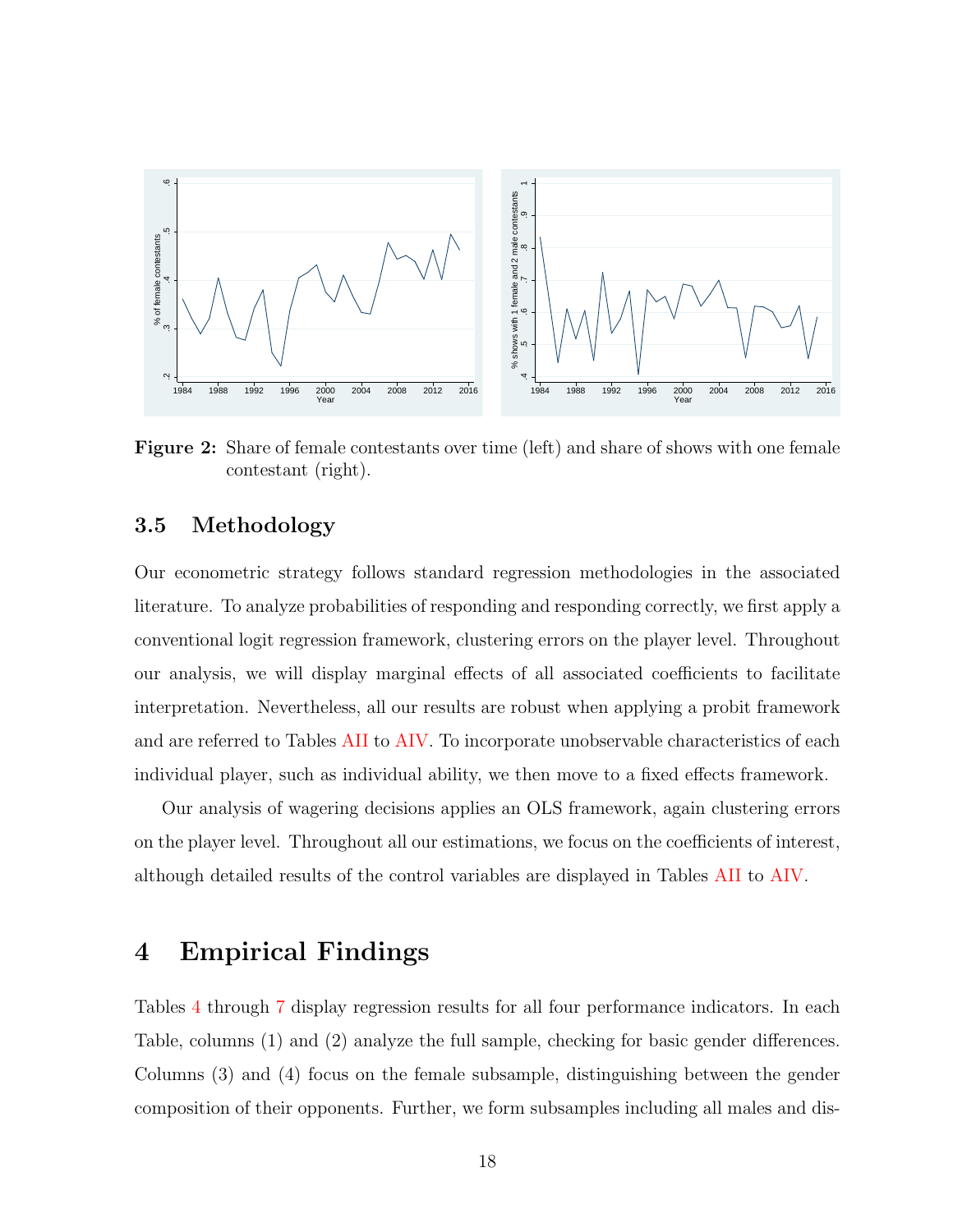tinguishing women by the gender of their opponents. Column (7) of each Table concludes with an estimation of the full sample, including a binary term for females who happen to compete against two males. Finally, Tables [8](#page-30-0) and [9](#page-31-0) present our results from incorporating player fixed effects.

#### 4.1 Answering

We begin by analyzing the probability to respond to a clue. Note that, in the context of competitive behavior, responding could reflect the pure choice to respond, but it may also involve the quickness with which a contestant hits the buzzer following the prompt. Note that the prompt to respond is made available only after the full clue has been read [\(Trebeck and Barsocchini,](#page-40-4) [1990,](#page-40-4) p. 58-60). Thus, even though a contestant may want to respond, they may not get to do so if an opponent is faster to tap the buzzer after responses are allowed. Nevertheless, both explanations (speed and knowledge) can arguably be considered as behavior in a competitive situation.

Table [4](#page-22-0) displays the corresponding results from logit regressions, estimating the probability that a contestant responds to a clue. Consistent with the raw descriptive statistics displayed in Table [2,](#page-15-0) we observe no gender differences in the probability to respond, even after including all control variables. Women are as likely as men to respond to a given Jeopardy! clue.

Columns (3) and (4) focus on the females in our sample, testing whether the gender composition of their contestants matters in their propensity to respond. Indeed, substantial heterogeneity emerges. If women compete against men only, they are more likely to respond, compared to the scenario where at least one other woman forms part of the group. This result is statistically significant on the one percent level. Column (4) further introduces a binary indicator for a single-sex environment (only females), but the result related to an all-male composition of opponents remains unchanged. Thus, the absence of women increases the likelihood of a woman to respond. In terms of magnitude,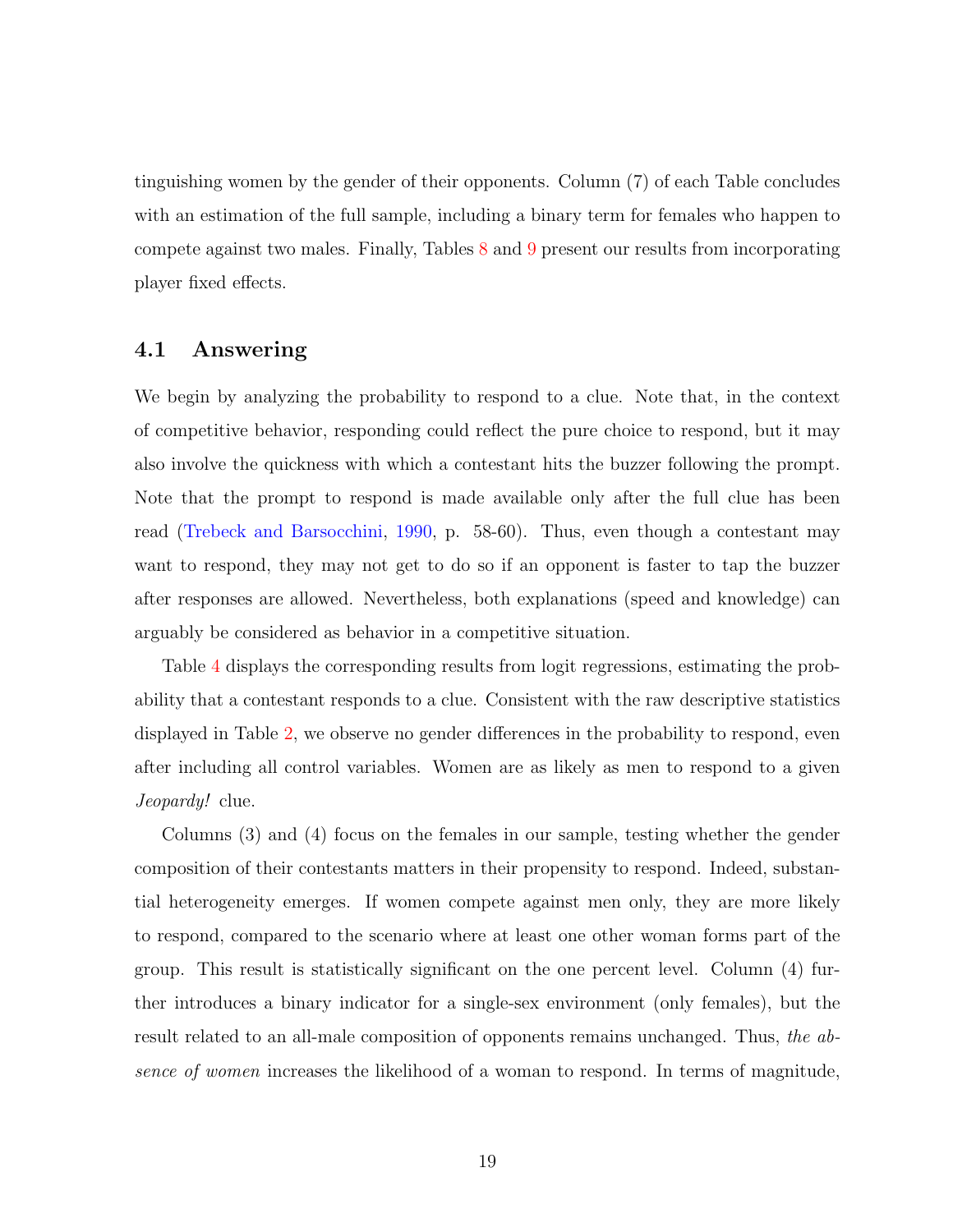|                                             | (1)              | (2)<br>Full Sample  | (3)                   | (4)<br>Females only   | (5)                 | (6)<br>Subsamples <sup>b</sup> | (7)<br>Full Sample    |
|---------------------------------------------|------------------|---------------------|-----------------------|-----------------------|---------------------|--------------------------------|-----------------------|
| Female                                      | 0.000<br>(0.002) | $-0.000$<br>(0.002) |                       |                       | $0.004*$<br>(0.002) | $-0.005***$<br>(0.002)         | $-0.005**$<br>(0.002) |
| Control variables <sup><math>a</math></sup> |                  | yes                 | yes                   | yes                   | yes                 | yes                            | yes                   |
| 2 male opponents                            |                  |                     | $0.010***$<br>(0.002) | $0.010***$<br>(0.002) |                     |                                |                       |
| 2 female opponents                          |                  |                     |                       | 0.001<br>(0.005)      |                     |                                |                       |
| Female $\times$ 2 male<br>opponents         |                  |                     |                       |                       |                     |                                | $0.009***$<br>(0.002) |
| $#$ of players                              | 8,169            | 8,169               | 3,726                 | 3,726                 | 6,731               | 6,326                          | 8,169                 |
| $%$ female players                          | 39.97            | 39.97               | 100                   | 100                   | 25.04               | 24.91                          | 39.97                 |
| $\boldsymbol{N}$                            | 749,433          | 749,433             | 299,555               | 299,555               | 600,200             | 599,111                        | 749,433               |
| Log lik.                                    | $-475,797$       | $-471,953$          | $-188,446$            | $-188,446$            | $-378,544$          | $-376,791$                     | $-471,938$            |

<span id="page-22-0"></span>Table 4: Dependent variable is whether contestant responds. Displaying marginal effects from logit regressions.

Notes: Standard errors clustered on the player level displayed in parentheses. \*  $p < 0.10$ , \*\*  $p < 0.05$ , \*\*\*  $p < 0.01$ . <sup>a</sup>Includes binary indicators for STEM clues and the 20 most common categories, the \$ value of the clue, the account balance of the contestant (both individual and relative to their opponents), the clue number in the current round, a binary indicator for the Double Jeopardy! round, an indicator whether the respondent has answered a clue incorrectly before, and year fixed effects.  ${}^{\text{b}}$  Column (5) includes all males and those females who compete against 2 males. Column (6) includes all males and those females who compete against 1 or 2 females.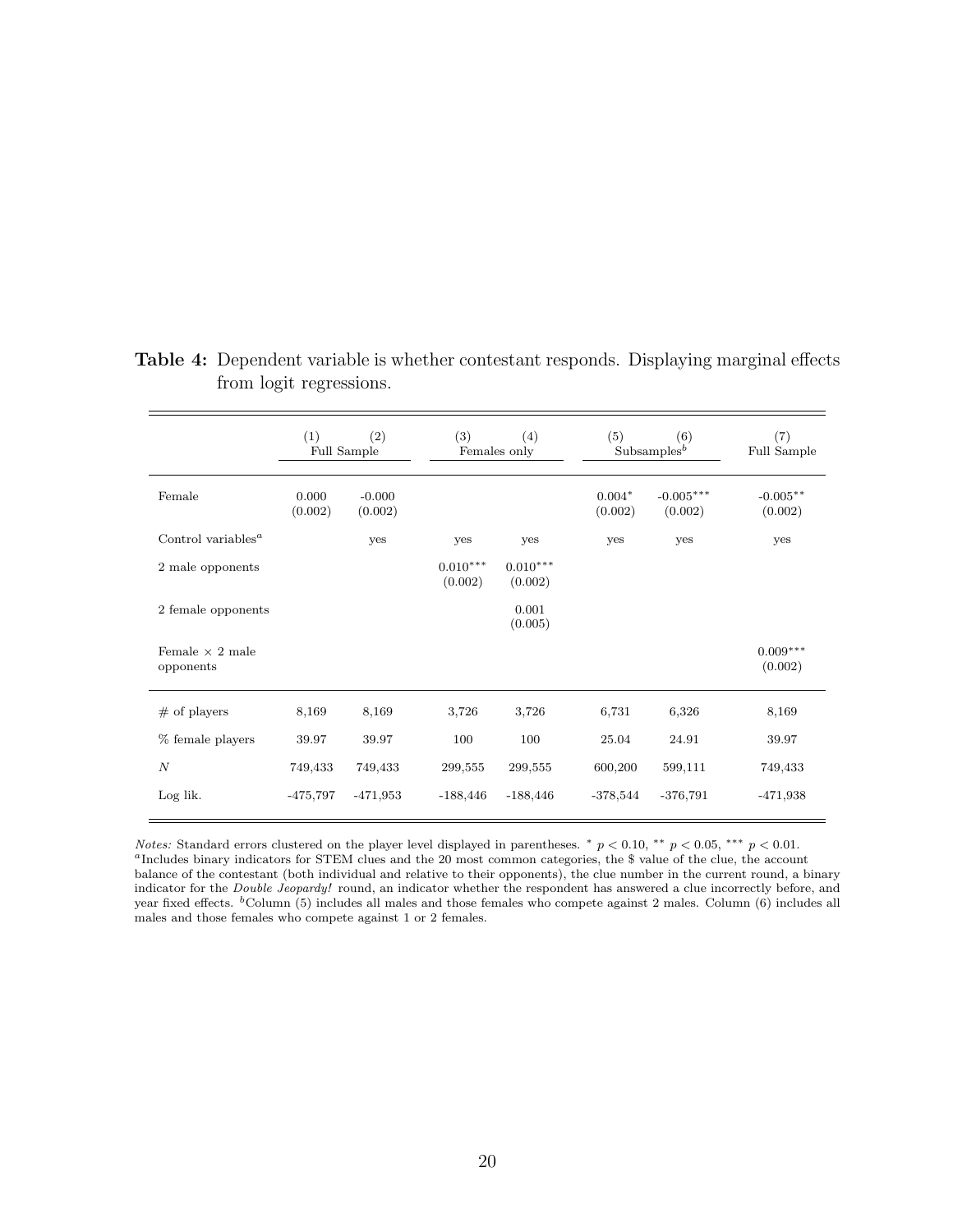women are one percentage point more likely to respond when competing against males only, compared to competing against at least one other woman.

Moving to columns (5) and (6), we consider two distinct subsamples to analyze how much the gender of a woman's opponents influences her performance. Specifically, we exploit the random assignment of all contestants into competition with people from either gender. Column (5) forms a subsample including all males and those females who happen to compete against two males. Indeed, the results show a woman's likelihood of responding is actually higher than a man's, as soon as she is competing against two males.

Column (6) considers a subsample of males and only those females who happen to compete against at least one other woman. In this case, a woman is 0.5 percentage points less likely to respond than an average man and the gender gap emerges with force. This result is statistically significant on the one percent level.

Finally, column (7) returns to using the full sample, introducing a term that takes on the value of one if a female competes against two males. The pure gender coefficient is now negative, statistically significant on the one percent level, and indicates women to be five percentage points less likely to respond. However, when a woman competes in an otherwise all-male environment, the net effect turns to  $+0.004$  ( $-0.005$  plus 0.009) and the overall statistical effect is undistinguishable from zero.

In sum, Table [4](#page-22-0) produces clear differences in a woman's probability to respond to a Jeopardy! clue, depending on the gender of her opposition. A woman's performance, measured as the probability to respond, improves significantly when competing against two males.

#### 4.2 Answering Correctly

After the probability of responding, we now evaluate the performance of *Jeopardy!* contestants in answering clues correctly. Thus, this sample considers those 248,052 observations where the respective contestant chose to respond, with the corresponding results displayed in Table [5.](#page-24-0) As in the first scenario, we find no basic gender differences in the probability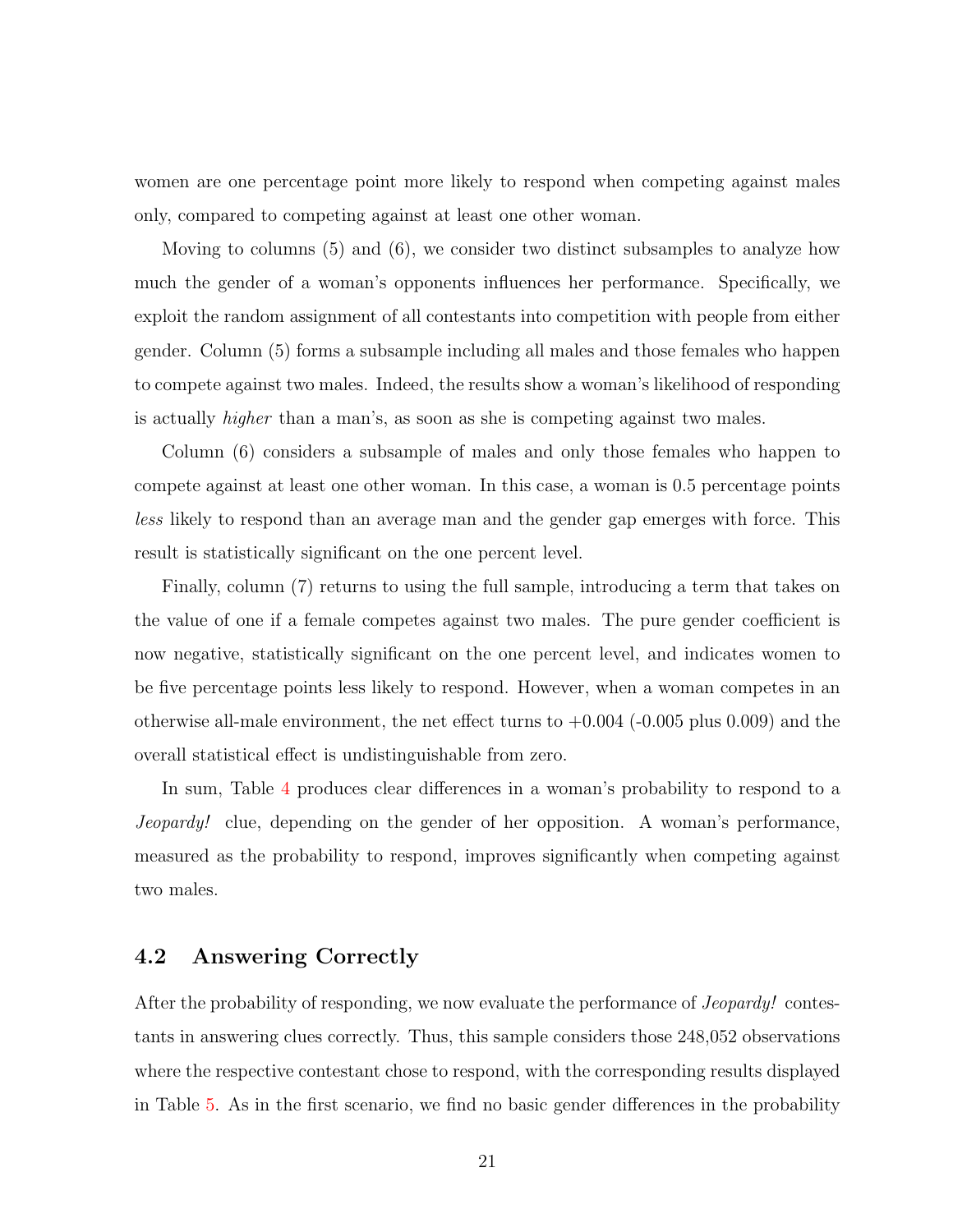to respond correctly in columns (1) and (2), even after the inclusion of the comprehensive set of control variables. However, women once again fare better when competing against males only. In this case, women are 0.4 percentage points more likely to answer correctly – a result that is statistically relevant on the ten percent level.

|                                             | (1)              | (2)<br>Full Sample  | (3)                 | (4)<br>Females only | (5)              | (6)<br>Subsamples <sup><math>b</math></sup> | (7)<br>Full Sample  |
|---------------------------------------------|------------------|---------------------|---------------------|---------------------|------------------|---------------------------------------------|---------------------|
| Female                                      | 0.001<br>(0.002) | $-0.000$<br>(0.001) |                     |                     | 0.002<br>(0.002) | $-0.002$<br>(0.002)                         | $-0.002$<br>(0.002) |
| Control variables <sup><math>a</math></sup> |                  | yes                 | yes                 | yes                 | yes              | yes                                         | yes                 |
| 2 male opponents                            |                  |                     | $0.004*$<br>(0.002) | $0.004*$<br>(0.002) |                  |                                             |                     |
| 2 female opponents                          |                  |                     |                     | $-0.002$<br>(0.005) |                  |                                             |                     |
| Female $\times$ 2 male<br>opponents         |                  |                     |                     |                     |                  |                                             | $0.004*$<br>(0.002) |
| $#$ of players                              | 8,169            | 8,169               | 3,726               | 3,726               | 6,731            | 6,326                                       | 8,169               |
| % female players                            | 39.97            | 39.97               | 100                 | 100                 | 25.04            | 24.91                                       | 39.97               |
| $\overline{N}$                              | 248,052          | 248,052             | 99,211              | 99,211              | 199,691          | 197,202                                     | 248,052             |
| Log lik.                                    | $-103,149$       | $-100,662$          | $-40,180$           | $-40,180$           | $-80,859$        | $-80,250$                                   | $-100,660$          |

<span id="page-24-0"></span>Table 5: Dependent variable is whether contestant responds correctly. Displaying marginal effects from logit regressions.

*Notes:* Standard errors clustered on the player level displayed in parentheses.  $* p < 0.10, ** p < 0.05, ** p < 0.01$ . <sup>a</sup>Includes binary indicators for STEM clues and the 20 most common categories, the \$ value of the clue, the account balance of the contestant (both individual and relative to their opponents), the clue number in the current round, a binary indicator for the Double Jeopardy! round, an indicator whether the respondent has answered a clue incorrectly before, and year fixed effects. <sup>b</sup>Column (5) includes all males and those females who compete against 2 males. Column (6) includes all males and those females who compete against 1 or 2 females.

Columns (5) and (6) consider the familiar subsamples, first analyzing a sample of men and those women with male-only competition. Here again, we find no statistically relevant difference between males and females – if anything, women are more likely to respond correctly. However, a woman's probability of responding correctly decreases as soon as other women are competing, although the corresponding coefficient is not statistically significant on conventional levels. Overall, the same trend from Table [4](#page-22-0) is maintained.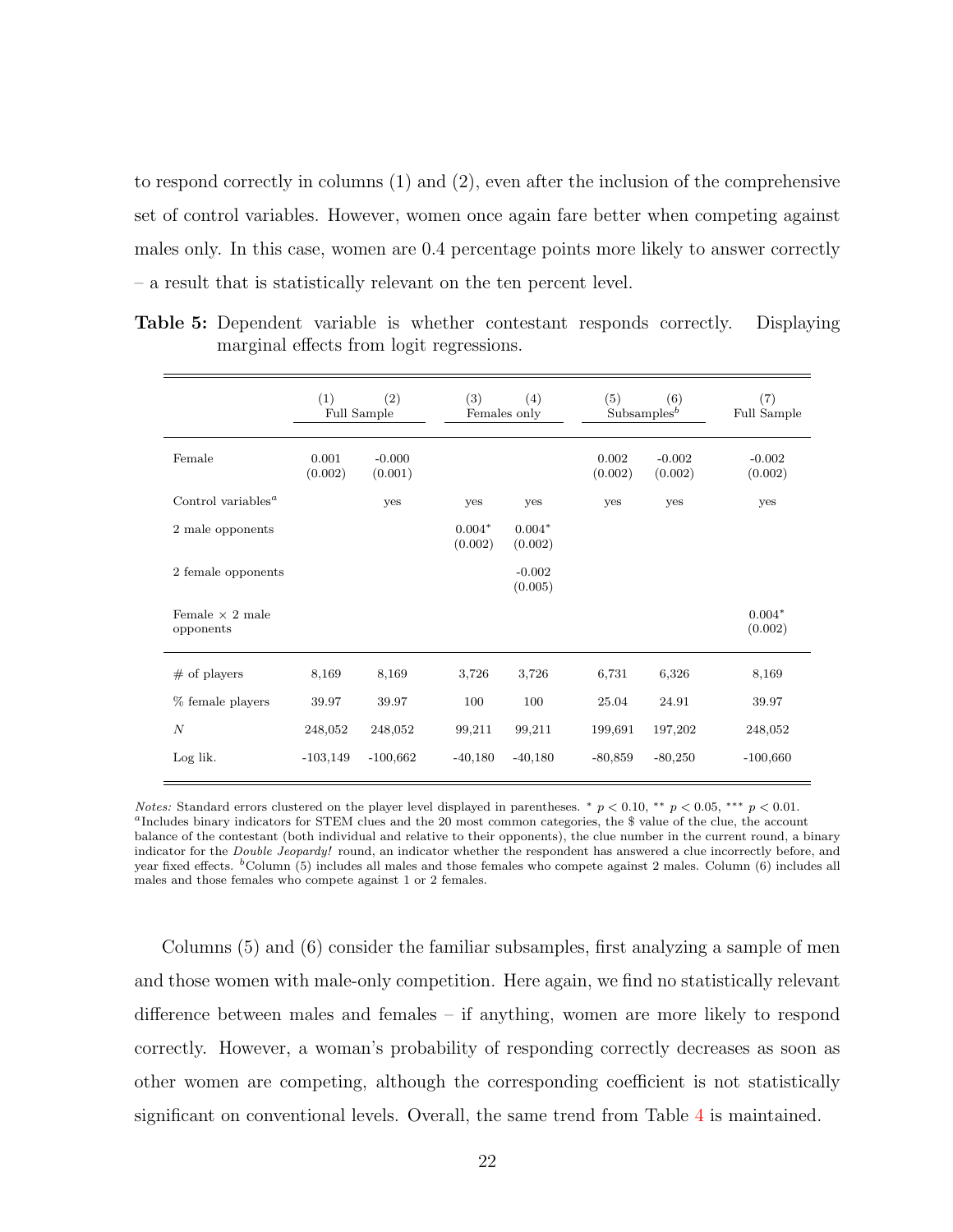Finally, column (7) returns to the full sample and, similar to the results from Table [4,](#page-22-0) highlights that gender composition matters for women. Generally, a woman is 0.2 percentage points less likely to respond correctly, although this effect is not significant on conventional levels of statistical relevance. In turn, her performance improves when competing against men only.

#### 4.3 Answering Correctly in Daily Double Clues

The third setting aimed at analyzing performance focuses on *Daily Double* clues. We choose these situations because the expected payoffs are substantially elevated, compared to the average *Jeopardy!* clue. Throughout our sample, the wagered value of *Daily Double* clues averages US\$1,922 as opposed to US\$711 in a regular clue.<sup>[10](#page-25-0)</sup>

Table [6](#page-26-0) displays results from estimating the probability to respond correctly to these high-stakes clues. In the full sample, females are marginally less likely to respond correctly, a result that is consistent with previous findings in the associated literature [\(Gneezy et al.,](#page-37-6) [2003;](#page-37-6) [Gneezy and Rustichini,](#page-37-5) [2004;](#page-37-5) [Niederle and Vesterlund,](#page-39-5) [2010\)](#page-39-5). Nevertheless, the coefficient is not significant on conventional levels of statistical relevance.

Gender composition continues to play a decisive role, as women are three percentage points more likely to respond correctly when paired against males (columns 3 and 4). Further, column (5) shows that the gender performance gap in high-stakes situations disappears if a woman is randomly assigned to compete against men only. In fact, the coefficient on female turns positive. However, when comparing men's performance to those women who happen to compete against at least one other female, the gender gap emerges with force: women are 2.7 percentage points less likely to respond correctly. Once again, the presence of other women seems to notably diminish the performance of a woman.

Column (7) reiterates these findings in the full sample. In general, women are 2.8 percentage points less likely to respond correctly in high-stakes clues, compared to men.

<span id="page-25-0"></span><sup>&</sup>lt;sup>10</sup>The median value of *Daily Double* clues is US\$1,500, as opposed to US\$600 for regular clues.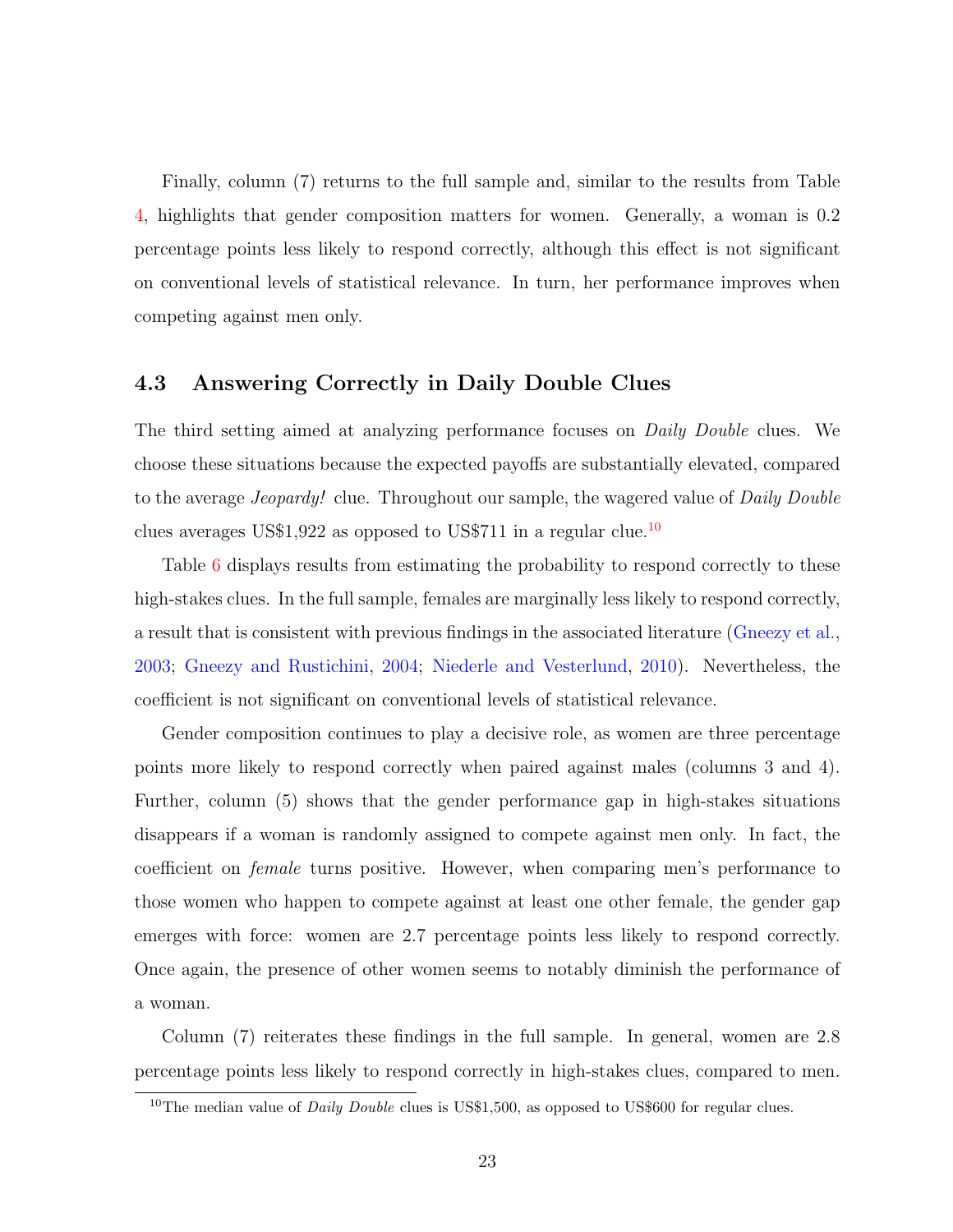|                                             | (1)                 | (2)<br>Full Sample  | (3)                  | (4)<br>Females only  | (5)              | (6)<br>Subsamples <sup>b</sup> | (7)<br>Full Sample     |
|---------------------------------------------|---------------------|---------------------|----------------------|----------------------|------------------|--------------------------------|------------------------|
| Female                                      | $-0.012$<br>(0.009) | $-0.012$<br>(0.009) |                      |                      | 0.005<br>(0.011) | $-0.027**$<br>(0.011)          | $-0.028***$<br>(0.011) |
| Control variables <sup><math>a</math></sup> | yes                 | yes                 | yes                  | yes                  | yes              | yes                            |                        |
| 2 male opponents                            |                     |                     | $0.032**$<br>(0.014) | $0.030**$<br>(0.014) |                  |                                |                        |
| 2 female opponents                          |                     |                     |                      | $-0.013$<br>(0.033)  |                  |                                |                        |
| Female $\times$ 2 male<br>opponents         |                     |                     |                      |                      |                  |                                | $0.033**$<br>(0.013)   |
| $#$ of players                              | 6,075               | 6,075               | 2,683                | 2,683                | 4,967            | 4,780                          | 6,075                  |
| % female players                            | 44.16               | 44.16               | 100                  | 100                  | 31.69            | 29.02                          | 44.16                  |
| $\boldsymbol{N}$                            | 12,615              | 12,615              | 5,010                | 5,010                | 10,132           | 10,088                         | 12,615                 |
| Log lik.                                    | $-8,209$            | $-8,067$            | $-3,189$             | $-3,189$             | $-6,435$         | $-6,468$                       | $-8,064$               |

<span id="page-26-0"></span>Table 6: Dependent variable is whether contestant responds correctly to *Daily Double* clue. Displaying marginal effects from logit regressions.

Notes: Standard errors clustered on the player level displayed in parentheses. \*  $p < 0.10$ , \*\*  $p < 0.05$ , \*\*\*  $p < 0.01$ . <sup>a</sup>Includes binary indicators for STEM clues and the 20 most common categories, the \$ value of the clue, the account balance of the contestant (both individual and relative to their opponents), the clue number in the current round, a binary indicator for the Double Jeopardy! round, an indicator whether the respondent has answered a clue incorrectly before, and year fixed effects.  ${}^{\text{b}}$  Column (5) includes all males and those females who compete against 2 males. Column (6) includes all males and those females who compete against 1 or 2 females.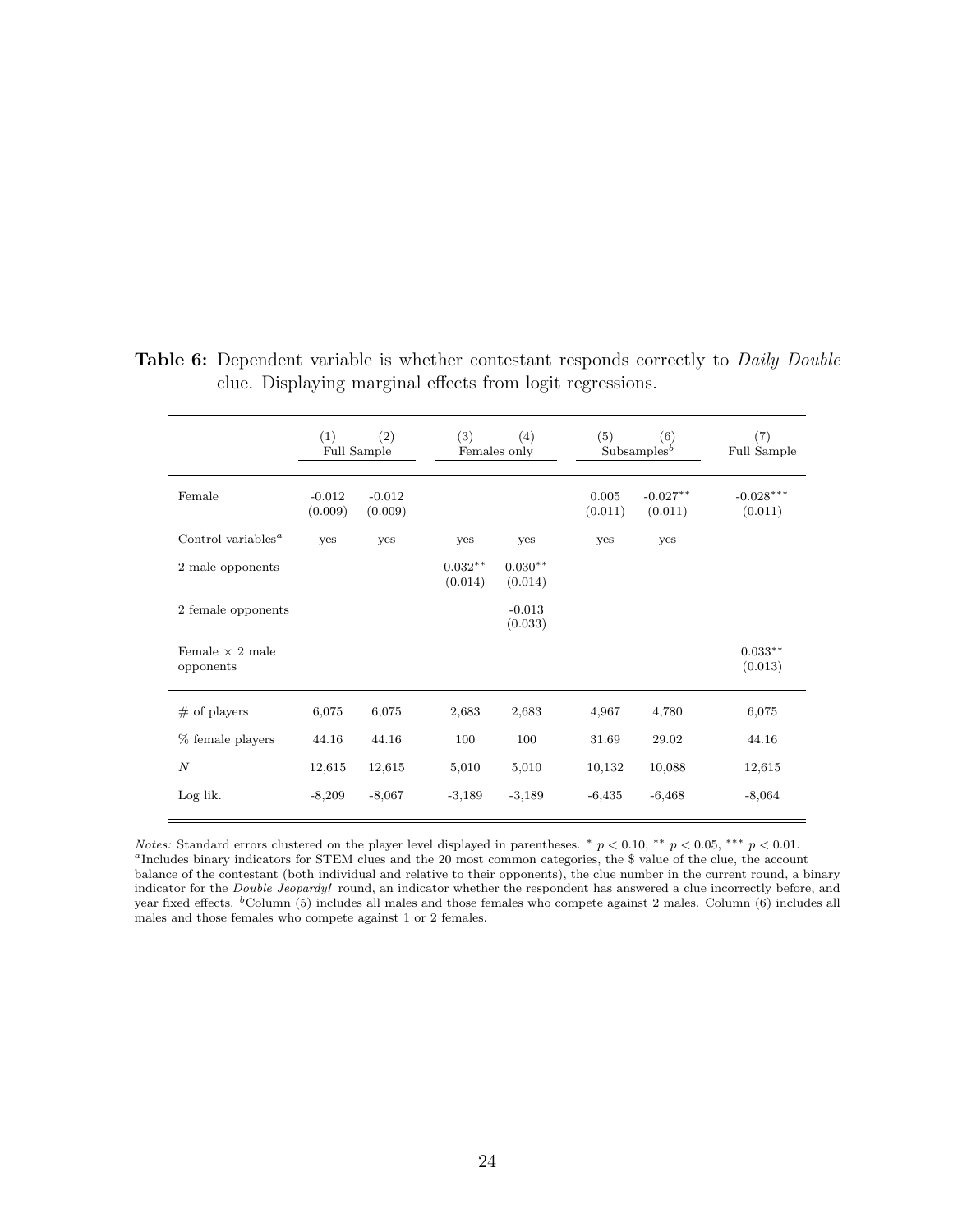However, that difference disappears once a woman competes in an otherwise all-male environment.

#### 4.4 Wagering in Daily Double Clues

Our final setting studies the wagering behavior of contestants who happen to choose a Daily Double clue. Based on a number of previous findings (e.g., [Byrnes et al.,](#page-36-0) [1999;](#page-36-0) Eckel and Füllbrunn, [2015\)](#page-37-1), we would expect women to be more risk-averse than men in their wagering decisions. Indeed, columns  $(1)$  and  $(2)$  of Table [6](#page-26-0) firmly support this notion. On average, a woman wagers 1.5 percentage points less of her available maximum betting amount than men, once the familiar control variables are accounted for.

|                                             | (1)                    | (2)<br>Full Sample     | (3)                   | (4)<br>Females only   | (5)              | (6)<br>$Subsamples^{b}$ | (7)<br>Full Sample     |
|---------------------------------------------|------------------------|------------------------|-----------------------|-----------------------|------------------|-------------------------|------------------------|
| Female                                      | $-0.022***$<br>(0.006) | $-0.015***$<br>(0.004) |                       |                       | 0.004<br>(0.005) | $-0.033***$<br>(0.005)  | $-0.033***$<br>(0.005) |
| Control variables <sup><math>a</math></sup> | yes                    | yes                    | yes                   | yes                   | yes              | yes                     |                        |
| 2 male opponents                            |                        |                        | $0.036***$<br>(0.007) | $0.035***$<br>(0.007) |                  |                         |                        |
| 2 female opponents                          |                        |                        |                       | $-0.009$<br>(0.015)   |                  |                         |                        |
| Female $\times$ 2 male<br>opponents         |                        |                        |                       |                       |                  |                         | $0.037***$<br>(0.006)  |
| $#$ of players                              | 6,075                  | 6,075                  | 2,682                 | 2,682                 | 4,967            | 4,779                   | 6,075                  |
| $%$ female players                          | 44.16                  | 44.16                  | 100                   | 100                   | 31.69            | 29.02                   | 44.16                  |
| $\boldsymbol{N}$                            | 12,615                 | 12,615                 | 5,010                 | 5,010                 | 10,132           | 10,088                  | 12,615                 |

<span id="page-27-0"></span>Table 7: Results from OLS regressions estimating the share of maximum wager in *Daily* Double clue.

*Notes:* Standard errors clustered on the player level displayed in parentheses. \*  $p < 0.10$ , \*\*  $p < 0.05$ , \*\*\*  $p < 0.01$ . <sup>a</sup>Includes binary indicators for STEM clues and the 20 most common categories, the \$ value of the clue, the account balance of the contestant (both individual and relative to their opponents), the clue number in the current round, a binary indicator for the *Double Jeopardy!* round, an indicator whether the respondent has answered a clue incorrectly before, and year fixed effects. <sup>b</sup>Column (5) includes all males and those females who compete against 2 males. Column (6) includes all males and those females who compete against 1 or 2 females.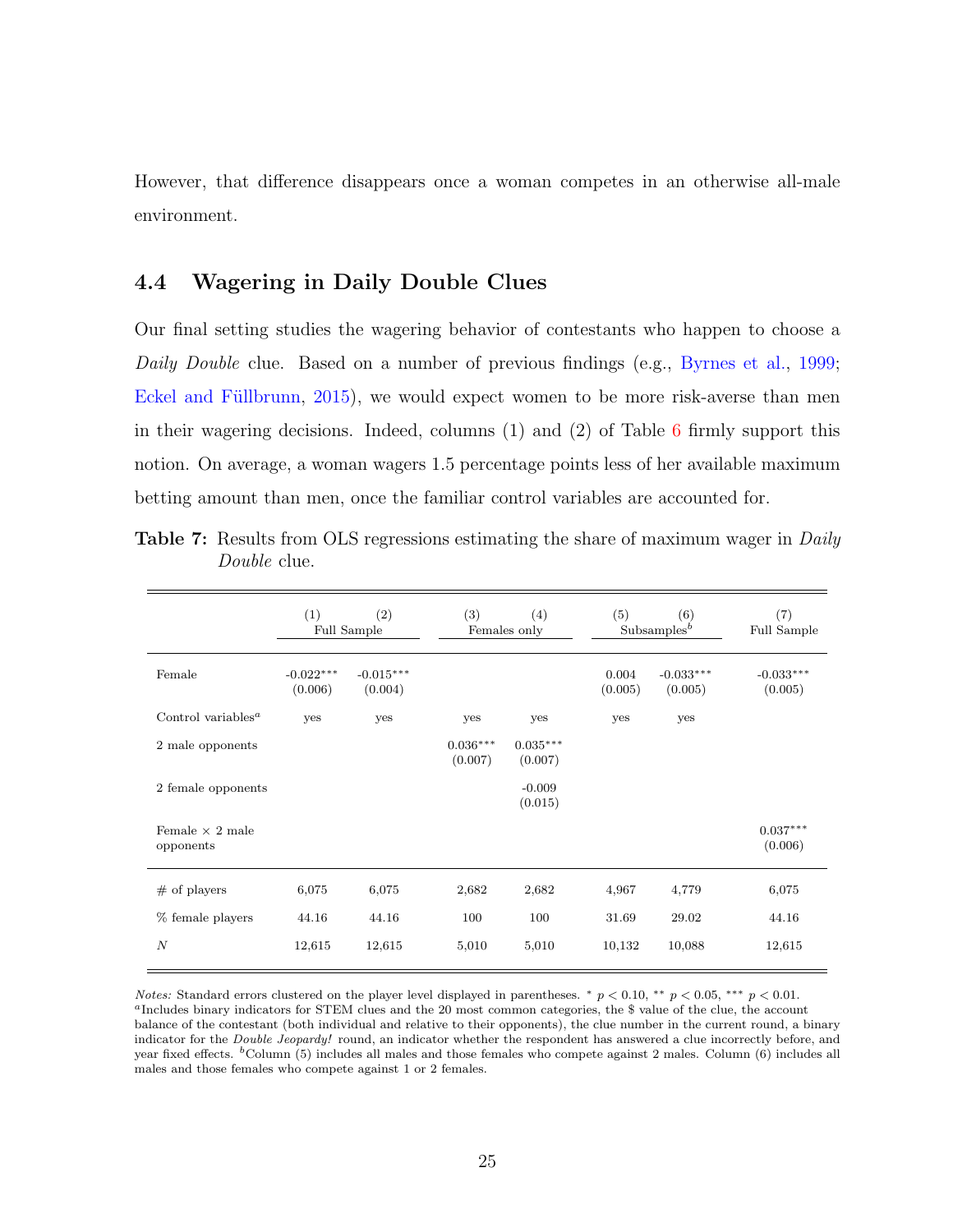Once we consider differences among women, depending on the gender of their competitors, we find the same heterogeneity as in the previous settings. Women are wagering considerably more in an otherwise all-male environment. Further, columns (5) and (6) reveal how important the role of gender composition really is: if a woman competes against men only, her risk-taking behavior is not in any way distinguishable from that of men. In fact, the respective coefficient even turns positive, hinting at women potentially taking higher risks than men when competing against an all-male field. Nevertheless, the corresponding coefficient remains far from conventional levels of statistical importance. Contrary to that, column (6) paints a different picture. In a sample of males and only those females who happen to compete against at least one other female, the gender gap in risk preferences emerges with force. In this case, the gap increases to over twice the initial size in column (2) and women wager 3.3 percentage points less than men, on average.

Finally, column (7) displays results from analyzing the full sample. Consistent with the previous findings, no gender gap emerges if a woman competes against two males, as the net effect of being female in that situation reaches a value of  $+0.004$ . If anything, the results in Table [6](#page-26-0) are stronger in qualitative and quantitative terms than those for the previous scenarios of responding and responding correctly. Thus, gender composition of a woman's competitors may substantially influence her risk-taking behavior.

#### <span id="page-28-0"></span>4.5 Including Player Fixed Effects

Up to now, our analysis relies on variation within and across contestants in a pooled setting. However, although we incorporate a number of potentially confounding factors and errors are clustered on the player level, individual particularities could drive our findings. For instance, Jeopardy! producers may be able to identify promising candidates beforehand and then choose promising female candidates to compete against two males. None of our readings about the show would suggest this, but it is also likely that producers would not openly admit to such a strategy. In general, unobservable characteristics on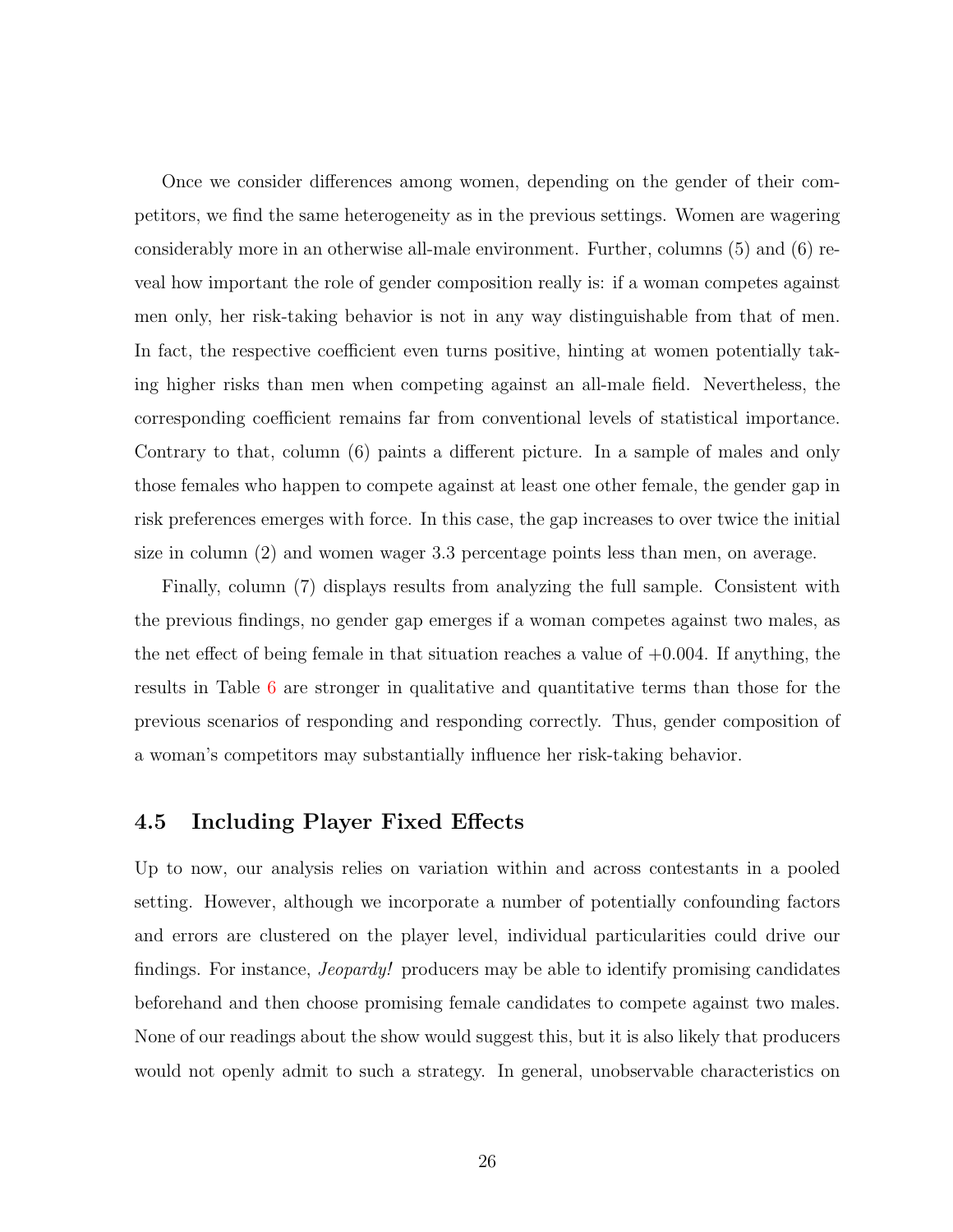the individual level may differ between those women who compete against two males and the remaining female candidates.

To alleviate such concerns, we now move to a fixed effects framework. These regressions only exploit within-player variation, therefore controlling for any individual heterogeneity. In other words, the derived coefficient for women with two male opponents only reflects information from those females who have competed against two males and against at least one female in another episode. By design, such fixed effects estimations are difficult to conduct and interpret in a logit or probit framework [\(Greene,](#page-37-14) [2004\)](#page-37-14), and the literature then usually moves to the more conventional strategy of employing OLS frameworks.

Thus, for our first three settings of binary outcome variables, we first replicate the most complete estimation (column 7 of each respective Table) in an OLS model to see whether results are comparable. Then, we employ the fixed effects framework. (Note that the pure gender variable becomes obsolete in a fixed effects framework.) Table [8](#page-30-0) displays the corresponding findings from analyzing the probabilities to answer (columns 1 to 3) and to answer correctly (columns 4 to 6). The first respective column simply replicates the most complete logit regression, before moving to a pooled OLS framework and then to including fixed effects.

First, notice that the OLS analyses in columns (2) and (5) closely replicate the results from logit regressions. Incorporating fixed effects then produces telling results, as the derived coefficients for the variable of interest are confirmed in their statistical importance. In fact, the respective magnitudes are even increased. For the decision to respond, the regression produces a coefficient of 0.011 – marginally higher than the pooled estimation (0.010). Similarly, when estimating correct responses the coefficient more than doubles from 0.004 to 0.009. Thus, if anything, unobservable characteristics have produced a downward bias of the effect of the opponents' gender on women's performance.

Table [9](#page-31-0) moves to scenarios three and four, focusing on *Daily Double* clues. When estimating performance, the OLS methodology again produces virtually identical coefficients. As before, incorporating fixed effects substantially increases the coefficient of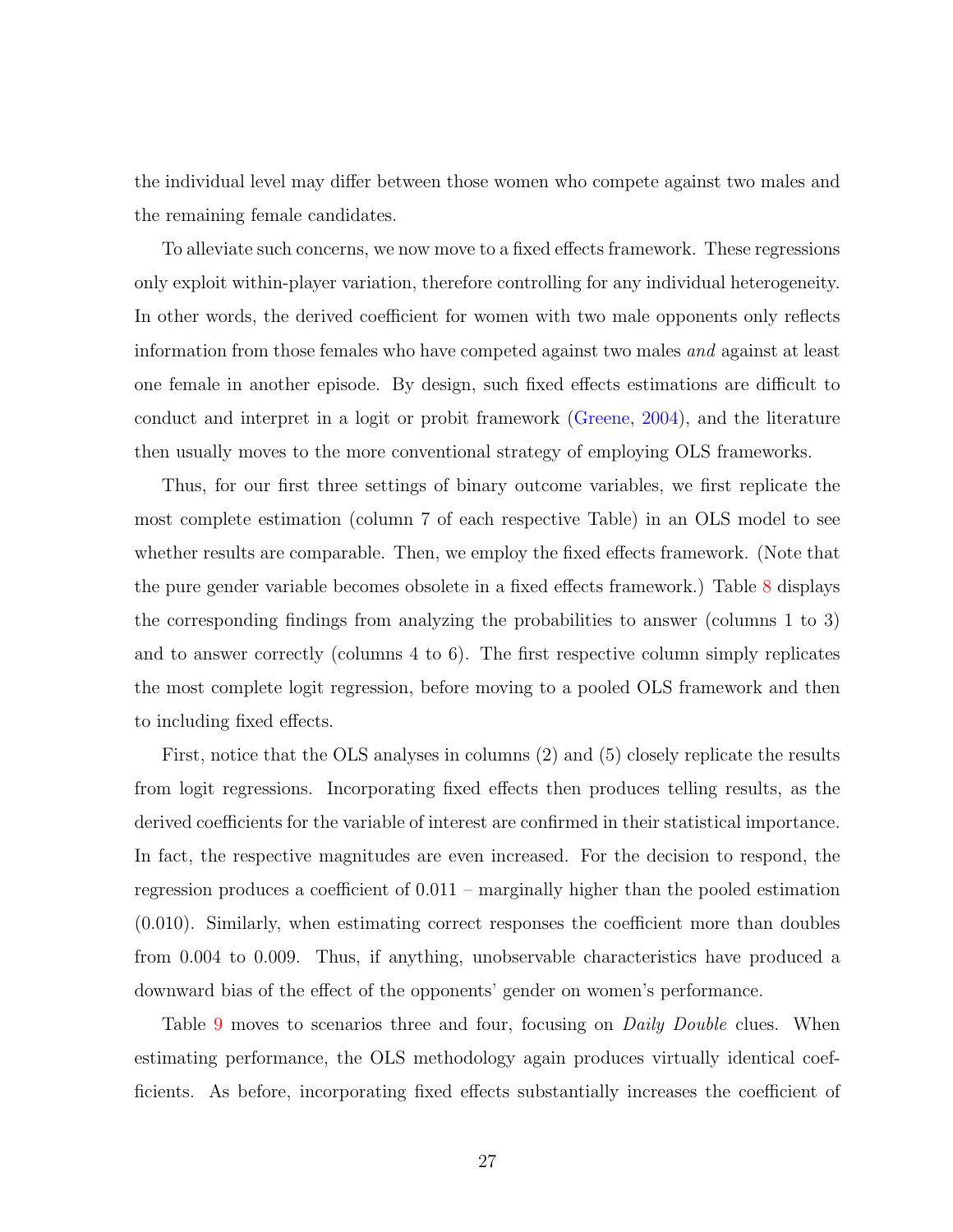| Dependent variable:                         | (1)                   | (2)<br>Answering       | (3)                  | (4)                 | (5)<br>Answering correctly | (6)                 |
|---------------------------------------------|-----------------------|------------------------|----------------------|---------------------|----------------------------|---------------------|
| Estimation method:                          | Logit                 | <b>OLS</b>             | <b>OLS</b>           | Logit               | <b>OLS</b>                 | <b>OLS</b>          |
| Female                                      | $-0.005**$<br>(0.002) | $-0.005***$<br>(0.002) |                      | $-0.002$<br>(0.002) | $-0.002$<br>(0.002)        |                     |
| Female $\times$ 2 male<br>opponents         | $0.009***$<br>(0.002) | $0.010***$<br>(0.002)  | $0.011**$<br>(0.005) | $0.004*$<br>(0.002) | $0.004*$<br>(0.002)        | $0.009*$<br>(0.006) |
| Control variables <sup><math>a</math></sup> | <b>ves</b>            | yes                    | yes                  | yes                 | yes                        | yes                 |
| Player fixed effects                        |                       |                        | yes                  |                     |                            | yes                 |
| $#$ of players                              | 8,169                 | 8,169                  | 8,169                | 8,169               | 8,169                      | 8,169               |
| % female players                            | 39.97                 | 39.97                  | 39.97                | 39.97               | 39.97                      | 39.97               |
| $\boldsymbol{N}$                            | 749,433               | 749,433                | 749,433              | 248,052             | 248,052                    | 248,052             |
| Log lik.                                    | -471,938              |                        |                      | $-100,660$          |                            |                     |

<span id="page-30-0"></span>Table 8: Results from fixed effects regressions estimating whether contestant responds (columns  $1 - 3$ ) and responds correctly (columns  $4 - 6$ ). Logit regressions display marginal effects.

*Notes:* Standard errors clustered on the player level displayed in parentheses. \*  $p < 0.10$ , \*\*  $p < 0.05$ , \*\*\*  $p < 0.01$ . <sup>a</sup>Includes binary indicators for STEM clues and the 20 most common categories, the \$ value of the clue, the account balance of the contestant (both individual and relative to their opponents), the clue number in the current round, a binary indicator for the Double Jeopardy! round, year fixed effects, and an indicator for whether the respondent has answered a clue incorrectly before.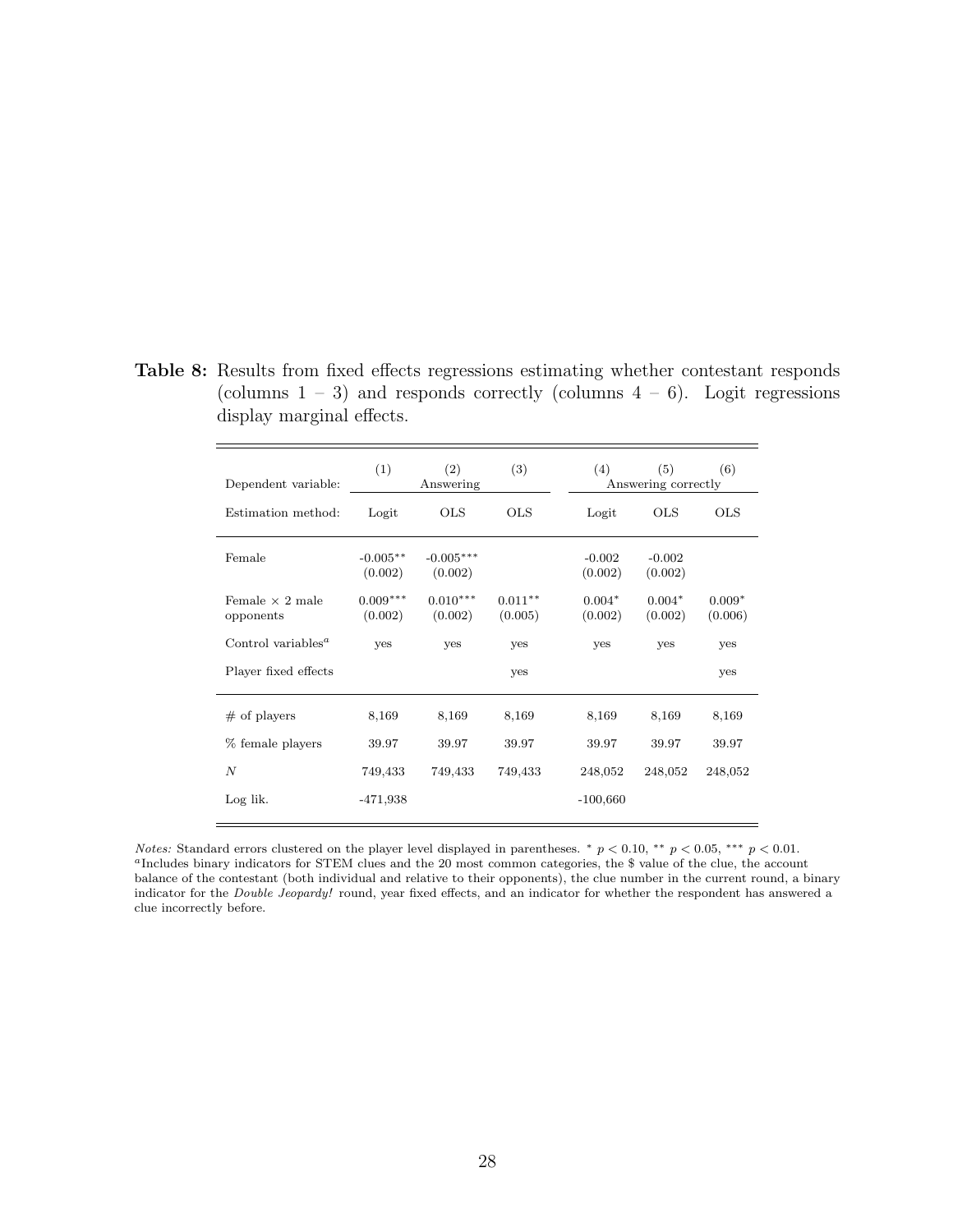interest (from 0.033 to 0.047), as competing against two males again improves women's performance. However, the derived coefficient is not significantly different from zero in column (3). Note that standard errors are more than doubled when fixed effects are employed, indicating a much more restrictive estimation. Thus, it is possible that the fixed effects framework does not leave enough variation to reveal potential differences along the lines of gender composition.

<span id="page-31-0"></span>Table 9: Results from fixed effects regressions estimating whether contestant responds correctly to *Daily Double* clue (columns  $1-3$ ) and the wagering amount in *Daily* Double clues (columns 4 and 5). Logit regressions display marginal effects.

| Dependent variable:                         | (1)                    | (2)<br>Answering correctly in DD | (3)              | (4)                    | (5)<br>Wagering decision in DD |
|---------------------------------------------|------------------------|----------------------------------|------------------|------------------------|--------------------------------|
| Estimation method:                          | Logit                  | <b>OLS</b>                       | <b>OLS</b>       | <b>OLS</b>             | <b>OLS</b>                     |
| Female                                      | $-0.029***$<br>(0.011) | $-0.029***$<br>(0.011)           |                  | $-0.033***$<br>(0.005) |                                |
| Female $\times$ 2 male<br>opponents         | $0.033**$<br>(0.013)   | $0.033**$<br>(0.014)             | 0.047<br>(0.031) | $0.037***$<br>(0.006)  | $0.051***$<br>(0.016)          |
| Control variables <sup><math>a</math></sup> | yes                    | yes                              | yes              | yes                    | yes                            |
| Player fixed effects                        |                        |                                  | yes              |                        | yes                            |
| $#$ of players                              | 6,075                  | 6,075                            | 6,075            | 6,075                  | 6,075                          |
| % female players                            | 44.16                  | 44.16                            | 44.16            | 44.16                  | 44.16                          |
| N                                           | 12,615                 | 12,615                           | 12,615           | 12,615                 | 12,615                         |
| Log lik.                                    | $-8,064$               |                                  |                  |                        |                                |

Notes: Standard errors clustered on the player level displayed in parentheses. \*  $p < 0.10$ , \*\*  $p < 0.05$ , \*\*\*  $p < 0.01$ .  $a$ Includes binary indicators for STEM clues and the 20 most common categories, the \$ value of the clue, the account balance of the contestant (both individual and relative to their opponents), the clue number in the current round, a binary indicator for the Double Jeopardy! round, year fixed effects, and an indicator for whether the respondent has answered a clue incorrectly before.

Finally, column (4) reproduces the most complete OLS regression estimating wagering decisions. When moving to a fixed effects framework, the familiar result is recovered and women are willing to take on higher risks when competing against males. Here again, the derived coefficient gains in magnitude, this time from 0.037 to 0.051. Note that this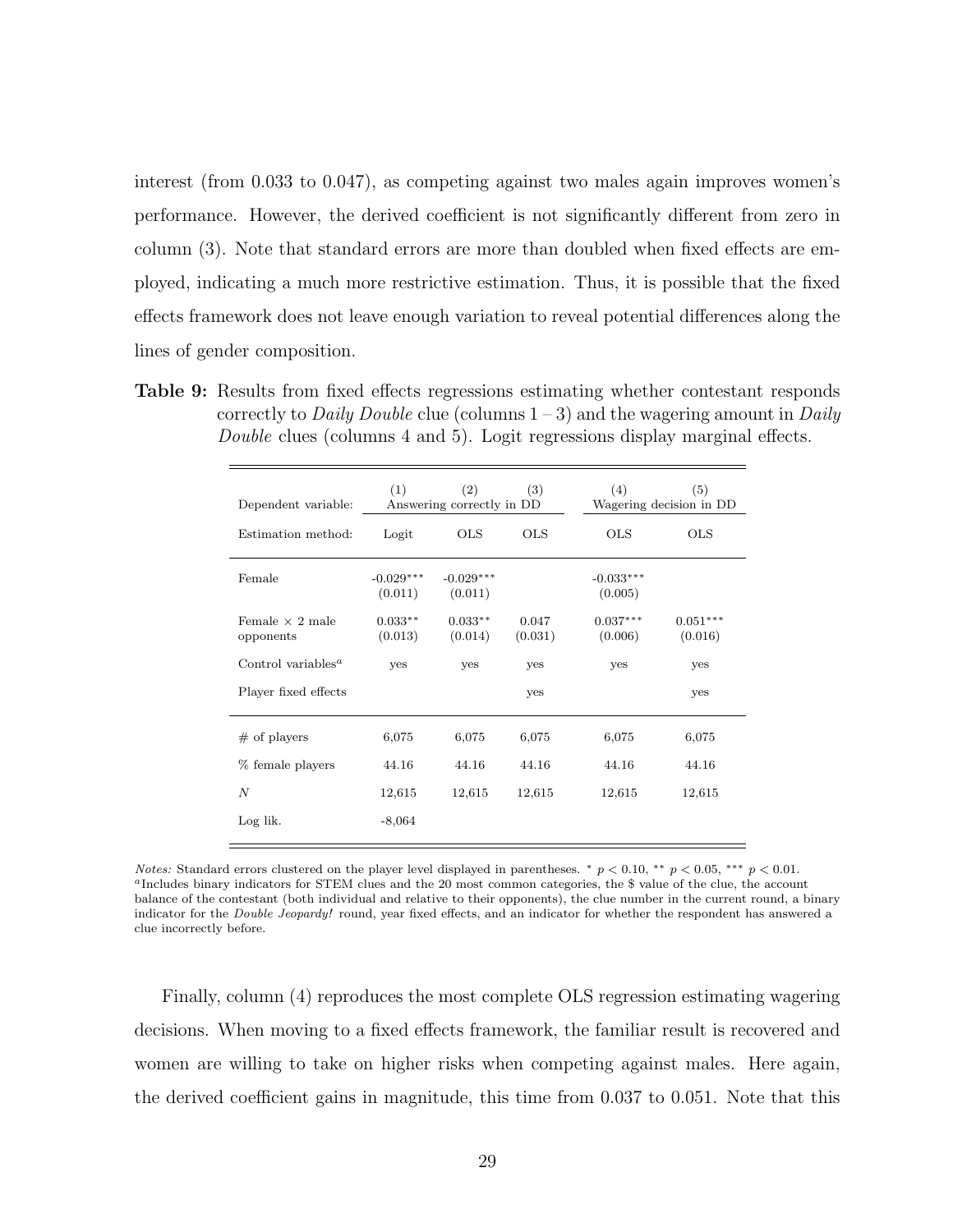coefficient is estimated with much more statistical precision (significant on the one percent level), even though standard errors are again elevated compared to the pooled regression (almost tripled from 0.006 to 0.016).

Overall, these results from implementing fixed effects regressions strongly confirm our baseline findings. Female Jeopardy! contestants perform better and take on higher risks when competing against two males, even when relying on within-player variation only. Further robustness checks are referred to the appendix Tables [AII](#page-42-0) to [AV.](#page-45-0)

# <span id="page-32-0"></span>5 Discussion

Our findings are surprising, as they stand in stark contrast to the closest predecessors. Related to risk preferences, Säve-Söderbergh and Lindquist [\(2016\)](#page-40-2) find women to wager less when competing against males in the Swedish edition of *Jeopardy*!<sup>[11](#page-32-1)</sup> We find the opposite and it is worthwhile to compare the two setups to identify potential reasons why results are so different.

First, Säve-Söderbergh and Lindquist [\(2016\)](#page-40-2) analyze data from Sweden, whereas our data is derived from the US.<sup>[12](#page-32-2)</sup> Differences across countries in the effect of the opponents' gender on performance and risk-taking behavior have previously been identified. For example, Cárdenas et al. [\(2012\)](#page-36-13) find substantial differences across Colombian and Swedish schoolgirls. Their findings indicate no gender gap in Colombia, whereas Swedish girls are, in fact, more competitive in some tasks than boys. In another study, [Andersen et al.](#page-36-9) [\(2013\)](#page-36-9) find differences between matrilineal and patriarchal societies in how females (after puberty) compete. In general, cross-country differences in the role of women have been identified across a wide range of studies, potentially owed to religion, culture, or other factors. Thus, our results may simply differ from Säve-Söderbergh and Lindquist [\(2016\)](#page-40-2) because we analyze a US sample and they study a Swedish sample. In addition, although

<span id="page-32-1"></span><sup>11</sup>Other studies conform to these findings (e.g., [Booth and Nolen,](#page-36-8) [2012b;](#page-36-8) [Booth et al.,](#page-36-1) [2014\)](#page-36-1), although most of the evidence is derived for school kids or first-year college students.

<span id="page-32-2"></span> $12$ Säve-Söderbergh and Lindquist [\(2016\)](#page-40-2) also discuss this explanation in their literature review.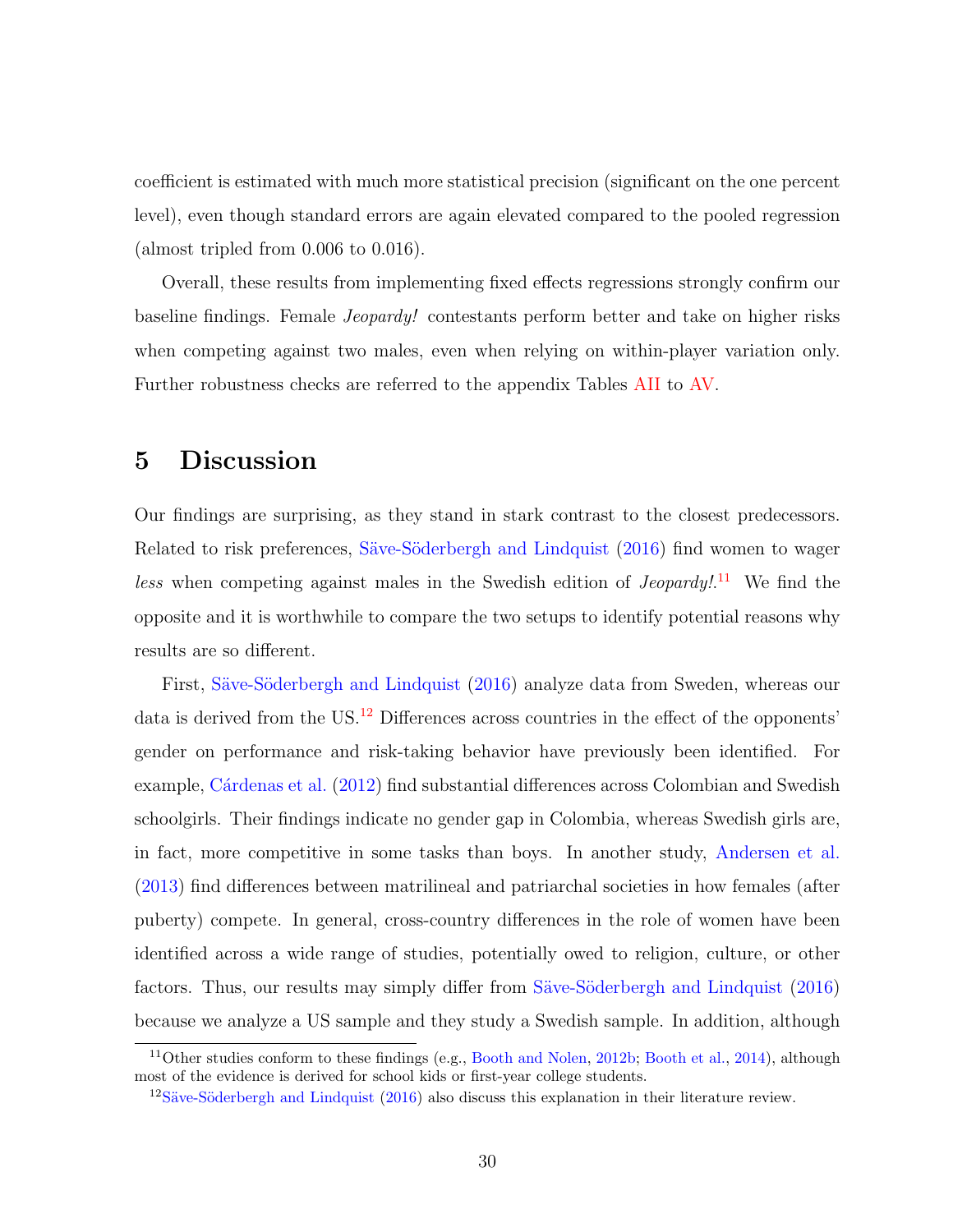speculative at this point, it is likely that the Swedish sample is much more homogeneous than the US sample, given the vast ethnic diversity in the US population.

Second, the US edition of *Jeopardy!*, with its long history, allows us to analyze a much larger sample than the Swedish edition. In fact, our sample is almost 15 times larger than the sample from Säve-Söderbergh and Lindquist [\(2016\)](#page-40-2) with 8,169 versus 556 contestants. When relating the number of observations for the study of risk preferences, our sample is over 22 times larger (12,615 versus 556). In fact, Säve-Söderbergh and Lindquist [\(2016\)](#page-40-2) are able to incorporate only 35 Daily Double clues where a woman competes against two men. Our analysis produces 2,527 such observations. Sample sizes from the relevant experimental studies are noticeably smaller still (see Table [1\)](#page-5-0). Thus, the remarkable consistency with which we find women to compete better when paired against men may emerge in large sample sizes, as outliers may drive results in smaller samples.

Third, our rich data set allows for the inclusion of additional control variables that are absent from Säve-Söderbergh and Lindquist [\(2016\)](#page-40-2). Most importantly, we control for the 20 most prominent question categories (e.g., STEM), but also the score of the contestant relative to their opponents, year fixed effects, and the question number in the current episode. Basic gender differences have been pointed out along several of these dimensions by other studies, such as selection into STEM categories in education, a potential learning effect in competitive environments by women and so on.

Fourth and most importantly, the large US sample allows us to estimate performance and risk attitudes in a fixed-effects framework. In other words, we are able to control for any remaining individual heterogeneity along the lines of education, any other sorts of individual Jeopardy!-relevant knowledge, and respective behavioral patterns. This alleviates concerns about a potential selection bias, as those women assigned to compete against two males may, a priori, simply be better at the game of Jeopardy!.

In summary, our analysis differs along several dimensions from the closest predecessor by Säve-Söderbergh and Lindquist [\(2016\)](#page-40-2). The fact that results differ substantially should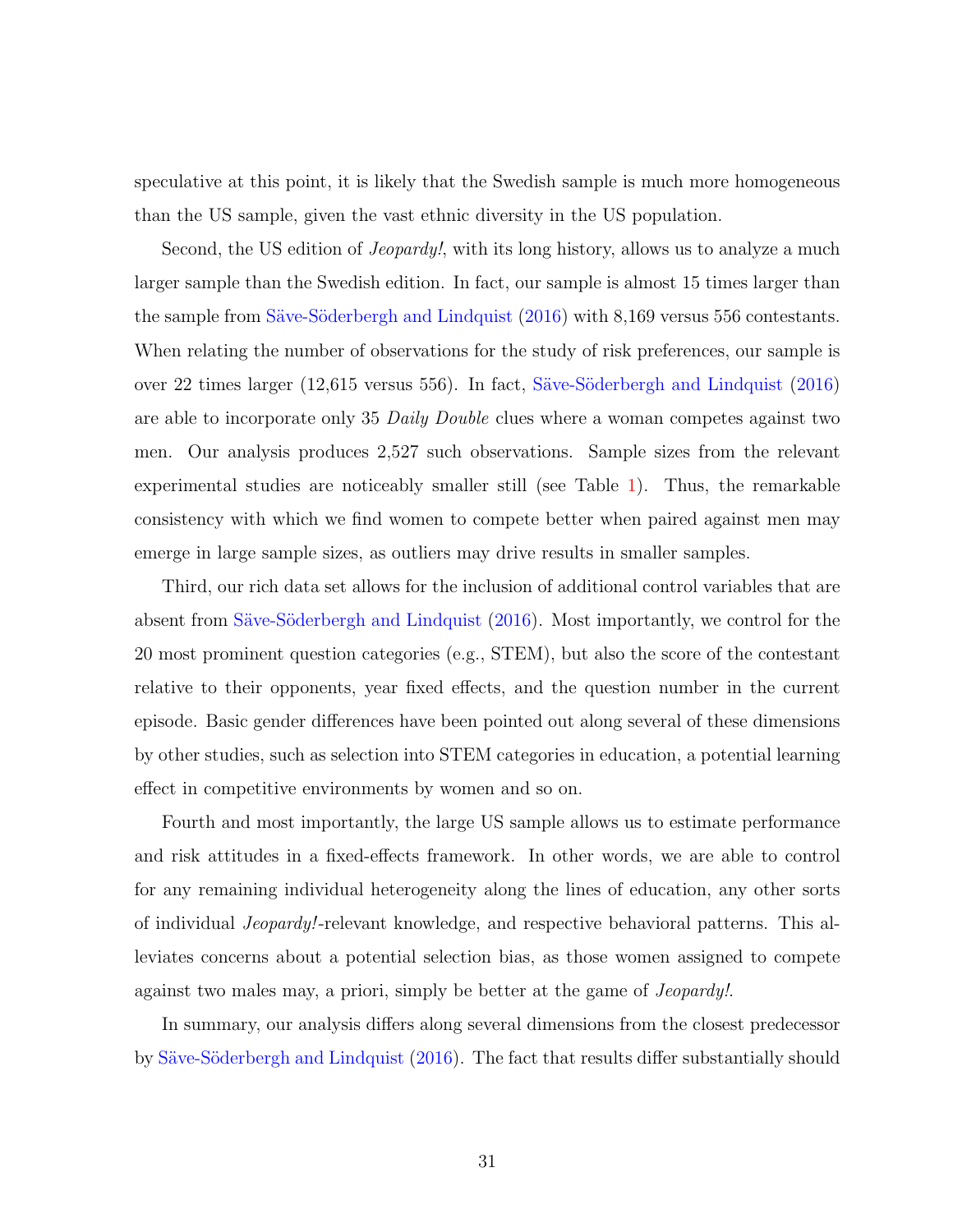encourage further research into whether the opponents' gender is able to explain gender differences in performance and risk-taking.

## <span id="page-34-0"></span>6 Conclusions

This paper analyzes a rich database of 4,279 Jeopardy! episodes with 8,169 contestants to study gender differences in performance and risk preferences. Being unable to choose the gender of their opponents, this setting proves ideal to study whether the gender of females' opponents affects their behavior in a highly competitive situation with large stakes.

We study four distinct scenarios: the likelihood of responding, responding correctly, and responding correctly in particularly high-stakes situations (*Daily Double* clues); and wagering decisions in *Daily Double* situations. Along all performance dimensions, a woman fares significantly better when paired against males and the gender gap disappears. Even the substantial gender gap in risk preferences vanishes completely when a woman is competing against two males. These results are robust to the inclusion of a number of control variables and alternative estimations. In addition, these findings are confirmed when player fixed effects are included, thereby exploiting within-player variation only.

Our findings relate to several areas of policymaking. First, gender separation in education may lead to under-performance and more risk aversion among females. Second, some occupations continue to be highly gender-specific. As an example, Eckel and Füllbrunn [\(2015\)](#page-37-1) suggest that a higher share of women in finance may alleviate risk taking. Our conclusions imply that inserting one woman into an all-male environment may not evoke risk aversion. Rather, she may adapt to males' behavior. However, integrating more women in such work environments may indeed produce more risk aversion among women. Given the setup of our study (*Jeopardy!* always features three contestants), we cannot evaluate at which exact gender ratio the differences emerge. This provides a promising area of future studies. Finally, in a more general context, our results support the idea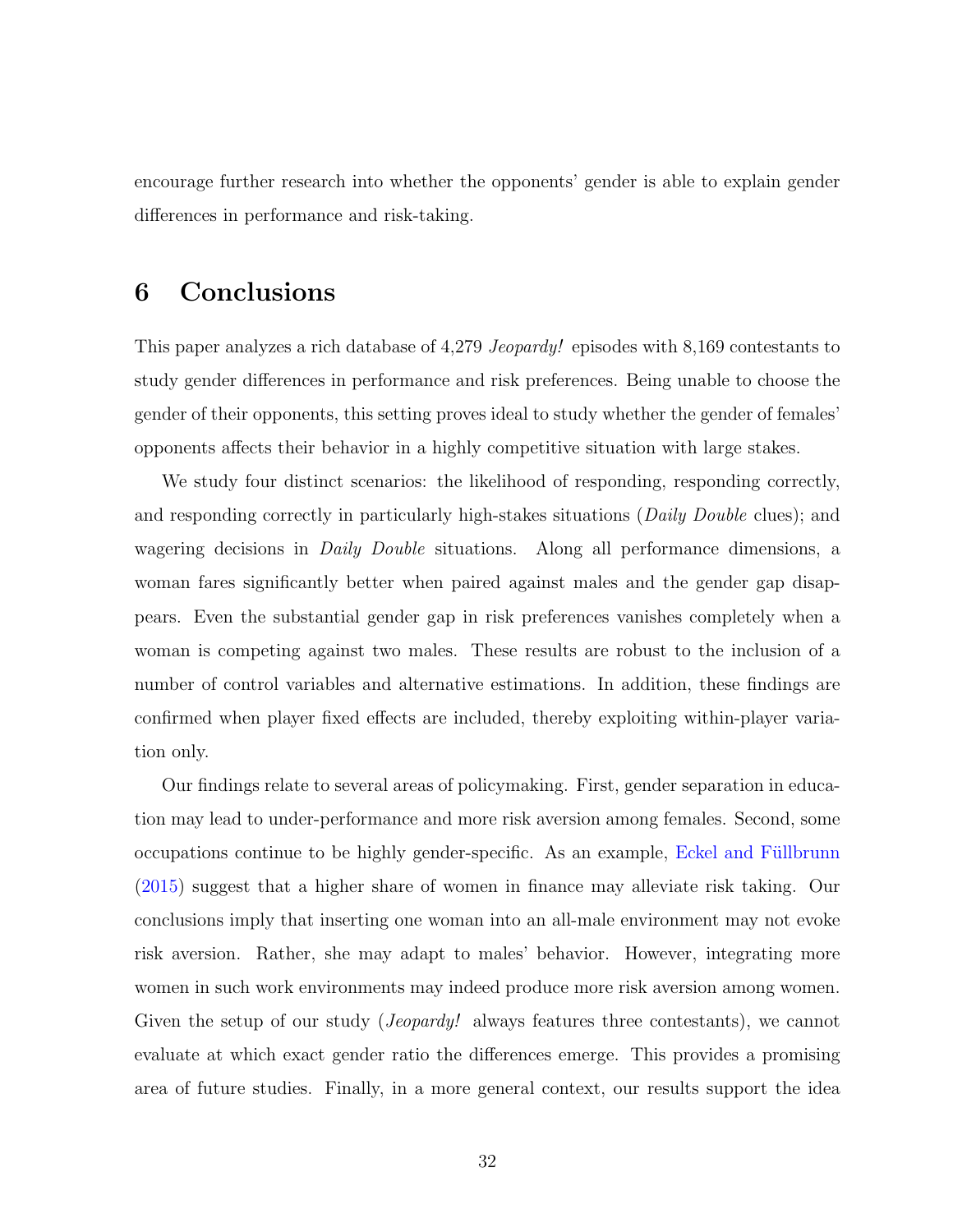that gender differences in performance and risk preferences depend on social environments (specifically the gender of the opposition), rather than gender-inherent particularities.

Of course, it is possible that Jeopardy! contestants are not necessarily representative of the entire population. Nevertheless, the strength with which our results emerge in such a large sample hints at a general importance of gender composition in explaining gender gaps in performance and risk preferences. Women may perform better and take on higher risks when competing against men.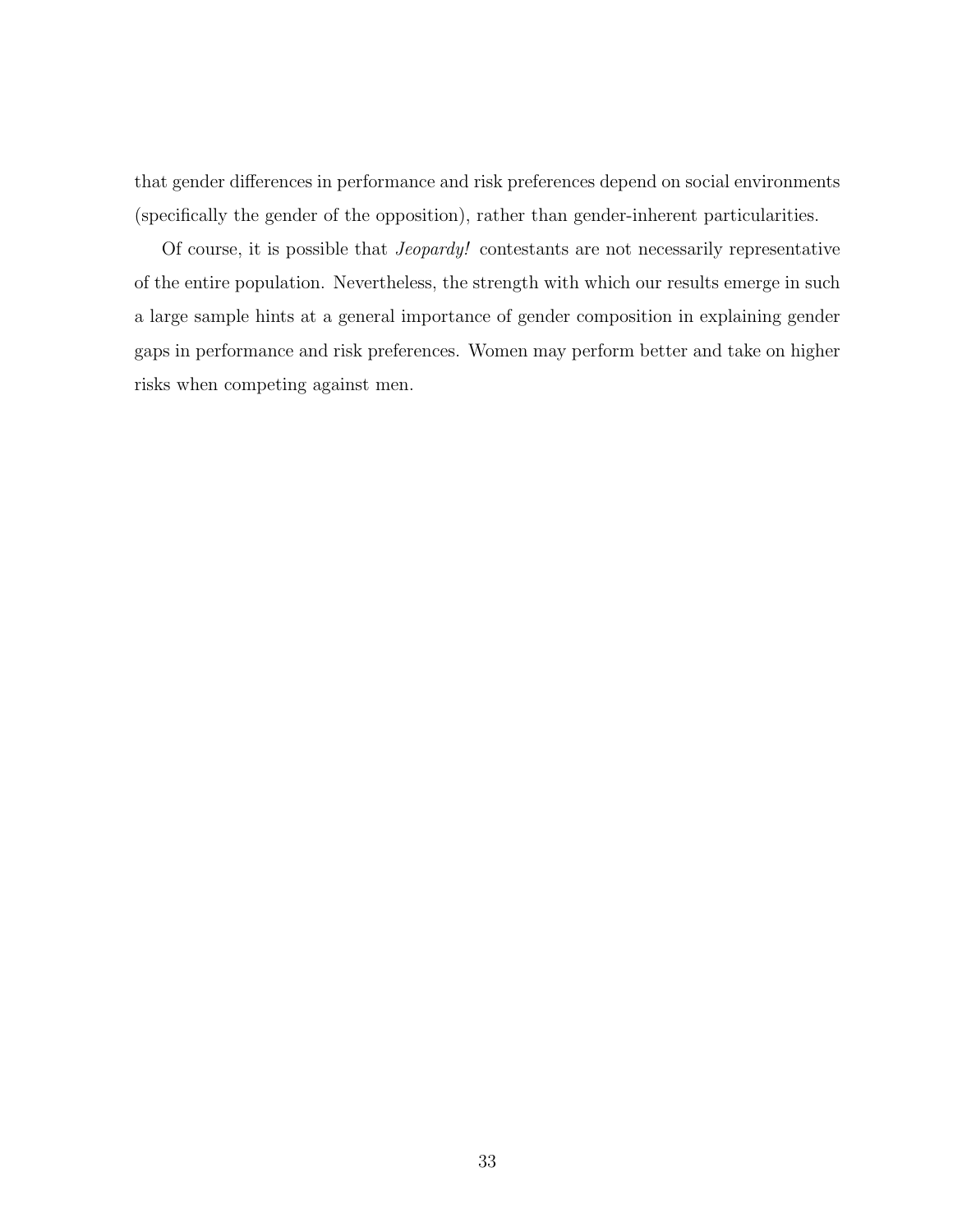## References

- <span id="page-36-5"></span>Alesina, A. and Giuliano, P. (2015). Culture and institutions. Journal of Economic Literature, 53(4):898–944.
- <span id="page-36-9"></span>Andersen, S., Ertac, S., Gneezy, U., List, J. A., and Maximiano, S. (2013). Gender, competitiveness, and socialization at a young age: Evidence from a matrilineal and a patriarchal society. The Review of Economics and Statistics, 95(4):1438–1443.
- <span id="page-36-10"></span>Antonovics, K., Arcidiacono, P., and Walsh, R. (2005). Games and discrimination: Lessons from the "weakest link". Journal of Human Resources, 40(4):918–947.
- <span id="page-36-12"></span>Antonovics, K., Arcidiacono, P., and Walsh, R. (2009). The effects of gender interactions in the lab and in the field. The Review of Economics and Statistics, 91(1):152–162.
- <span id="page-36-6"></span>Ariely, D., Gneezy, U., Loewenstein, G., and Mazar, N. (2009). Large stakes and big mistakes. The Review of Economic Studies, 76(2):451–469.
- <span id="page-36-4"></span>Bertrand, M. and Hallock, K. F. (2001). The gender gap in top corporate jobs. *Industrial*  $\mathscr$ *E* Labor Relations Review, 55(1):3–21.
- <span id="page-36-1"></span>Booth, A., Cardona-Sosa, L., and Nolen, P. (2014). Gender differences in risk aversion: Do single-sex environments affect their development? *Journal of Economic Behavior* & Organization, 99:126–154.
- <span id="page-36-11"></span>Booth, A. and Nolen, P. (2012a). Choosing to compete: How different are girls and boys? Journal of Economic Behavior & Organization, 81(2):542–555.
- <span id="page-36-8"></span>Booth, A. L. and Nolen, P. (2012b). Gender differences in risk behaviour: Does nurture matter? The Economic Journal, 122(558):F56–F78.
- <span id="page-36-2"></span>Boult, A. (2016). Single-sex schools 'put girls at huge disadvantage'. The Telegraph, January 5, 2016.
- <span id="page-36-0"></span>Byrnes, J. P., Miller, D. C., and Schafer, W. D. (1999). Gender differences in risk taking: A meta-analysis. Psychological Bulletin, 125(3):367.
- <span id="page-36-3"></span>Cambridge News (2016). Girls do not suffer 'huge disadvantage' from single-sex education, says cambridge headteacher. Cambridge News, January 6, 2016.
- <span id="page-36-13"></span>Cárdenas, J.-C., Dreber, A., Von Essen, E., and Ranehill, E. (2012). Gender differences in competitiveness and risk taking: Comparing children in Colombia and Sweden. Journal of Economic Behavior & Organization,  $83(1):11-23$ .
- <span id="page-36-7"></span>Cotton, C., McIntyre, F., and Price, J. (2013). Gender differences in repeated competition: Evidence from school math contests. Journal of Economic Behavior & Organization, 86:52–66.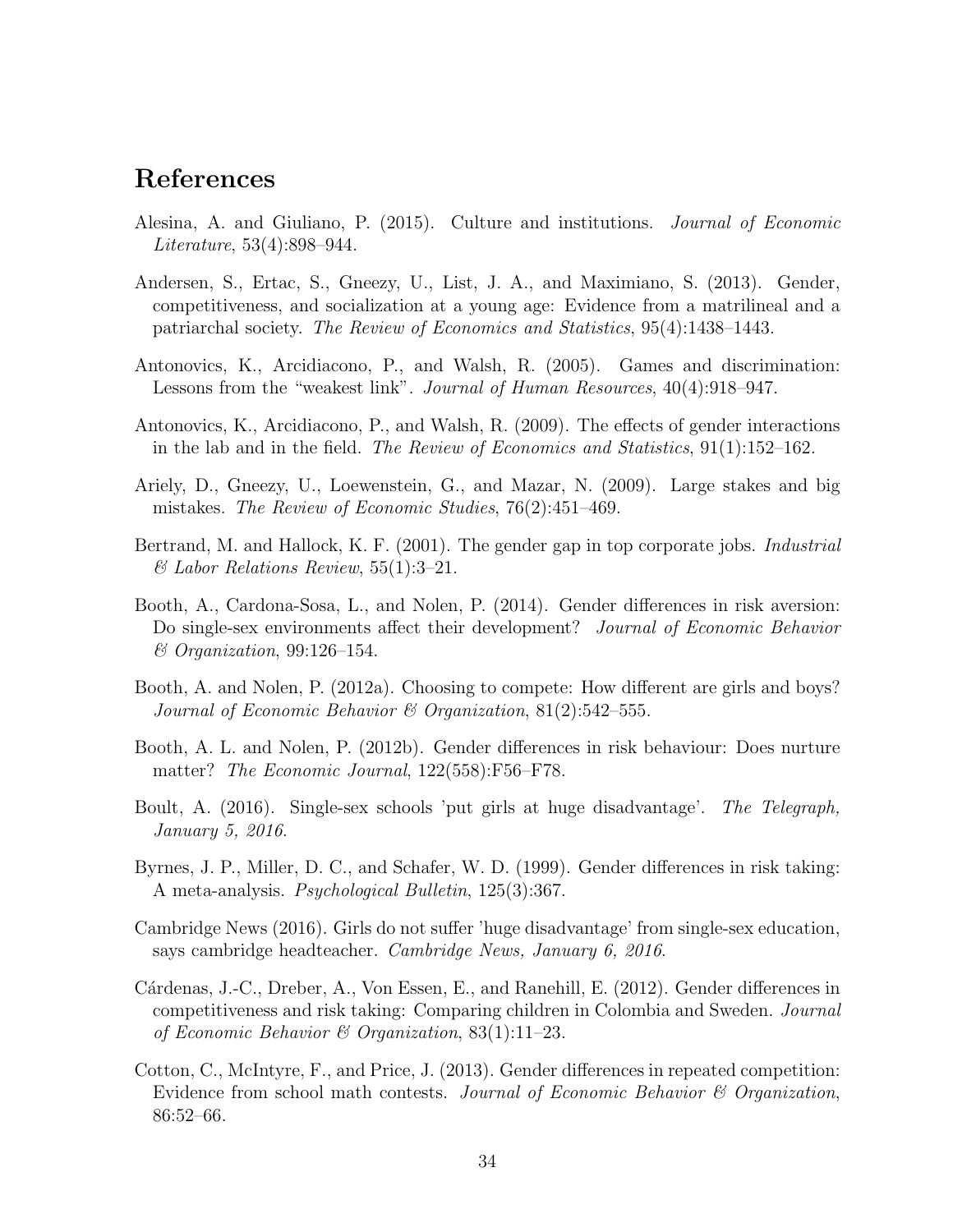- <span id="page-37-8"></span>Croson, R. and Gneezy, U. (2009). Gender differences in preferences. Journal of Economic Literature, 47(2):448–474.
- <span id="page-37-10"></span>Datta Gupta, N., Poulsen, A., and Villeval, M. C. (2013). Gender matching and competitiveness: Experimental evidence. Economic Inquiry, 51(1):816–835.
- <span id="page-37-7"></span>De Roos, N. and Sarafidis, Y. (2010). Decision making under risk in Deal or No Deal. Journal of Applied Econometrics, 25(6):987–1027.
- <span id="page-37-2"></span>DoL (2016). Computer and information technology occupations. U.S. Department of Labor, retrieved from [www. dol. gov/ wb/ stats/ Computer-information-technology.](www.dol.gov/wb/stats/Computer-information-technology.htm) [htm](www.dol.gov/wb/stats/Computer-information-technology.htm) on January 13, 2016.
- <span id="page-37-1"></span>Eckel, C. C. and Füllbrunn, S. (2015). Thar she blows? Gender, competition, and bubbles in experimental asset markets. The American Economic Review, 105(2):906–20.
- <span id="page-37-3"></span>Fryer, R. G. and Levitt, S. D. (2010). An empirical analysis of the gender gap in mathematics. American Economic Journal: Applied Economics, 2(2):210–240.
- <span id="page-37-9"></span>Gertner, R. (1993). Game shows and economic behavior: Risk-taking on "card sharks". Quarterly Journal of Economics, 102(2):507–521.
- <span id="page-37-6"></span>Gneezy, U., Niederle, M., and Rustichini, A. (2003). Performance in competitive environments: Gender differences. Quarterly Journal of Economics, 118(3):1049–1074.
- <span id="page-37-11"></span>Gneezy, U. and Pietrasz, A. (2013). When half of the men are more competitive than all women. Working Paper.
- <span id="page-37-5"></span>Gneezy, U. and Rustichini, A. (2004). Gender and competition at a young age. American Economic Review Papers & Proceedings, 94(2):377–381.
- <span id="page-37-0"></span>Goldin, C. (2014). A grand gender convergence: Its last chapter. *The American Economic* Review, 104(4):1091–1119.
- <span id="page-37-14"></span>Greene, W. (2004). The behaviour of the maximum likelihood estimator of limited dependent variable models in the presence of fixed effects. The Econometrics Journal,  $7(1):98-119.$
- <span id="page-37-12"></span>Griffith, A. L. (2010). Persistence of women and minorities in STEM field majors: Is it the school that matters? Economics of Education Review, 29(6):911–922.
- <span id="page-37-13"></span>Grove, W. A., Hussey, A., and Jetter, M. (2011). The gender pay gap beyond human capital: Heterogeneity in noncognitive skills and in labor market tastes. Journal of Human Resources, 46(4):827–874.
- <span id="page-37-4"></span>Günther, C., Ekinci, N. A., Schwieren, C., and Strobel, M. (2010). Women can't jump? An experiment on competitive attitudes and stereotype threat. Journal of Economic Behavior & Organization, 75(3):395-401.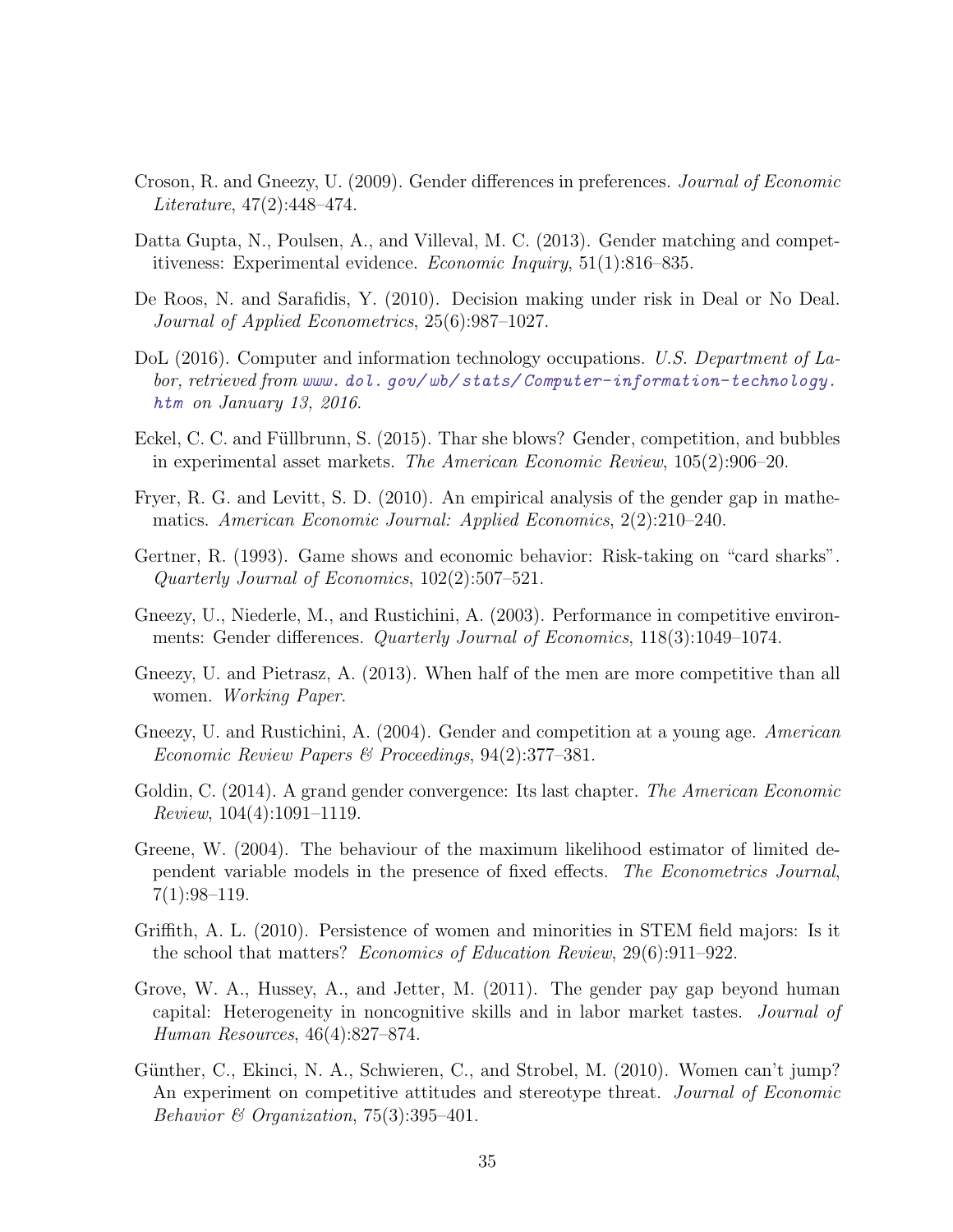- <span id="page-38-12"></span>He, X., Inman, J. J., and Mittal, V. (2008). Gender jeopardy in financial risk taking. Journal of Marketing Research, 45(4):414–424.
- <span id="page-38-3"></span>Healy, A. and Pate, J. (2011). Can teams help to close the gender competition gap? The Economic Journal, 121(555):1192–1204.
- <span id="page-38-4"></span>Hersch, J. (1996). Smoking, seat belts, and other risky consumer decisions: Differences by gender and race. Managerial and Decision Economics, 17(5):471–481.
- <span id="page-38-0"></span>Jackson, C. K. (2012). Single-sex schools, student achievement, and course selection: Evidence from rule-based student assignments in Trinidad and Tobago. Journal of Public Economics, 96(1):173–187.
- <span id="page-38-11"></span>Jeopardy! (2015a). Contestant FAQs. [http://www.jeopardy.com/beacontestant/](http://www.jeopardy.com/beacontestant/contestantfaqs/) [contestantfaqs/](http://www.jeopardy.com/beacontestant/contestantfaqs/). Accessed: 2015-09-21.
- <span id="page-38-8"></span>Jeopardy! (2015b). J! archive show #4089 description. [http://www.j-archive.com/](http://www.j-archive.com/showgame.php?game_id=1101) [showgame.php?game\\_id=1101](http://www.j-archive.com/showgame.php?game_id=1101). Accessed: 2015-12-28.
- <span id="page-38-10"></span>Jeopardy! (2015c). Jeopardy! full crew listing. [https://www.jeopardy.com/about/](https://www.jeopardy.com/about/cast/full-staff) [cast/full-staff](https://www.jeopardy.com/about/cast/full-staff). Accessed: 2015-12-29.
- <span id="page-38-9"></span>Jeopardy! (2015d). Show history. [http://www.jeopardy.com/showguide/](http://www.jeopardy.com/showguide/abouttheshow/showhistory/) [abouttheshow/showhistory/](http://www.jeopardy.com/showguide/abouttheshow/showhistory/). Accessed: 2015-09-21.
- <span id="page-38-1"></span>Jetter, M. and Walker, J. K. (2015). Game, set, and match: Do women and men perform differently in competitive situations? Journal of Economic Behavior & Organization, 119:96–108.
- <span id="page-38-5"></span>Jianakoplos, N. A. and Bernasek, A. (1998). Are women more risk averse? Economic Inquiry, 36(4):620–630.
- <span id="page-38-6"></span>Kelley, M. R. and Lemke, R. J. (2015). Gender differences when subjective probabilities affect risky decisions: An analysis from the television game show Cash Cab. Theory and Decision, 78(1):153–170.
- <span id="page-38-2"></span>Lavy, V. (2013). Gender differences in market competitiveness in a real workplace: Evidence from performance-based pay tournaments among teachers. The Economic Journal, 123(569):540–573.
- <span id="page-38-13"></span>Lazear, E. P. (2000). Performance pay and productivity. The American Economic Review, 90(5):1346–1361.
- <span id="page-38-7"></span>Levitt, S. D. (2004). Testing theories of discrimination: Evidence from "weakest link". Journal of Law and Economics, 47(2):431–452.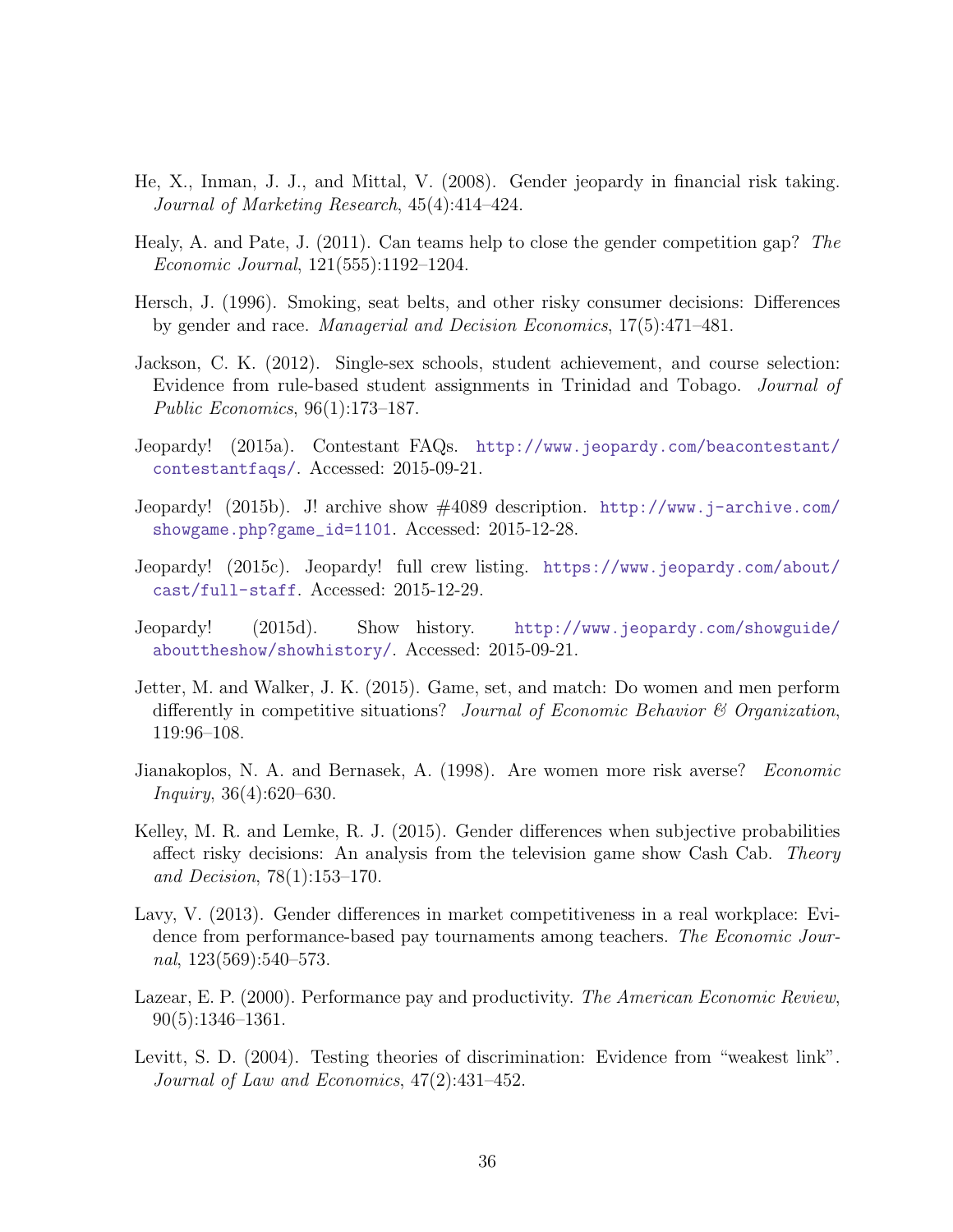- <span id="page-39-3"></span>Levitt, S. D. and List, J. A. (2007). What do laboratory experiments measuring social preferences reveal about the real world? The Journal of Economic Perspectives, 21(2):153–174.
- <span id="page-39-9"></span>Lindquist, G. S. and Säve-Söderbergh, J. (2011). "Girls will be girls", especially among boys: Risk-taking in the "Daily Double" on Jeopardy. Economics Letters, 112(2):158– 160.
- <span id="page-39-2"></span>Lott-Lavigna, R. (2016). Society – not single-sex schooling – teaches women not to speak out. The Guardian, January 7, 2016.
- <span id="page-39-10"></span>McCown, A. (March 12, 2015). What's it like to be one of the Jeopardy! writers? http://www.avclub.com/article/whats-it-be-one-jeopardy-clue-writers-216093. Accessed: 2015-12-28.
- <span id="page-39-7"></span>Metrick, A. (1995). A natural experiment in "Jeopardy!". The American Economic Review, 85(1):240–53.
- <span id="page-39-12"></span>Montmarquette, C., Cannings, K., and Mahseredjian, S. (2002). How do young people choose college majors? Economics of Education Review, 21(6):543–556.
- <span id="page-39-0"></span>Niederle, M. (2014). Gender. NBER Working Paper 20788.
- <span id="page-39-4"></span>Niederle, M. and Vesterlund, L. (2007). Do women shy away from competition? Do men compete too much? The Quarterly Journal of Economics, 122(3):1067–1101.
- <span id="page-39-5"></span>Niederle, M. and Vesterlund, L. (2010). Explaining the gender gap in math test scores: The role of competition. Journal of Economic Perspectives, 24(2):129–144.
- <span id="page-39-1"></span>Park, H., Behrman, J. R., and Choi, J. (2013). Causal effects of single-sex schools on college entrance exams and college attendance: Random assignment in Seoul high schools. Demography, 50(2):447–469.
- <span id="page-39-8"></span>Post, T., van den Assem, M. J., Baltussen, G., and Thaler, R. H. (2008). Deal or no deal? Decision making under risk in a large-payoff game show. The American Economic Review, 98(1):38–71.
- <span id="page-39-11"></span>Preston, A. E. (1994). Why have all the women gone? A study of exit of women from the science and engineering professions. The American Economic Review, 84(5):1446–1462.
- <span id="page-39-13"></span>Provencher, K. (2011). Tufts now: The best job for a trivia-loving English major. <http://now.tufts.edu/articles/best-job-trivia-loving-english-major>. Accessed: 2015-12-28.
- <span id="page-39-6"></span>Reuben, E., Sapienza, P., and Zingales, L. (2015). Competitiveness and the gender gap among young business professionals. IZA Discussion Paper #9446.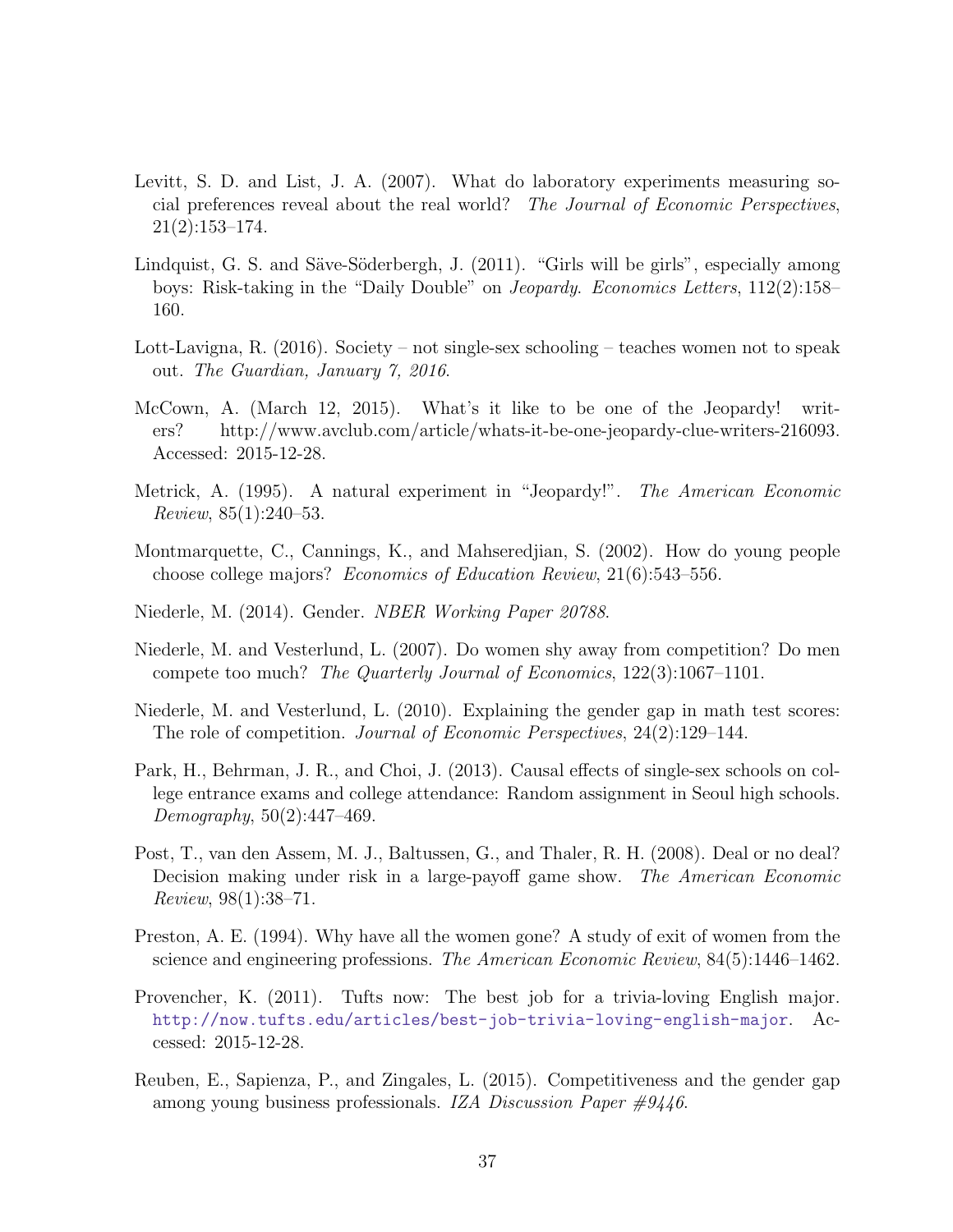- <span id="page-40-2"></span>Säve-Söderbergh, J. and Lindquist, G. S. (2016). Cildren do not behave like adults: Gender gaps in performance and risktaking in a random social context in the high-stakes game shows Jeopardy and Junior Jeopardy. Forthcoming in The Economic Journal.
- <span id="page-40-1"></span>Shurchkov, O. (2012). Under pressure: Gender differences in output quality and quantity under competition and time constraints. Journal of the European Economic Association, 10(5):1189–1213.
- <span id="page-40-5"></span>Smith, J. (2013). Peers, pressure, and performance at the national spelling bee. *Journal* of Human Resources, 48(2):265–285.
- <span id="page-40-3"></span>Sutter, M. and Glätzle-Rützler, D.  $(2014)$ . Gender differences in the willingness to compete emerge early in life and persist. Management Science, 61(10):2339–2354.
- <span id="page-40-4"></span>Trebeck, A. and Barsocchini, P. (1990). The Jeopardy Book. New York: Harper Collins.
- <span id="page-40-0"></span>Turner, K. and de Normann, A. (2016). Dear headmaster: Single-sex or co-ed – which is better? The Telegraph, January 7, 2016.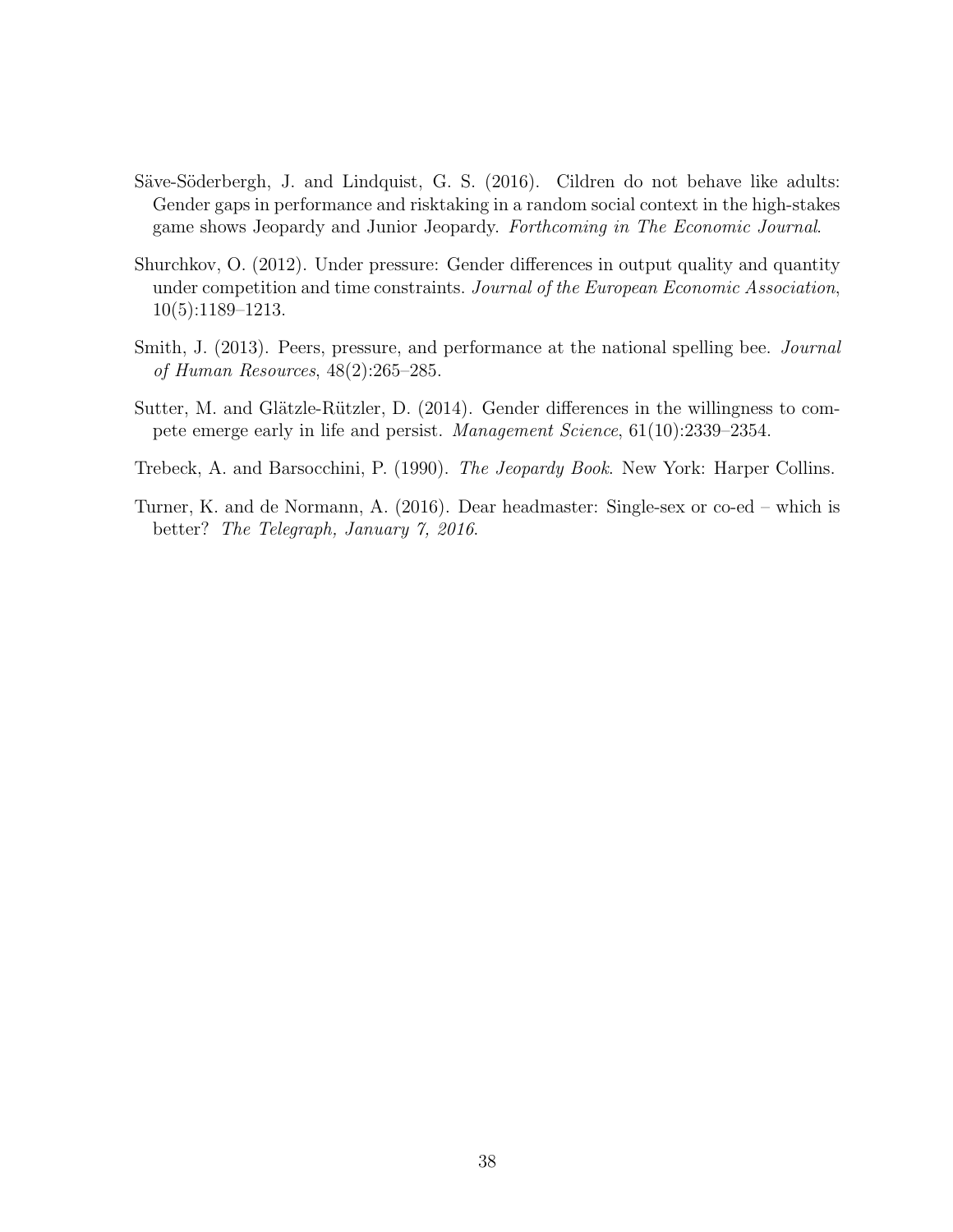# <span id="page-41-0"></span>Appendix

| Variable                                                                                                                          | (1)<br>Females<br>Mean<br>(N)           | (2)<br>Males<br>Mean<br>(N)           | $(1) = (2)$<br>p-value                                   |
|-----------------------------------------------------------------------------------------------------------------------------------|-----------------------------------------|---------------------------------------|----------------------------------------------------------|
| Panel A: Answering $(N = 749,433)$                                                                                                |                                         |                                       |                                                          |
| <b>STEM</b>                                                                                                                       | 0.056                                   | 0.056                                 | 0.416                                                    |
| \$ value of clue                                                                                                                  | 740                                     | 718                                   | $0.000***$                                               |
| Score                                                                                                                             | 3,996                                   | 3,862                                 | $0.000***$                                               |
| Relative score                                                                                                                    | 150                                     | $-100$                                | $0.000***$                                               |
| Missed clue before                                                                                                                | 0.622                                   | 0.616                                 | $0.000***$                                               |
| Panel B: Answering correctly $(N = 248,052)$<br><b>STEM</b><br>\$ value of clue<br>Score<br>Relative score<br>Missed clued before | 0.057<br>713<br>4,299<br>1,270<br>0.618 | 0.056<br>692<br>4,110<br>896<br>0.616 | 0.557<br>$0.000***$<br>$0.000***$<br>$0.000***$<br>0.275 |
|                                                                                                                                   |                                         |                                       |                                                          |
| Panel C: Daily Double clues $(N = 12,615)$                                                                                        |                                         |                                       |                                                          |
| <b>STEM</b>                                                                                                                       | 0.064                                   | 0.071                                 | 0.117                                                    |
| \$ value of clue                                                                                                                  | 1,045                                   | 1,013                                 | $0.000***$                                               |
| Score                                                                                                                             | 6,121                                   | 5,770                                 | $0.000***$                                               |
| Relative score                                                                                                                    | 3,293                                   | 2,834                                 | $0.001***$                                               |
| Missed clued before                                                                                                               | 0.704                                   | 0.701                                 | 0.694                                                    |
|                                                                                                                                   |                                         |                                       |                                                          |

Table AI: Summary statistics of control variables by gender.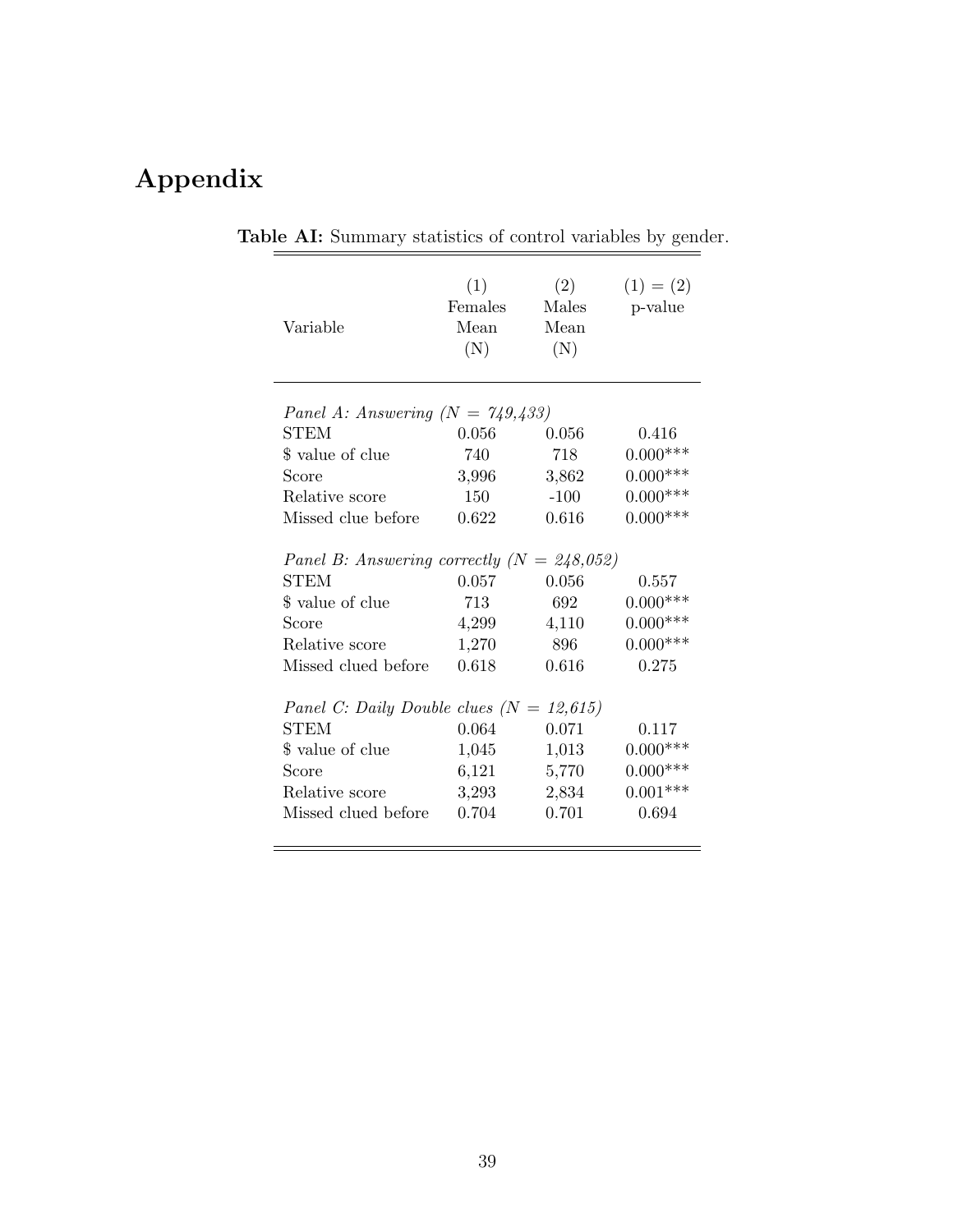<span id="page-42-0"></span>Table AII: Robustness checks I. Dependent variable is whether contestant responds. Results from Logit regressions are Table AII: Robustness checks I. Dependent variable is whether contestant responds. Results from Logit regressions are displayed as marginal effects. Please see footnotes for description of each displayed regression. displayed as marginal effects. Please see footnotes for description of each displayed regression.

| Estimation method:                      |                       |                        |                       |                        |                       |                      |                       |
|-----------------------------------------|-----------------------|------------------------|-----------------------|------------------------|-----------------------|----------------------|-----------------------|
|                                         | Logit                 | <b>OLS</b>             | $_{\rm Logit}$        | <b>OLS</b>             | Logit                 | <b>OLS</b>           | Probit                |
| Female                                  | $0.005**$<br>(0.002)  |                        | $0.005***$<br>(0.002) |                        | (0.003)<br>$-0.002$   |                      | $0.005***$<br>(0.002) |
| Female $\times$ 2 male opponents        | $0.009***$            | $0.011**$              | $0.009***$            | $0.011**$              | $0.009***$            | $0.012*$             | $0.009***$            |
|                                         | (0.002)               | (0.005)                | (0.002)               | (0.005)                | (0.003)               | (0.006)              | (0.002)               |
| <b>NGLES</b>                            | $0.006**$             | $0.007***$             | $0.006**$             | $0.007***$             | (0.004)               | $0.009**$            | $0.006**$             |
|                                         | (0.003)               | (0.003)                | (0.003)               | (0.003)                | $0.007*$              | (0.004)              | (0.003)               |
| \$ value of clue                        | $-0.000**$            | $-0.000**$             | $-0.000$ ***          | $-0.000***$            | $0.000***$            | $-0.000$ ***         | $-0.000***$           |
|                                         | (0.000)               | (0.000)                | (0.000)               | (0.000)                | (0.000)               | (0.000)              | (0.000)               |
| Score                                   | $0.000***$            | $0.000***$             | $0.000**$             | $0.000***$             | $0.000***$            | (0.000)              | $0.000**$             |
|                                         | (0.000)               | (0.000)                | (0.000)               | (0.000)                | (0.000)               | $0.000^\ast$         | (0.000)               |
| Question $#$                            | $-0.001***$           | $-0.001***$            | $-0.002***$           | $-0.001***$            | $-0.002***$           | $-0.001***$          | $-0.001***$           |
|                                         | (0.000)               | (0.000)                | (0.000)               | (0.000)                | $(0.000)$             | (0.000)              | (0.000)               |
| Double Jeopardy! round                  | $0.019***$            | (0.003)                | $-0.030***$           | (0.003)                | $0.025***$            | (0.005)              | $-0.020***$           |
|                                         | (0.003)               | $0.005*$               | (0.003)               | $-0.002$               | (0.004)               | 0.008                | (0.003)               |
| Relative score                          | $0.004***$<br>(0.000) | $-0.001***$<br>(0.000) | $0.004***$<br>(0.000) | $-0.001***$<br>(0.000) | $0.004***$<br>(0.000) | $-0.001*$<br>(0.000) | $0.004***$<br>(0.000) |
| Missed clue before                      | $0.023***$            | $-0.015***$            | $0.021***$            | $0.016***$             | $0.022***$            | $-0.017***$          | $0.023***$            |
|                                         | (0.002)               | (0.002)                | (0.002)               | (0.002)                | (0.002)               | (0.003)              | (0.002)               |
| Answered clue correctly before          |                       |                        | $0.064***$<br>(0.003) | $0.040***$<br>(0.003)  |                       |                      |                       |
| Year FE & category FE (20)<br>Player FE | yes                   | yes<br>yes             | yes                   | yes<br>yes             | yes                   | yes<br>yes           | yes                   |
| Log lik.                                | $-471,940$            | -484,298               | -471,604              | $-484,168$             | $-261,147$            | $-267,883$           | $-471,941$            |
| $\geq$                                  | 749,433               | 749,433                | 749,433               | 749,433                | 416,625               | 416,625              | 749,433               |

*Notes*: Standard errors clustered on the player level displayed in parentheses. \*  $p < 0.10$ , \*\*  $p < 0.05$ , \*\*\*  $p < 0.01$ . Columns (1) and (2): Displaying all control variables of column (7) in Table 4 and column (3) in T variables of column (7) in Table [4](#page-22-0) and column (3) in Table [8.](#page-30-0) Columna (3) and (4): Including binary indicator for player having responded correctly to a clue before. Notes: Standard errors clustered on the player level displayed in parentheses. \* p < 0.10, \*\* p < 0.05, \*\*\* p < 0.01. Columns (1) and (2): Displaying all control events of a particle of the player level displayed in parti Columns (5) and (6): Using only shows that have been consecutively available since January 5, 2004. Column (7): Using probit framework.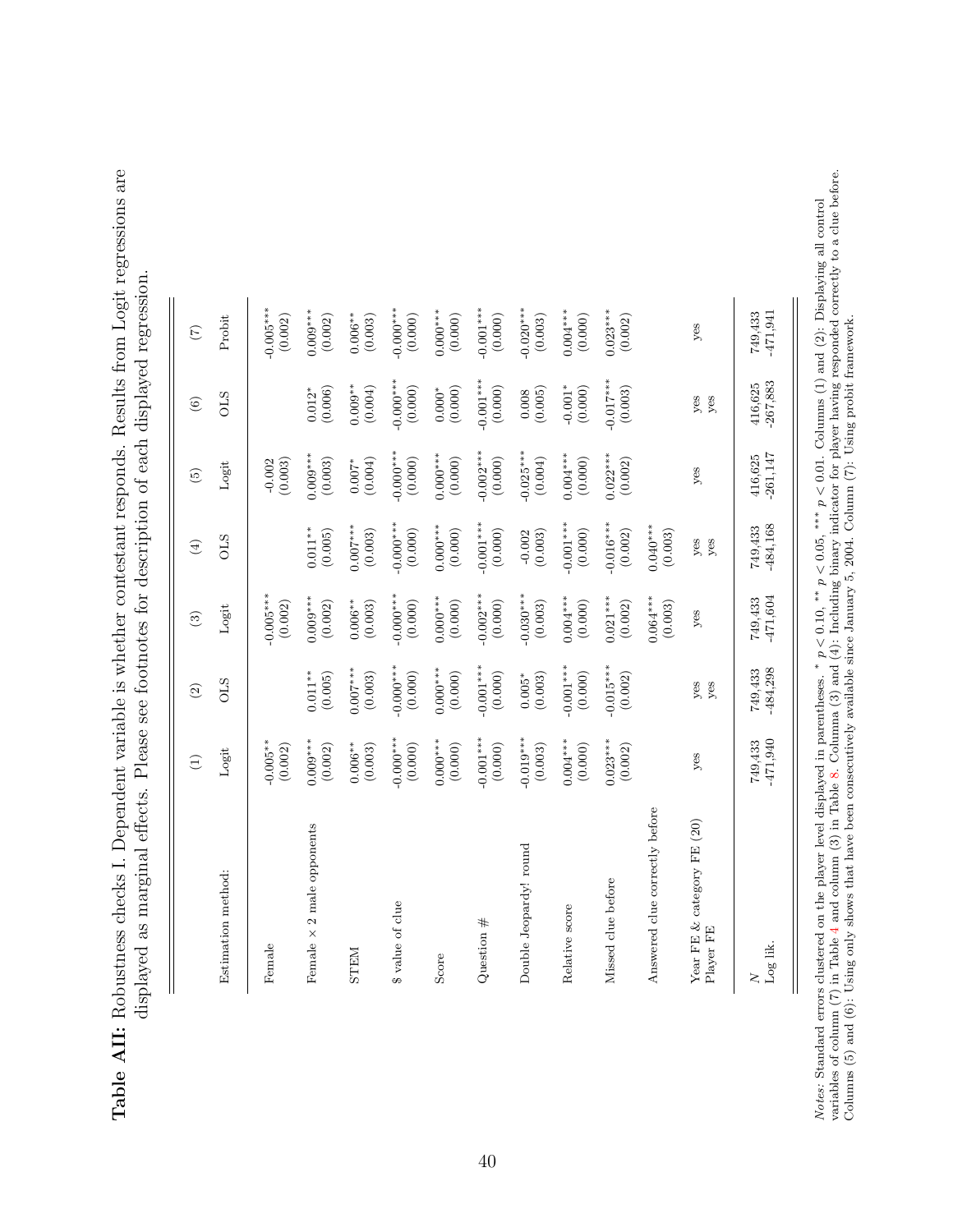Table AIII: Robustness checks II. Dependent variable is whether contestant responds correctly. Results from Logit regressions are displayed as marginal effects. Please see footnotes for description of each displayed regression. Table AIII: Robustness checks II. Dependent variable is whether contestant responds correctly. Results from Logit regressions are displayed as marginal effects. Please see footnotes for description of each displayed regression.

| Estimation method:<br>Female            |                          |                        |                         |                         |                                               |                        |                                  |
|-----------------------------------------|--------------------------|------------------------|-------------------------|-------------------------|-----------------------------------------------|------------------------|----------------------------------|
|                                         | $Logit$                  | <b>CLS</b>             | Logit                   | <b>OLS</b>              | Logit                                         | <b>OLS</b>             | Probit                           |
|                                         | (0.002)<br>$-0.002$      |                        | (0.002)<br>$-0.002$     |                         | $-0.001$<br>$(0.002)$                         |                        | (0.002)<br>$-0.002$              |
| Female $\times$ 2 male opponents        | $0.004*$<br>(0.002)      | $0.009^*$ (0.006)      | $0.004*$<br>(0.002)     | (0.006)<br>$0.010*$     | $\begin{array}{c} 0.004 \\ 0.003 \end{array}$ | $0.014***$<br>(0.007)  | (0.002)<br>$0.004^{\ast}$        |
| <b>NGLES</b>                            | $-0.018***$<br>(0.003)   | $0.019***$<br>(0.003)  | $-0.018***$<br>(0.003)  | $-0.019***$<br>(0.003)  | $-0.021***$<br>(0.004)                        | $-0.022***$<br>(0.005) | $-0.018***$<br>(0.003)           |
| \$ value of clue                        | $-0.000$ ***<br>(0.000)  | $-0.000***$<br>(0.000) | $-0.000$ ***<br>(0.000) | $-0.000$ ***<br>(0.000) | $-0.000***$<br>(0.000)                        | $0.000***$<br>(0.000)  | $-0.000$ ***<br>(0.000)          |
| Score                                   | $0.000***$<br>(0.000)    | (0.000)<br>0.000       | $0.000**$<br>(0.000)    | (0.000)<br>$-0.000$     | $0.000***$<br>(0.000)                         | $-0.000***$<br>(0.000) | $0.000***$<br>(0.000)            |
| Question $#$                            | $-0.003***$<br>$(0.000)$ | $-0.003***$<br>(0.000) | $-0.003***$<br>(0.000)  | $-0.003***$<br>(0.000)  | $-0.002***$<br>(0.000)                        | $-0.001***$<br>(0.000) | $-0.002***$<br>(0.000)           |
| Double Jeopardy round                   | $-0.006**$<br>(0.003)    | $-0.010**$<br>(0.004)  | $-0.008***$<br>(0.003)  | $-0.009**$<br>(0.004)   | $0.011***$<br>(0.005)                         | $0.033***$<br>(0.006)  | $-0.006**$<br>(0.003)            |
| Relative score                          | $-0.001***$<br>(0.000)   | $-0.001***$<br>(0.000) | $-0.001***$<br>(0.000)  | $-0.001***$<br>(0.000)  | $0.000**$<br>(0.000)                          | $0.001***$<br>(0.000)  | $-0.000***$<br>(0.000)           |
| Missed clue before                      | $-0.003*$<br>(0.002)     | $0.061***$<br>(0.002)  | $-0.004***$<br>(0.002)  | $0.061***$<br>(0.002)   | $-0.003$<br>(0.002)                           | $0.056***$<br>(0.003)  | $-0.003$ <sup>*</sup><br>(0.002) |
| Answered clue correctly before          |                          |                        | $0.014***$<br>(0.004)   | $-0.007$ **<br>(0.003)  |                                               |                        |                                  |
| Year FE & category FE (20)<br>Player FE | yes                      | yes<br>yes             | yes                     | yes<br>yes              | yes                                           | yes<br>yes             | yes                              |
| Log lik.<br>$\geq$                      | $-100,663$<br>248,052    | 248,052<br>$-85,512$   | $-100,656$<br>248,052   | 248,052<br>$-85,509$    | 136,620<br>-54,739                            | 136,620<br>$-45,894$   | $-100,649$<br>248,052            |

*Notes*: Standard errors clustered on the player level displayed in parentheses. \*  $p < 0.10$ , \*\*  $p < 0.05$ , \*\*\*  $p < 0.01$ . Columns (1) and (2): Displaying all control variables of column (7) in Table 4 and column (3) in T variables of column (7) in Table [4](#page-22-0) and column (3) in Table [8.](#page-30-0) Columna (3) and (4): Including binary indicator for player having responded correctly to a clue before. Notes: Standard errors clustered on the player level displayed in parentheses. \* p < 0.10, \*\* p < 0.05, \*\*\* p < 0.01. Columns (1) and (2): Displaying all control events of a particle of the player level displayed in parti Columns (5) and (6): Using only shows that have been consecutively available since January 5, 2004. Column (7): Using probit framework.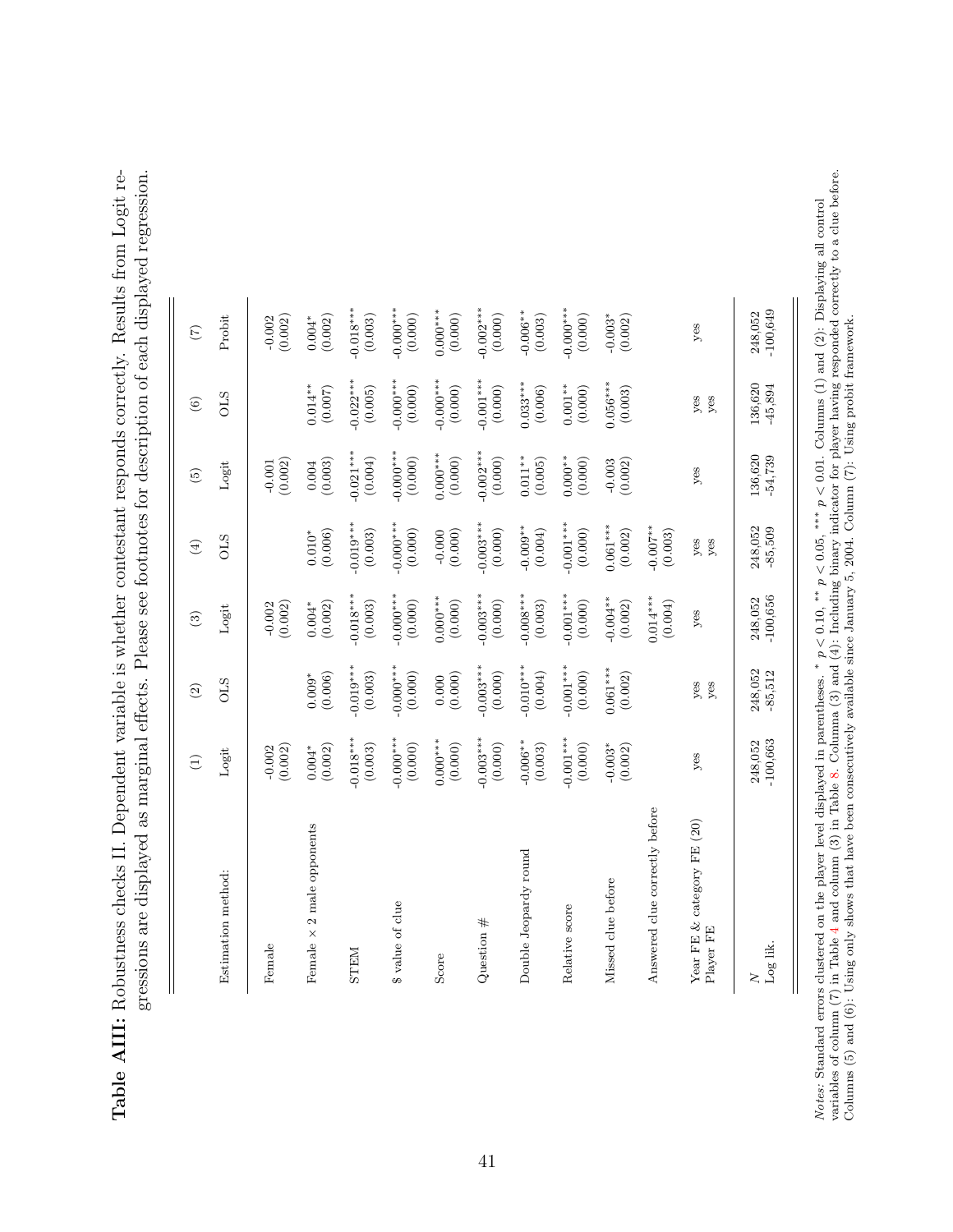<span id="page-44-0"></span>Table AIV: Robustness checks III. Dependent variable is whether contestant responds correctly to Daily Double clue. Results from Logit regressions are displayed as marginal effects. Please see footnotes for description of each Table AIV: Robustness checks III. Dependent variable is whether contestant responds correctly to Daily Double clue. Results from Logit regressions are displayed as marginal effects. Please see footnotes for description of each displayed regression. displayed regression.

|                                         | $\bigoplus$            | $\widehat{\Omega}$    | $\odot$                | $\bigoplus$                        | $\widetilde{5}$                                 | $\circledcirc$         | $\widehat{C}$           |
|-----------------------------------------|------------------------|-----------------------|------------------------|------------------------------------|-------------------------------------------------|------------------------|-------------------------|
| Estimation method:                      | Logit                  | <b>OLS</b>            | Logit                  | <b>OLS</b>                         | Logit                                           | <b>CLIO</b>            | Probit                  |
| Female                                  | $0.029***$<br>(0.011)  |                       | $0.028***$<br>(0.011)  |                                    | (0.019)                                         |                        | $0.029***$<br>(0.011)   |
| 2 male opponents<br>Female $\times$     | $0.033***$<br>(0.013)  | (0.031)<br>0.047      | $0.033***$<br>(0.013)  | (0.031)<br>0.047                   | $0.038***$<br>(0.017)                           | (0.026)                | $0.033***$<br>(0.013)   |
| <b>NGLES</b>                            | $0.033*$<br>(0.017)    | $0.034***$<br>(0.017) | $0.033*$<br>(0.017)    | $0.034***$<br>(0.017)              | (0.027)                                         | (0.021)<br>0.028       | $0.033*$<br>(0.017)     |
| \$ value of clue                        | $-0.000***$<br>(0.000) | $0.000***$<br>(0.000) | $-0.000***$<br>(0.000) | $0.000***$<br>(0.000)              | $0.000***$<br>(0.000)                           | $0.000***$<br>(0.000)  | $0.000***$<br>(0.000)   |
| Score                                   | $0.000**$<br>(0.000)   | $0.000***$<br>(0.000) | $0.000***$<br>(0.000)  | $0.000***$<br>(0.000)              | $0.000***$<br>(0.000)                           | $0.000***$<br>(0.000)  | $0.000***$<br>(0.000)   |
| Question $#$                            | $0.007***$<br>(0.001)  | $0.007***$<br>(0.001) | $-0.007***$<br>(0.001) | $0.007***$<br>(0.001)              | $0.007***$<br>(0.001)                           | $-0.007***$<br>(0.001) | $0.007***$<br>$(0.001)$ |
| Double Jeopardy round                   | (0.019)<br>$-0.020$    | (0.019)<br>$-0.020$   | $-0.020$<br>$(0.019)$  | (0.019)<br>$-0.020$                | (0.030)<br>$-0.028$                             | $-0.031$<br>(0.031)    | (0.019)<br>$-0.020$     |
| Relative score                          | (0.001)<br>$-0.001$    | (0.001)<br>$-0.001$   | (0.001)                | (0.001)<br>$-0.001$                | (0.001)<br>$-0.002$                             | $-0.002$<br>(0.001)    | (0.001)<br>$-0.001$     |
| Missed clue before                      | (0.011)<br>0.010       | (0.011)<br>$0.011\,$  | (0.011)<br>0.010       | $\left( 0.011\right)$<br>$0.011\,$ | $\begin{array}{c} 0.016 \\ (0.015) \end{array}$ | (0.015)                | (0.009)                 |
| Answered clue correctly before          |                        |                       | (0.176)                | (0.117)<br>$-0.060$                |                                                 |                        |                         |
| Year FE & category FE (20)<br>Player FE | yes                    | $y$ es<br>yes         | yes                    | yes<br>yes                         | yes                                             | yes<br>yes             | yes                     |
| $_{\rm Log~lik.}$<br>$\geq$             | 12,615<br>$-8,064$     | 12,615                | $12,615$<br>$-8,064$   | 12,615                             | $-4,468$<br>$7,006$                             | $7,006$                | 12,615<br>$-8,064$      |

*Notes:* Standard errors clustered on the player level displayed in parentheses. \*  $p < 0.10$ , \*\*  $p < 0.05$ , \*\*\*  $p < 0.01$ . Columns (1) and (2): Displaying all control variables of column (7) in Table 4 and column (3) in T variables of column (7) in Table [4](#page-22-0) and column (3) in Table [8.](#page-30-0) Columna (3) and (4): Including binary indicator for player having responded correctly to a clue before. Notes: Standard errors clustered on the player level displayed in parentheses. ∗ p < 0.10, ∗∗ p < 0.05, ∗∗∗ p < 0.01. Columns (1) and (2): Displaying all control Columns (5) and (6): Using only shows that have been consecutively available since January 5, 2004. Column (7): Using probit framework.